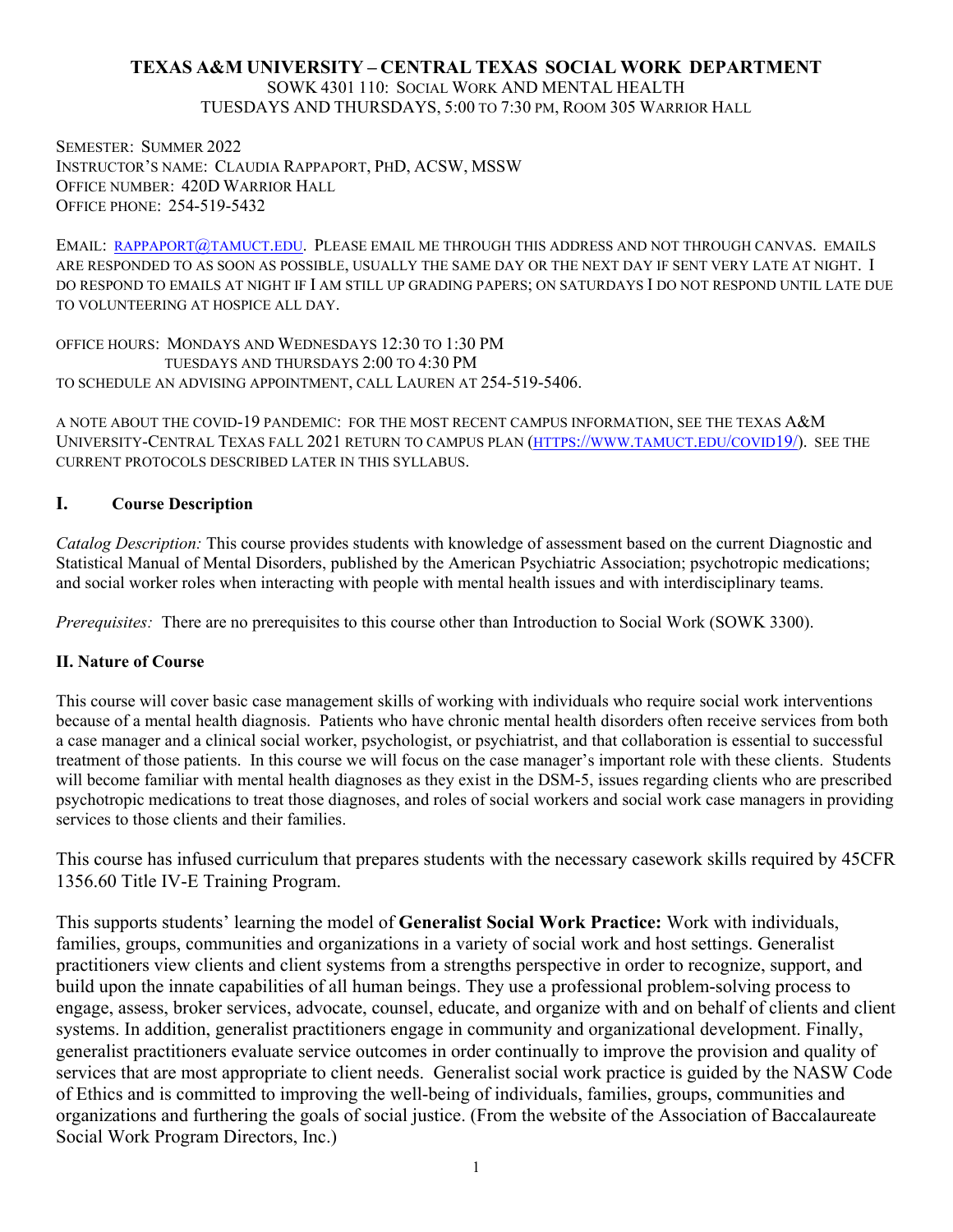*Teaching Method:* This course meets face-to-face, and the primary teaching approaches are collaborative and active learning. Material in the course will be presented through interactive class discussions on readings and on additional material presented by the professor in handouts, class activities, videotapes, and client scenarios. .

*Grading:* As much as possible, Dr. Rappaport tries to have assignments graded by the class after they were due. For longer assignments it may be the second class after they were due. Twice during the semester Dr. Rappaport will complete grade sheets to show each student where their course grade stands at that time. You can also check the GradeBook in Canvas, **but remember that the grade there does not reflect your actual grade in the course because it does not include the grades for class attendance and class participation**.

Note: Handouts for the course will be available via the Canvas Online Learning system. Please ensure that you have access to it. For concerns, please contact the Help Desk Central, 24 hours a day, by using the Canvas Help link located at the bottom of the left-hand menu. Select Chat with Canvas Support, submit a support request through "Report a Problem," or call the Canvas support line at 1-844-757-0953.

# **III. Program Mission**

The mission of the Texas A&M University-Central Texas Bachelor of Social Work Department (TAMUCT BSW Department) is to provide a high quality, rigorous, and innovative learning experience that helps students develop the knowledge, professional behaviors, and values that are essential in a generalist social work practitioner. The Department aims to achieve its mission by

- responding to the needs of the local community, including the military and non-traditional students,
- providing a student-centered education that fosters personal and professional responsibility,
- providing compassionate mentorship that models the core values of the social work profession, and
- fostering commitment to the profession's core values of Service, Social Justice, Dignity and Worth of the Person, Importance of Human Relationships, Integrity, and Competence, as well as a commitment to human rights and evidence-based practice

*The TAMUCT Social Work Department has full independent accreditation through the Council on Social Work Education (CSWE), effective February 2017.*

# **Program Framework**

The Social Work Program curriculum is rooted in a framework established by the Council on Social Work Education (CSWE). Specifically, the program endeavors to develop social workers who promote human and community well-being by being able to demonstrate the following 10 core competencies upon graduation:

- 1. Identify as a professional social worker and conduct oneself accordingly (2.1.1a-f).
- 2. Apply social work ethical principles to guide professional practice (2.1.2a-d).
- 3. Apply critical thinking to inform and communicate professional judgments (2.1.3a-c).
- 4. Engage diversity and difference in practice (2.1.4a-d).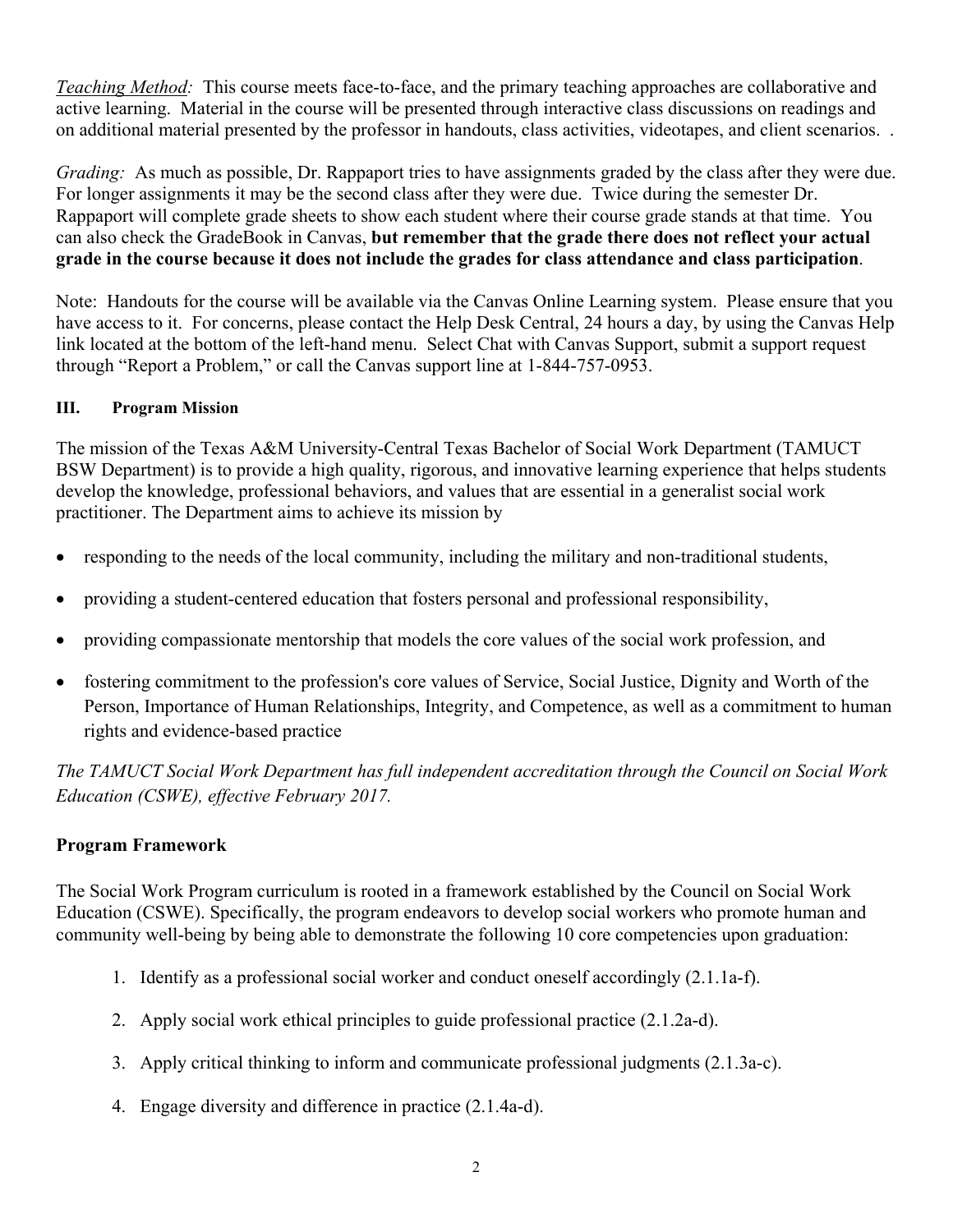- 5. Advance human rights and social and economic justice (2.1.5a-c).
- 6. Engage in research-informed practice and practice-informed research (2.1.6a-b).
- 7. Apply knowledge of human behavior and the social environment (2.1.7a-b).
- 8. Engage in policy practice to advance social and economic well-being and to deliver effective social work services (2.1.8a-b).
- 9. Respond to contexts that shape practice (2.1.9a-b).
- 10. Engage, assess, intervene, and evaluate with individuals, families, groups, organizations and communities (2.1.10a-d).

Each core competency has specific, measurable practice behaviors that help students and their professors determine if the competency has been achieved. There are 41 total practice behaviors. The complete list of practice behaviors can be found in the TAMUCT Social Work Student Handbook.

# **IV. COURSE OBJECTIVES AND RELATED PRACTICE BEHAVIORS**

This course provides content that helps to prepare you, the generalist social work student, to engage in the following CSWE competencies and related practice behaviors:

- 2.1.1a: Advocate for client access to the services of social workers
- 2.1.1c: Attend to professional roles and boundaries
- 2.1.2a: Recognize and manage personal values in ways that allow professional values to guide practice
- 2.1.2b: Make ethical decisions by applying standards of the NASW Code of Ethics
- 2.1.2c: Tolerate ambiguity in resolving ethical conflicts
- 2.1.2d: Apply strategies of ethical reasoning to arrive at principled decisions
- 2.1.3a: Analyze models of assessment, prevention, intervention, and evaluation
- 2.1.3b: Demonstrate effective oral and written communication in working with individuals, families, groups, organizations, communities, and societies
- 2.1.4b: Gain sufficient awareness to eliminate the influence of personal biases and values in working with diverse groups
- 2.1.4c: Recognize and communicate their understanding of the importance of difference in shaping life experiences
- 2.1.5a: Understand the forms and mechanisms of oppression and discrimination
- 2.1.5b: Advocate for human rights and social and economic justice
- 2.1.5c: Engage in practices that advance social and economic justice
- 2.1.7a: Utilize conceptual frameworks to guide processes of assessment, intervention, and evaluation.
- 2.1.7b: Critique and apply knowledge to understand person and environment.
- 2.1.10a-c: Engage, assess, intervene and evaluate individuals, families, groups, organizations, and communities by preparing for action, collecting and organizing data, assessing strengths and limitations, developing mutually agreed upon goals and objectives, and selecting appropriate intervention strategies.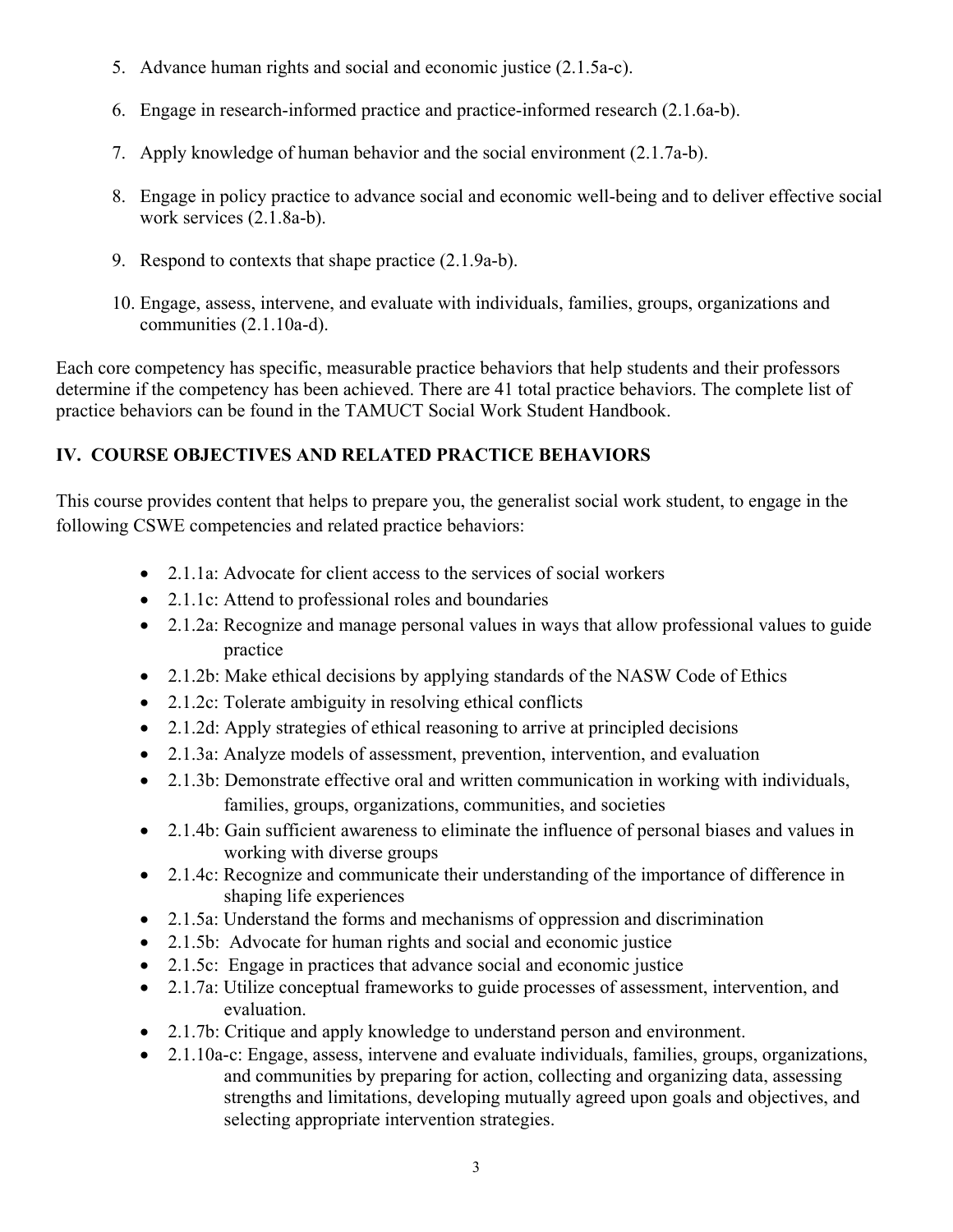The objectives for this course that support the CSWE-related practice behaviors are:

- 1. The student will master strategies for engaging in appropriate and professional helping relationships with persons who have been diagnosed with a variety of mental health disorders. They will understand various approaches that can result in engagement with complex clients. They will recognize the differences in professional roles between case managers, social workers and other members of mental health interdisciplinary teams.
- 2. The student will become familiar with major concepts and theories related to mental health disorders, including how to utilize the DSM-5 framework for establishing or understanding diagnoses of people who have such disorders.
- 3. The student will recognize issues related to utilization of psychotropic medications to treat mental health disorders and will understand the types of side effects that can occur with such medications. The student will master strategies for helping clients deal with issues of adherence and non-adherence in taking their prescribed medications and will develop insight into what causes individuals to choose not to take such medications.
- 4. The student will recognize issues of stigma, prejudice, oppression, and discrimination that are experienced by people who have been diagnosed with mental health disorders. The student will develop strategies for how to advocate for social and economic justice for such individuals and how to facilitate the delivery of appropriate mental health services to this population, including case management.
- 5. The student will master the ability to apply the NASW Code of Ethics in their work with clients who have been diagnosed with mental health disorders. This includes the ability to manage their own personal values and beliefs in order to maintain ethical and professional decision-making when dealing with ethical dilemmas that arise with their clients.
- 6. The student will master the ability to write a professional social work record on a client who has a mental health diagnosis, including assessing the client's life story, pinpointing the client's strengths and challenges, developing an intervention plan with the client, and writing appropriate progress notes regarding their case management services with the client. The focus will be on delivering case management services to these clients.
- 7. The student will recognize the importance of understanding human differences and human behavior and social environments when carrying out professional services with clients who have mental health disorders.

The following table shows the relationship between: A) the course objectives, B) the CSWE-related practice behaviors, and C) the assignments used to assess each student's ability to fulfill the objectives related to the practice behaviors: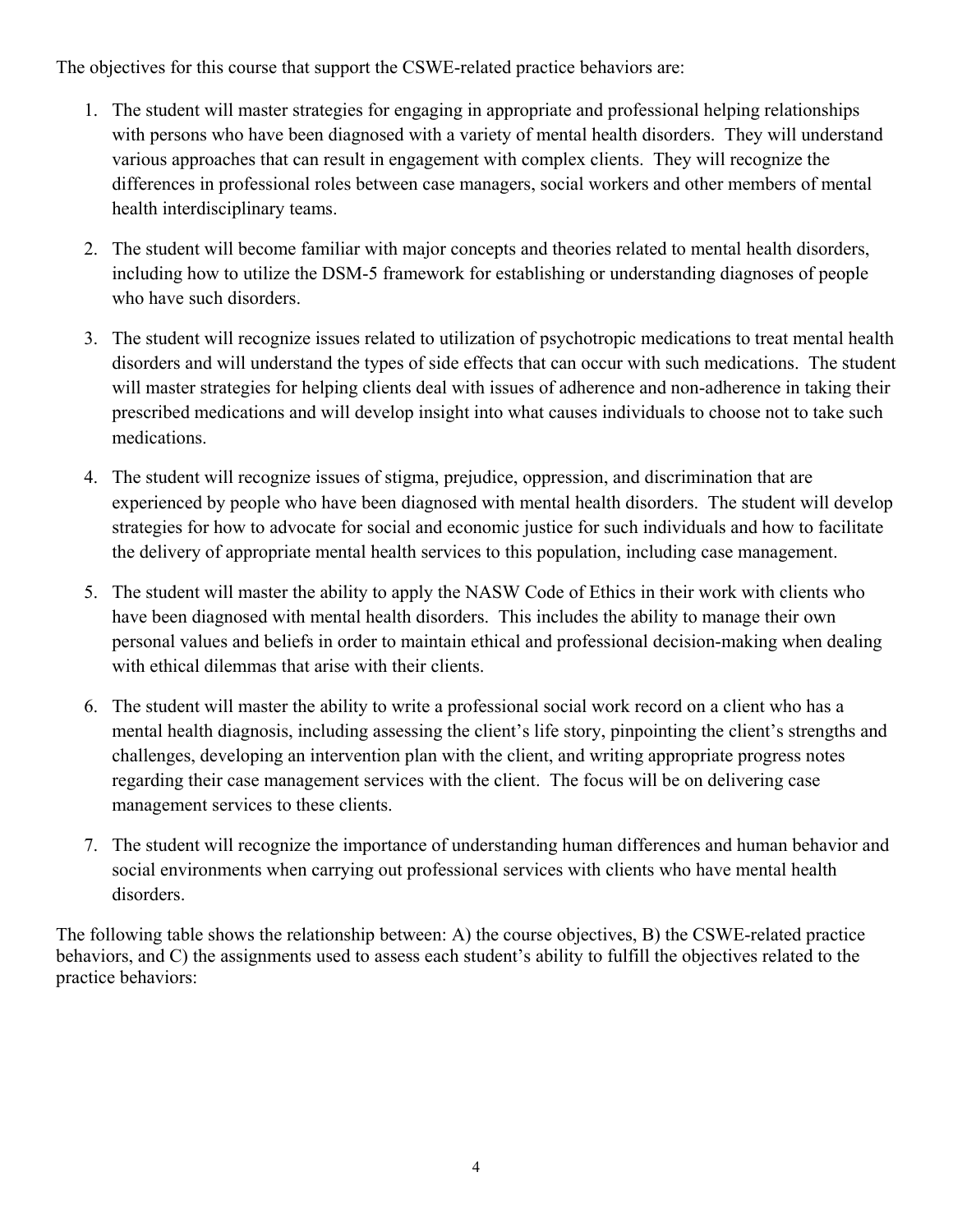| A. Objectives<br>(By the completion of the course, it is expected that you<br>will be able to)                                                                                                                                                                                                                                                                                               | <b>B.</b> CSWE-Related<br><b>Practice Behaviors</b><br>(This is the practice<br>behavior that objective<br>supports)     | <b>C.</b> Course Assignments<br>(This is the assignment used to assess<br>your ability to fulfill the objective related<br>to the practice behavior)   |
|----------------------------------------------------------------------------------------------------------------------------------------------------------------------------------------------------------------------------------------------------------------------------------------------------------------------------------------------------------------------------------------------|--------------------------------------------------------------------------------------------------------------------------|--------------------------------------------------------------------------------------------------------------------------------------------------------|
| 1.<br>Master strategies for engaging in appropriate and<br>professional helping relationships with persons<br>diagnosed with mental health disorders. Understand<br>approaches that can result in engagement with<br>complex clients. Recognize differences in<br>professional roles between case managers, social<br>workers and other members of mental health<br>interdisciplinary teams. | 2.1.7a<br>2.1.10a<br>2.1.10b<br>2.1.10c<br>2.1.3a<br>2.1.1c                                                              | Concept mastery quizzes<br>$\bullet$<br>Mid-term and final exams<br>Case scenario/movie<br>assignments<br>Client story and record<br>Class discussions |
| Become familiar with major concepts and theories<br>2.<br>related to mental health disorders, including how to<br>utilize DSM-5 for establishing and understanding<br>diagnoses                                                                                                                                                                                                              | 2.1.3a<br>2.1.7a                                                                                                         | Concept mastery quizzes<br>Mid-term and final exams<br>Case scenario/movie<br>assignments<br>Client story and record<br>Class discussions<br>$\bullet$ |
| Recognize issues related to utilization of<br>3.<br>psychotropic medications to treat mental health<br>disorders and side effects that can occur. Master<br>strategies for helping clients deal with issues of<br>adherence and non-adherence to their prescribed<br>medications. Develop insight into what causes<br>individuals to choose not to take such medications.                    | 2.1.1a<br>2.1.2a<br>2.1.2 <sub>b</sub><br>2.1.2c<br>2.1.2d<br>2.1.4d<br>2.1.4c<br>2.1.5c<br>2.1.7a<br>2.1.7 <sub>b</sub> | Concept mastery quizzes<br>$\bullet$<br>Mid-term and final exams<br>Case scenario/movie<br>assignments<br>Client story and record<br>Class discussions |
| Recognize issues of stigma, prejudice, oppression,<br>4.<br>and discrimination that are experienced by people<br>who have been diagnosed with mental health<br>disorders. Develop strategies for how to advocate<br>for social and economic justice for such individuals<br>and how to facilitate delivery of appropriate case<br>management mental health services to this<br>population.   | 2.1.1a<br>2.1.2a<br>2.1.2 <sub>b</sub><br>2.1.4 <sub>b</sub><br>2.1.4c<br>2.1.5a<br>2.1.5 <sub>b</sub><br>$2.1.5c$       | Concept mastery quizzes<br>$\bullet$<br>Mid-term and final exams<br>Case scenario/movie<br>assignments<br>Client story and record<br>Class discussions |
| 5. Master the ability to apply the NASW Code of<br>Ethics in work with clients diagnosed with mental<br>health disorders. Master ability to manage their<br>own personal values and beliefs in order to maintain<br>ethical and professional decision-making when<br>dealing with ethical dilemmas that arise with clients.                                                                  | 2.1.2a<br>2.1.2 <sub>b</sub><br>2.1.2c<br>2.1.2d<br>2.1.4b                                                               | Concept mastery quizzes<br>$\bullet$<br>Mid-term and final exams<br>Case scenario/movie<br>assignments<br>Client story and record<br>Class discussions |
| Master the ability to write a professional social<br>6.<br>work record on a client who has a mental health<br>diagnosis, including assessing client's life story,<br>pinpointing client's strengths and challenges,<br>developing intervention plan, and writing<br>appropriate progress notes regarding providing case<br>management to the client.                                         | 2.1.3a<br>2.1.3 <sub>b</sub><br>2.1.7a<br>2.1.10a<br>2.1.10b<br>2.1.10c                                                  | Concept mastery quizzes<br>$\bullet$<br>Mid-term and final exams<br>Case scenario/movie<br>assignments<br>Client story and record<br>Class discussions |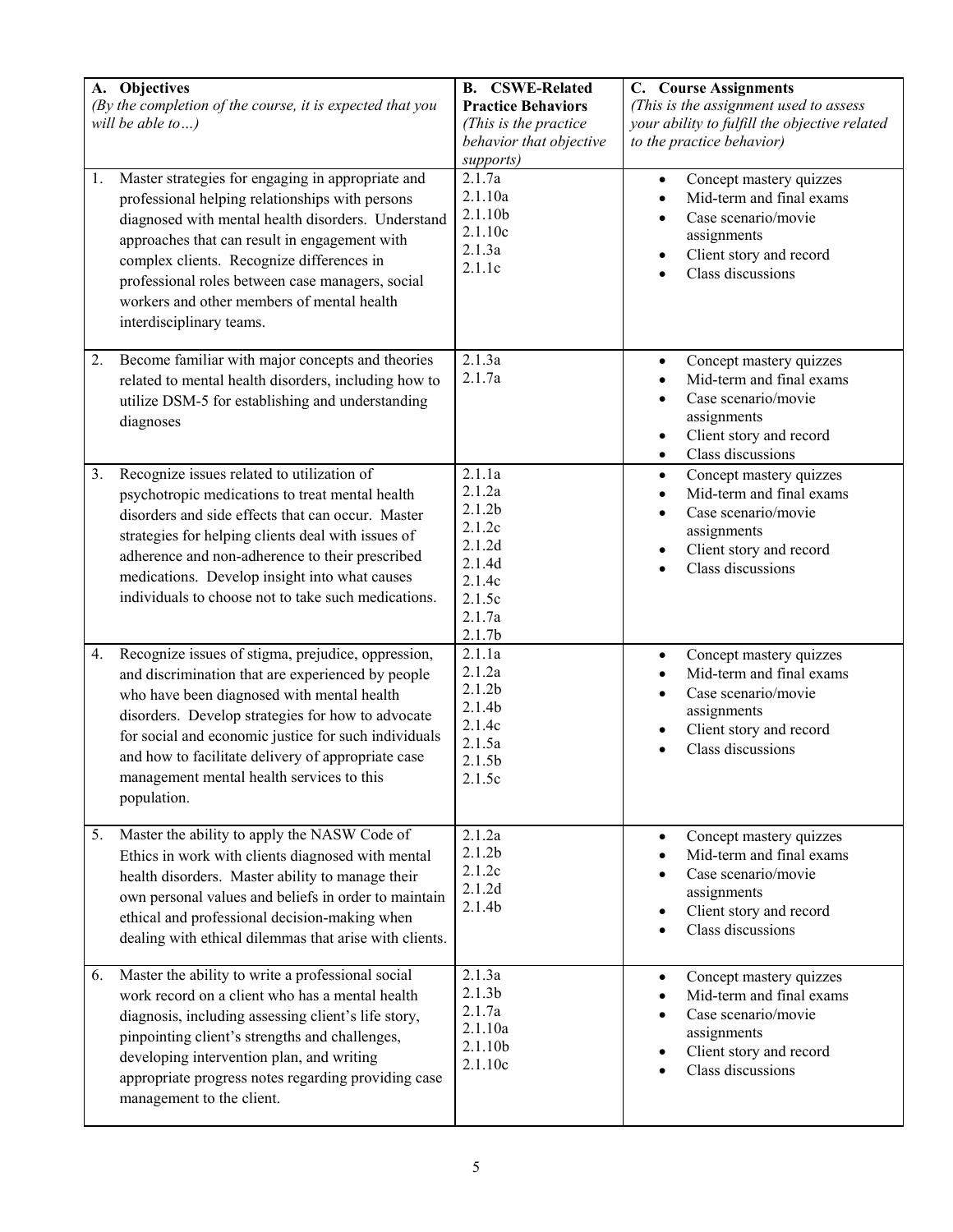| Recognize importance of understanding human<br>differences and human behavior and social | 2.1.4c<br>2.1.7 <sub>b</sub> | • Concept mastery quizzes<br>Mid-term and final exams |
|------------------------------------------------------------------------------------------|------------------------------|-------------------------------------------------------|
|                                                                                          |                              |                                                       |
| environments when carrying out professional                                              |                              | $\bullet$ Case scenario/movie                         |
| services with clients who have mental health                                             |                              | assignments                                           |
|                                                                                          |                              |                                                       |
| disorders.                                                                               |                              | • Client story and record                             |
|                                                                                          |                              | Class discussions                                     |
|                                                                                          |                              |                                                       |

#### **V. Course Requirements**

- **A. Required Texts***:* There are 4 required books for this course, as follows:
	- a. American Psychiatric Association (2013). *Diagnostic and Statistical Manual of Mental Disorders, 5th edition* (DSM-5). Arlington, VA: American Psychiatric Association. ISBN 978-0-89042-554-1.
	- b. Bentley, Kia J.; and J. Walsh (2014). *The Social Worker and Psychotropic Medication: Toward Effective Collaboration with Clients, Families, and Providers, 4th edition.* Belmont, CA: Brooks/Cole, Cengage Learning. ISBN 978-1-285-41900-8.
	- c. Pruchno, Rachel (2014). *Surrounded by Madness: A Memoir of Mental Illness and Family Secrets.* Indianapolis: Dog Ear Publishing.
	- d. Schiller, Lori; and Amanda Bennett (1996). *The Quiet Room: A Journey Out of the Torment of Madness.* New York: Grand Central Publishing. ISBN 978-044667-1330.

There are also required reading assignments available through handouts in the Canvas system.

#### *B. Final Grades*

A total of 10,000 points can be earned from the course assignments, as follows:

| Course Assignment                                       | Percentage of<br>final grade | Total possible points               |
|---------------------------------------------------------|------------------------------|-------------------------------------|
| Concept Mastery Quizzes and Case Scenarios              | 25%                          | 2,500                               |
| <b>Class Presentation on Your Client</b>                | $5\%$                        | 500                                 |
| Client Story and Record:                                |                              |                                     |
| Draft of client demographics and story<br>٠             | 3%                           | 300                                 |
| Draft adding strengths, challenges,<br>$\bullet$        | $\sqrt{2}$                   |                                     |
| priorities, and service goals                           | 3%                           | 300                                 |
| Draft adding first two contact/visit notes<br>$\bullet$ | 6%                           | 600                                 |
| Draft adding next two contact/visit notes<br>$\bullet$  | 8%                           | 800                                 |
| Final, complete client paper                            | 10%                          | 1,000                               |
| Mid-term Exam                                           | 15%                          | 1,500                               |
| Final Exam                                              | 15%                          | 1,500                               |
| Class attendance                                        | $5\%$                        | 500                                 |
| <b>Class Participation</b>                              | $5\%$                        | 500                                 |
| Totals                                                  | 100%                         | 10,000                              |
|                                                         |                              | (Total points divided by 100 equals |
|                                                         |                              | final grade)                        |

Points and Corresponding Grades for individual assignments are based on the following:

| A+: $100$ points     | A: 95 points   | $A - 90$ points  |
|----------------------|----------------|------------------|
| $B+$ : 88 points     | B: 85 points   | B-: 80 points    |
| $C^{+}$ : 78 points  | $C: 75$ points | $C-$ : 70 points |
| D+: $68$ points      | $D: 65$ points | D-: $60$ points  |
| F: 59 points or less |                |                  |

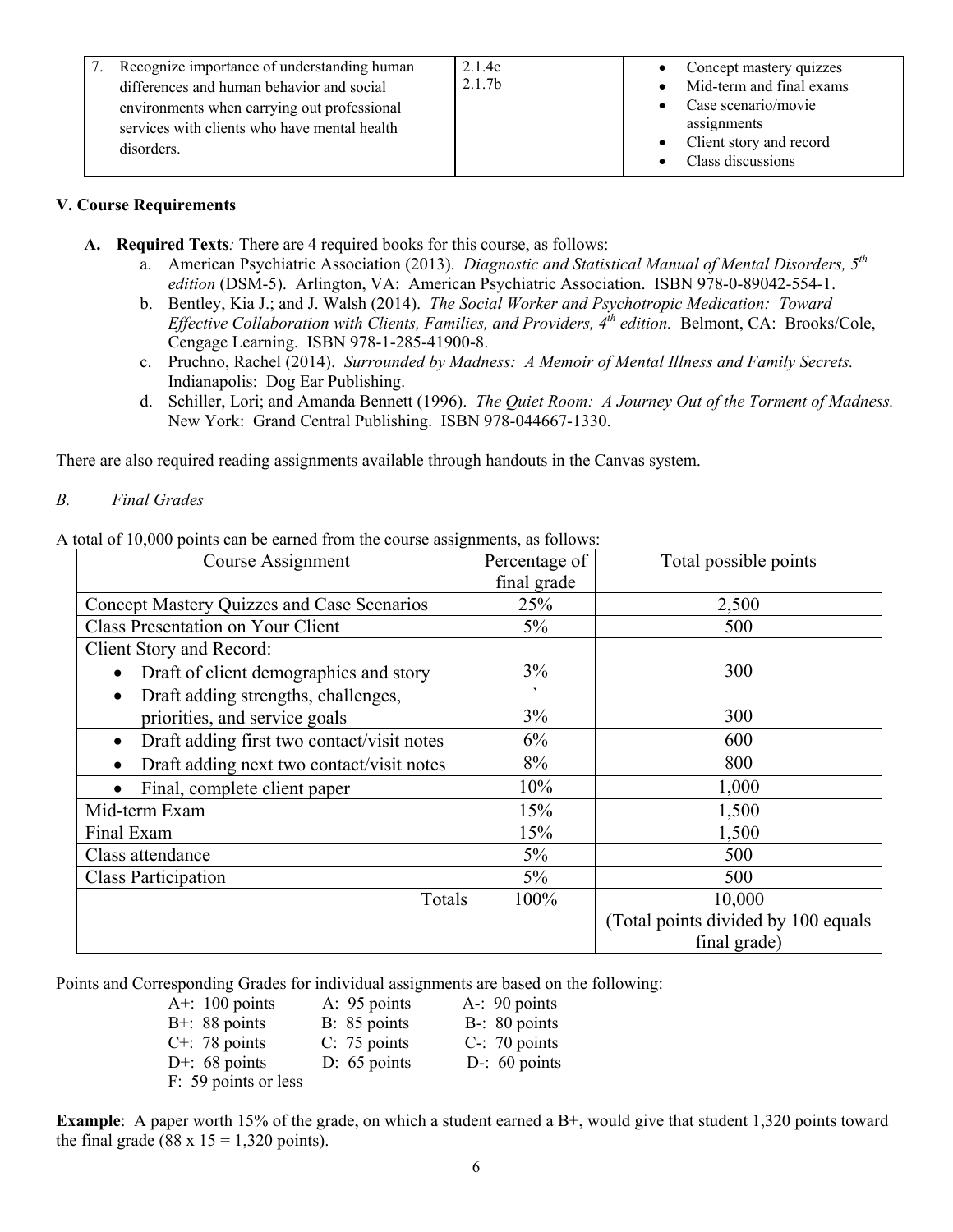Final Course Grades are based on the following:

A: 90 to 100 (9,000 to 10,000 points) B: 89 to 80 (8,900 to 8,000 points)

- C: 79 to 70 (7,900 to 7,000 points) D: 69 to 60 (6,900 to 6,000 points)
- F: 59 or less (5,900 points or less)

#### C. *Course Assignments*

The following activities will be completed during the semester:

### *1. Student's Class Presentation (5% of final grade)*

On the first day of class, students will be assigned a particular DSM diagnosis they will be responsible for in creating their client story and record. Each class session a portion of the DSM-5 will be discussed in class by Dr. Rappaport and the class, and whichever student was assigned one of those diagnoses will then present their client scenario they have created to illustrate their assigned DSM-5 diagnosis. In addition to creating a client scenario that the student makes sure fits the diagnostic criteria for that disorder within the DSM-5, the student will also present at least five (5) services they plan to provide in their paper for their imaginary client as that person's case manager. The student will then answer questions that are presented by Dr. Rappaport and by members of the class. STUDENTS ARE NOT TO READ TO THE CLASS; THEY SHOULD BE FAMILIAR ENOUGH WITH THE CLIENT THEY HAVE CREATED TO BE ABLE TO DESCRIBE AND DISCUSS IT WITH THE CLASS WITHOUT READING. They are only allowed one 3x5 index card for notes to use during their presentation. The more realistic the student makes the client situation, the better their grade will be. Be imaginative and develop a scenario that the class will find interesting and that will help them picture what a client with that disorder might actually be like. The services you describe should also be realistic considering the disorder the client has. Your grade will be based on both the scenario you create, the services you describe, the quality of the presentation you made to the class, and your ability to answer questions correctly that were asked following your presentation. **STUDENTS MUST BE PRESENT ON THE DAY THEIR DIAGNOSIS IS DISCUSSED; IF THEY MISS CLASS ON THE DAY THEY WERE ASSIGNED TO PRESENT, THEY WILL NOT HAVE AN OPPORTUNITY TO MAKE UP THIS ASSIGNMENT AND WILL RECEIVE A ZERO.**

### *2. Student's Client Story and Record (30% of final grade).*

By the end of the course, each student will turn in a Client Story and Case Record illustrating the imagined case management services they did with the fictional client they have also presented in class. The record will include a comprehensive narrative presenting the client's story, a list of service goals the student created for their work with that client, and "progress notes" documenting a minimum of 6 visits with their client. The initial scenario you presented in class can be used as a beginning point for your paper, but it is anticipated that your paper will go into more detail than you provided in your class presentation. The following outlines need to be followed in creating the story, service goals, and visit notes for the client record.

### **Client Story**:

- 1. Intake note indicating the name of your agency, who referred the client to you (or if it was a self-referral), and what the original reason was for the referral.
- 2. Basic demographics of the client (name, age, address, household members, type of medical/insurance coverage, whether client is employed and (if so) place of employment, grade completed in school (or grade in school if still enrolled), address and type of housing (apartment, house, etc.)).
- 3. Current diagnoses of the client (**both mental health and at least one medical diagnosis**) and history of those conditions to the present time. Prescribed medications (**the client has to be prescribed at least one psychotropic medication**), is the client currently taking their medication **(lack of adherence must be one of the issues you end up working with the client on)**, and from whom is the client receiving treatment other than from you?
- 4. A summary of the current status of the client with regard to developmental history, cognitive functioning, emotional/psychological functioning, behavioral issues, nutritional issues, vocational issues, legal issues, substance use or abuse, family issues (spouse or partner, parents, siblings, other family members), whether any family members also have mental health or medical disorders, types of social or community support other than family, any significant cultural or religious factors.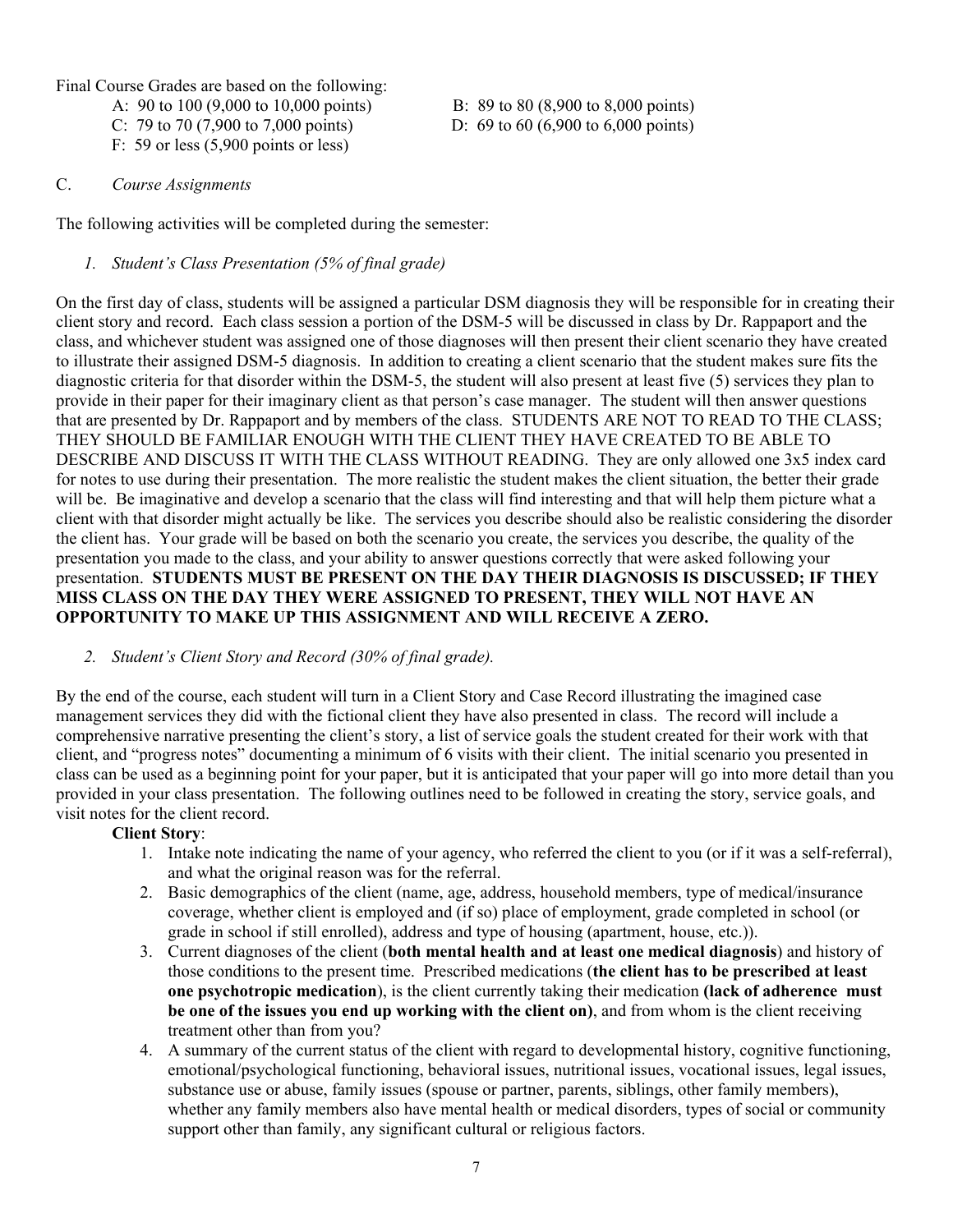5. A list of the client's and family's major strengths, challenges, and what particular services the client/ family are requesting from you (i.e., their priorities).

**Client and Family Service Goals**: List service goals that could be used by a case manager to address any challenges that exist in the client's/family's story, or used to further strengthen positive aspects that already exist in their story. Remember that service goals should be concrete and clearly stated (the exact kind of assistance to be provided), behavioral (what you and/or the client/family will do), feasible (within what is realistic for the client/family to accomplish), positively stated (what will be done, not what the client/family will STOP doing), and measurable (the client/family and you can know when the goal has been achieved). You need to include how your case management services will support the services being provided by their mental health and medical clinicians.

**Minimum of Six Case Notes:** The student will write at least 6 case notes summarizing case management contacts they had with the client. Those notes will specify:

- 1. What was done with the client/family today to work on one or more of the service goals? What was the nature of the contact (office visit, home visit, phone call, etc.) and the length of each contact?
- 2. What progress is the client/family making toward improving their situation?
- 3. What community resources was the client/family referred to, for what purpose, and what were the outcomes of the referrals? (Be sure to follow up on every referral made.)
- 4. What significant things changed in the client's/family's situation (e.g., they lost their job, their parent/caregiver died, they decided to stop taking their psychotropic medication, their partner broke up with them, they were arrested, etc.) and how did you have to change or add new service goals because of this new situation? **NOTE: Every client record has to document at least one such significant change.**
- 5. There should be a continuous focus on documenting progress being made in terms of the client's and family's outcomes.
- 6. There should also be a focus on collaborating with the client's mental health and medical care providers.
- 7. It is important that you make your work with the client realistic, but I also encourage you to use creativity and imagination in developing your client story and case record, and have fun with the assignment.
- 8. At least some of your progress notes must address the client's willingness and unwillingness to take (or to continue taking) psychotropic medications, showing appropriate methods of handling this issue based on what we have studied.

See also the grading rubric at the end of this syllabus. Periodically the student will turn in to the professor the work they have done on the client story thus far to receive feedback that will enable them to make revisions to what has been written before the final paper is turned in for grading. **Papers must be typed and double-spaced. Papers that are single spaced will NOT be graded (i.e., they will receive a grade of 0).** Because corrections will be made by the professor to the record entries as they are turned in throughout the semester, I expect the final, graded client records to be professional in appearance and largely error-free. 75% of the grade on the final client record will be based on content of the information, how well the student followed instructions regarding what to cover in the entries, and the students' creativity in developing the client's story and information about their activities with them. 25% of the grade on the final client record will be based on the number of errors in punctuation, spelling, and grammar, based on the following:

| 0-3 errors = $A+$       | 4-6 errors = $A$    |
|-------------------------|---------------------|
| $7-9$ errors = A-       | 10-12 errors = $B+$ |
| 13-15 errors $=$ B      | $16-18$ errors = B- |
| 19-21 errors = $C+$     | 22-24 errors $=$ C  |
| $25-27$ errors = C-     | 28-30 errors = $D+$ |
| $31-33$ errors = D      | $34-36$ errors = D- |
| 37 errors or more $=$ F |                     |

*3. Concept Mastery Quizzes and Case Scenarios (25% of final grade)*

A number of the class periods will include a quiz and/or case scenario to help students solidify their understanding of the concepts presented in the course material and to learn how to apply them. The days on which quizzes will be given will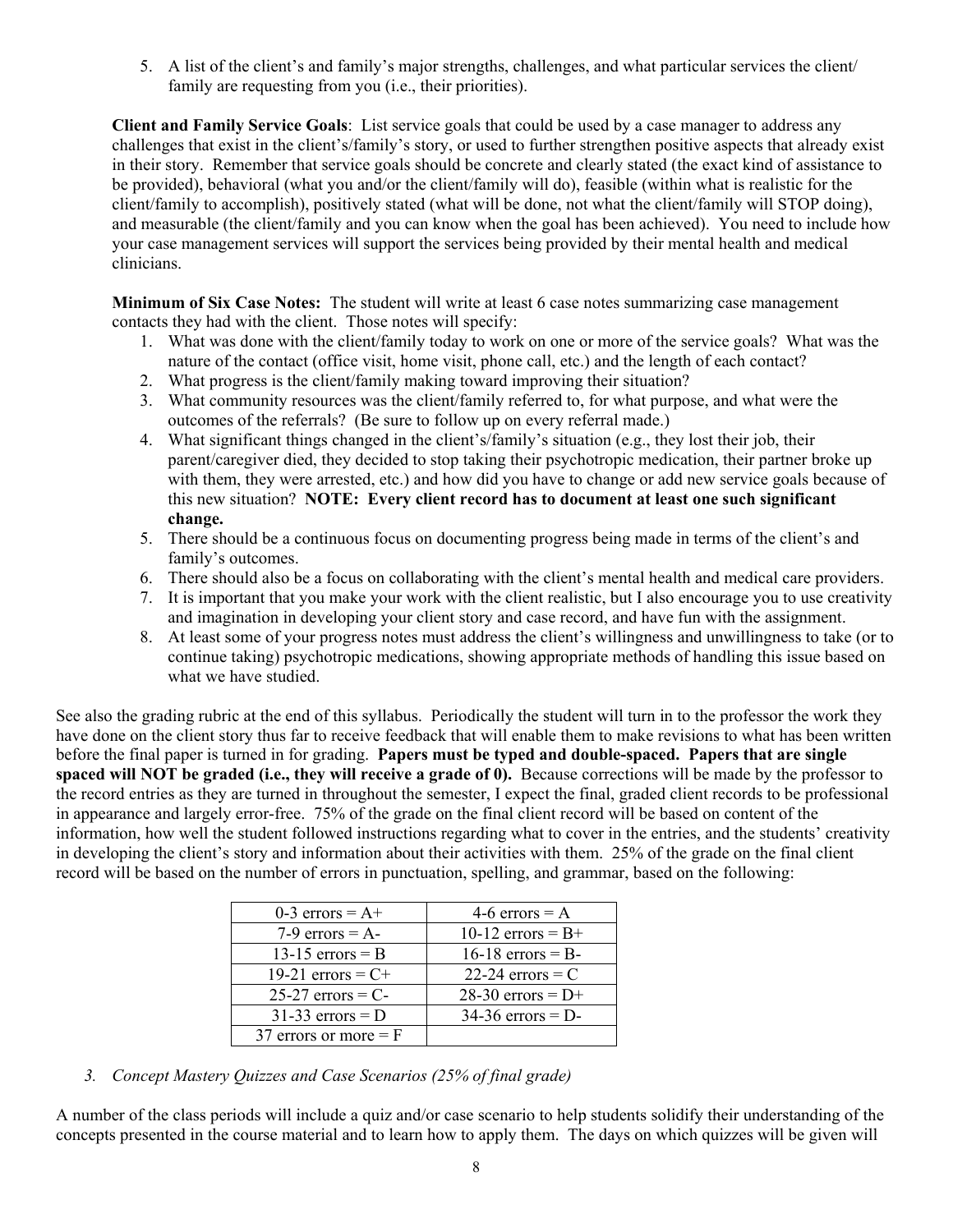not be announced ahead of time. Some quizzes will be given as "pop" quizzes to test whether students did the day's reading – those will be given at the beginning of the class and will ask 2-3 questions based on the assignment. The fulllength quizzes will be given at the end of class as a take-home quiz, and it is due at the beginning of the next regularly scheduled class period. **A student who misses class or who arrives late will not be allowed to make up a "pop" quiz and will receive a zero; the student will be allowed to complete a make-up quiz on the other assignments, but it is the student's responsibility to receive the quiz from Dr. Rappaport (such as emailing the professor and requesting a copy of the quiz you missed because you were absent) and to turn it in by the class period in which it is due (typically the next scheduled class period). If the student does not do this, then a make-up quiz will not be accepted. DO NOT ASK FOR A COPY OF THE QUIZ AFTER STUDENTS HAVE ALREADY TURNED IT IN! Quizzes will not be accepted or graded after the due date except in special circumstances as approved by the professor before the due date.**

 At the end of the course, the student's average numerical grade on all quizzes (including any zeros) will represent 15% of their final grade. Each student will have one quiz grade (the lowest one) dropped by the professor; if you only missed a single class during the semester, that zero will not impact your average quiz grade.

 **Note: Take-home quizzes must be completed by each student ALONE. There is to be NO sharing of quiz answers with other students; this constitutes cheating. If a student shares their quiz answers with another student, BOTH students will receive a grade of 0 (zero) on that quiz.**

#### *4. Mid-Term and Final Exams (30% of final grade total, 15% each)*

There will be two tests given in this course, a mid-term and a final exam. See the Course Schedule in this syllabus for exam due dates. They are both take-home exams. These exams will not be the type of exams students may be used to (such as multiple choice, true-false, matching, and short essay questions). That type of exam merely expects students to repeat back facts and definitions, and the concept mastery quizzes for this class will be verifying your ability to answer those kinds of questions. Instead, the mid-term or final exam will ask a few large questions that expect the student to demonstrate their ability to integrate the learning they have done in the class (from reading, class discussions, watching movies in class, etc.) and to show how they can APPLY that knowledge in performing case management functions with people who have mental health disorders and their families. **Exams must be typed and double-spaced.**

### *5. Class Attendance (5% of final grade)*

 Students are expected to be present for every scheduled class session – **and when I say present, I mean arriving in class on time, being in class the entire period, not using your telephone at all during class, not sleeping in class, not working on something for another class while you are in my class – in other words, being HERE and being ENGAGED IN LEARNING**. If any of those things end up not being true for you in a given day, then you will be marked absent. If you are unable to avoid missing a class, you must **email** the professor **within one week of the class period** to explain the absence if you want it to be considered an excused absence. Every unexcused (or unexplained) absence will affect this portion of your grade. For example, an illness or a funeral of a family member is an excused absence; the professor also allows one day's absence if a deployed significant other returns home. **However, routine doctor's appointments are expected to be scheduled for days and times when you do NOT have class, unless you can verify that the appointment was for a medical emergency and not for a routine visit. Any student who repeatedly asks for excused absences for doctor's appointments can be told that those will no longer be able to be excused.** You need to email the professor about **every** absence from class; for example, if you were sick both days of the week, one email for the first day will not suffice as the professor will not assume that you were still sick on the second day. The professor will review other types of absences to determine how unavoidable they were; not being able to leave work is NOT an excused absence. If your work schedule will not permit you to attend this class on a predictable basis, you should not be enrolled in the class.

 **Students must be present when class begins and are expected to remain until class is dismissed; students are not allowed to arrive late or leave early. (See the Code of Conduct for further details.)** 

The following shows the degree to which unexcused absences will impact your attendance grade. Since the summer semester is shorter, each absence will count to a larger degree than during a long semester.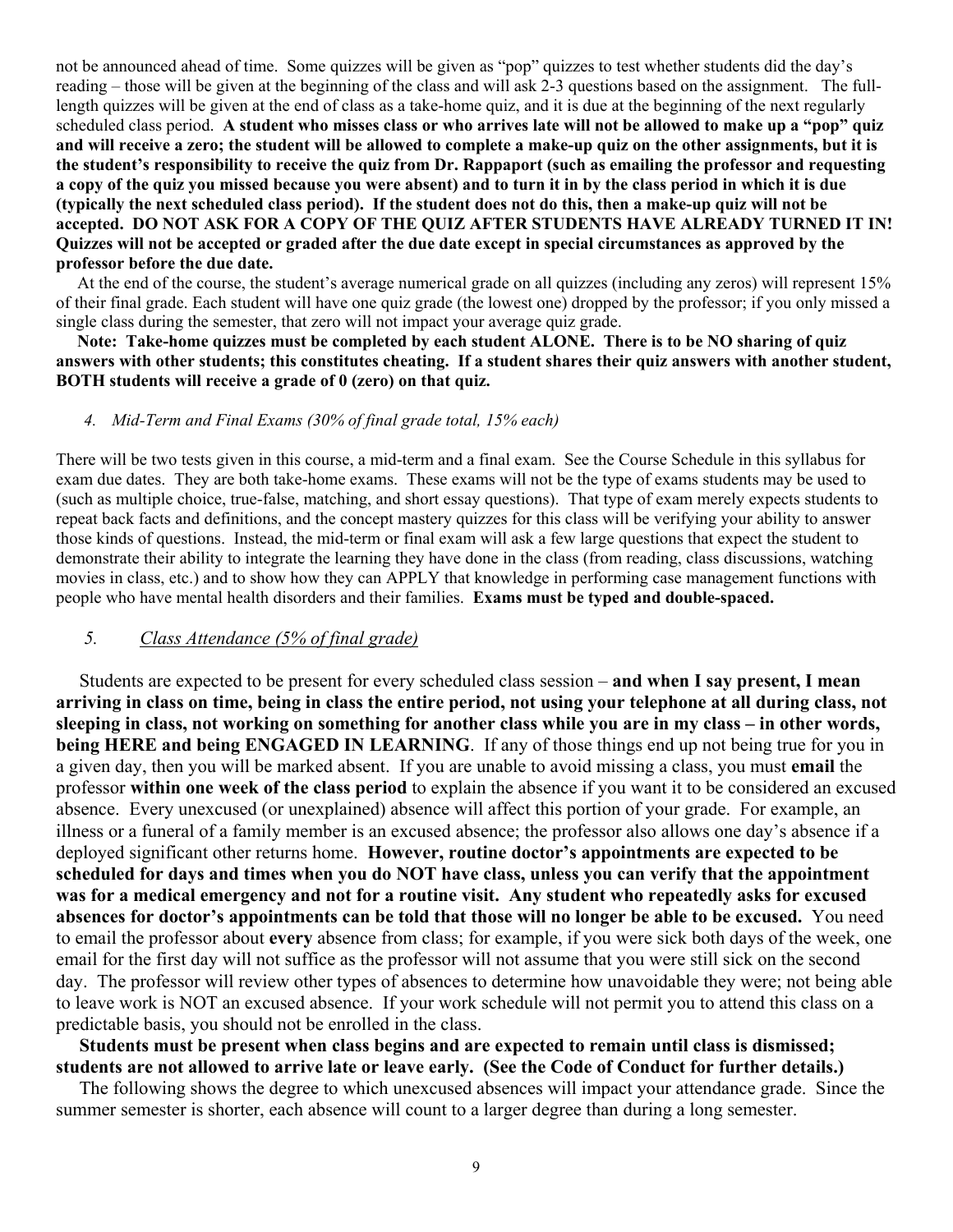| Number of Unexcused Absences                     | Attendance Grade |  |
|--------------------------------------------------|------------------|--|
|                                                  |                  |  |
|                                                  |                  |  |
|                                                  |                  |  |
| 4 or more                                        |                  |  |
| Coming to class late twice counts as one absence |                  |  |

# *6. Class Participation (5% of grade)*

Dr. Rappaport has an interactive teaching style and expects every student to be an active participant in class. An old Chinese proverb says, "Tell me and I will forget–Show me and I may remember–But involve me and I will understand." You will learn more from this class if you talk and participate. Ask questions, remembering that there is no such thing as a stupid question. Share your reactions to what is being discussed. Reflect on implications of what we are studying. If you are a student who has never before chosen to talk in classes, this will be a good opportunity for you to start developing a new life skill that will serve you well in the profession of social work. (Students are encouraged not to divulge any personal information they will not be comfortable having their fellow students know about them.) Being an active participant increases understanding of the material for your fellow students as well.

 Your class participation grade will be determined by whether you talked during class discussions **and by whether your contributions added to the quality of the class sessions**. Dr. Rappaport also reserves the right to call on students in class if they are not participating regularly in the discussions. Each day a student will earn between 0 and 3 participation points; the points will be totaled at the end of the semester, and grades will be determined based on the student's total number of points compared to the points of all the other students in the class.

 **While we cannot require that students wear a mask to class, to protect all of us against COVID-19, each student who does wear a face covering will be given an extra participation point for that class session. The face covering must already be in place when Dr. Rappaport checks for attendance at the start of the class.** 

# **VI. CODE OF CONDUCT FOR CLASSROOMS**

The following policies apply to all students enrolled in this course:

- **1.** Students should not enter class more than ten (10) minutes late. Exceptions will be made with *prior discussion and approval by the professor*.
- 2. After class has begun, students are expected to remain for the duration of the class. It is expected that all students will take care of personal affairs (i.e., get beverages, take care of phone calls, meet with students and other professors, use the restroom, etc.) before class begins and that they WILL NOT leave class after it has begun. During the summer semesters, after the class is half over there will be a ten-minute break given. Students can ONLY be gone for the ten minutes.
- 3. **AT THE BEGINNING OF EACH CLASS, ALL TELEPHONES MUST BE PUT AWAY FOR THE DURATION OF THE CLASS. THIS INCLUDES NOT PUTTING IT ON THE STUDENT'S DESK WHERE IT IS VISIBLE. IF DR. RAPPAPORT SEES A TELEPHONE ON A DESK OR SEES A STUDENT TRY TO ANSWER ONE, SHE RESERVES THE RIGHT TO CONFISCATE IT FOR THE REMAINDER OF THE CLASS.**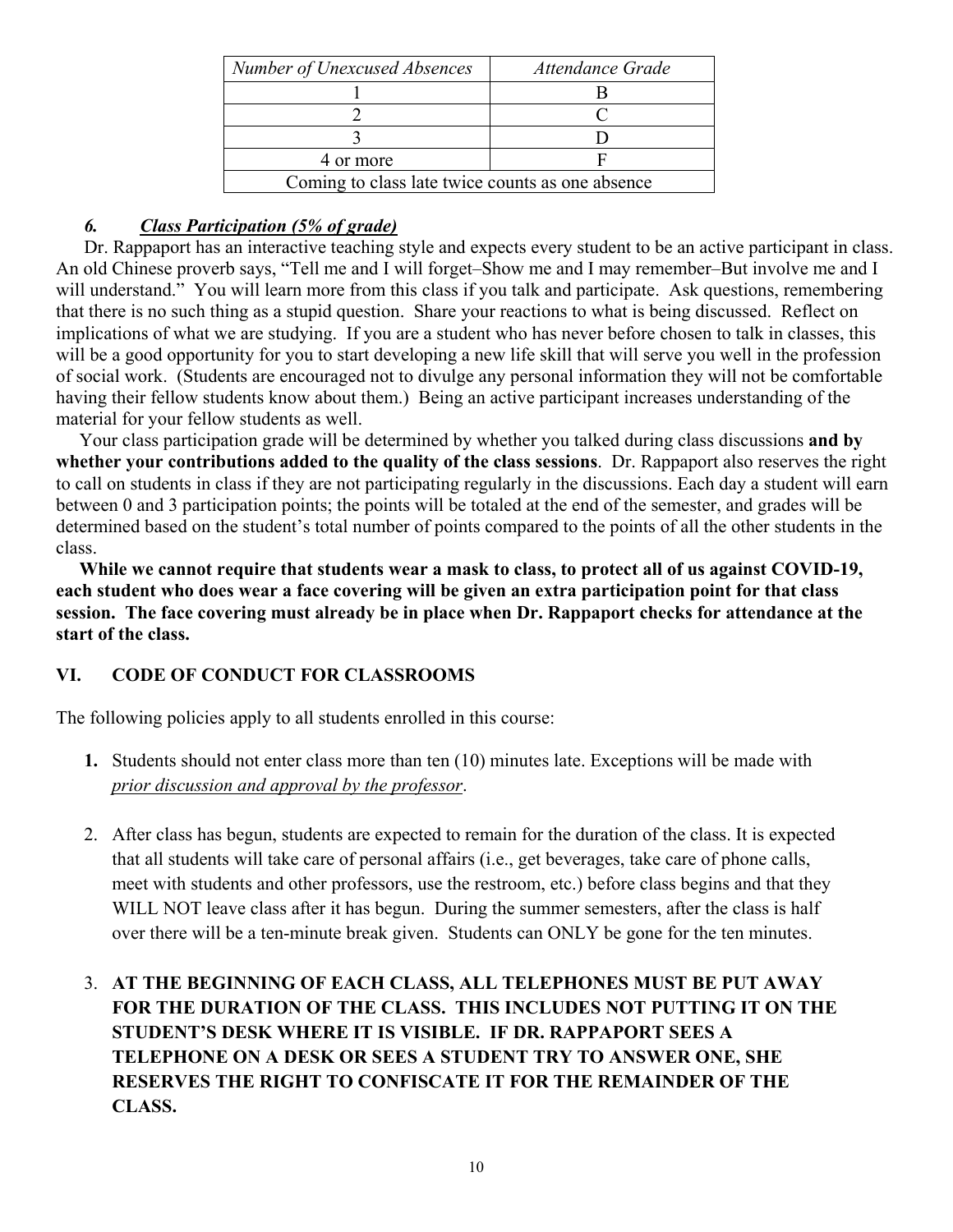**IN ADDITION, USE OF LAPTOP COMPUTERS IS PROHIBITED DURING CLASS EXCEPT FOR ACCESSING THE TEXTBOOK OR CLASS HANDOUTS. IF A STUDENT IS SEEN DOING A LOT OF TYPING, DR. RAPPAPORT RESERVES THE RIGHT TO SEE WHAT IS BEING WRITTEN, AND IF NECESSARY SHE WILL REMOVE THE STUDENT'S RIGHT TO USE THE LAPTOP DURING CLASS. UNDER NO CIRCUMSTANCES CAN A STUDENT USE THIS CLASS PERIOD TO WORK ON ASSIGNMENTS FROM THIS OR ANY OTHER CLASS.** 

**IN OTHER WORDS, STUDENTS NEED TO PAY CLOSE ATTENTION TO EACH CLASS IN ITS ENTIRETY, INCLUDING ANY VIDEOTAPES BEING SHOWN, AND TO USE THEIR INTEGRITY AND RESPECTFULNESS IN HOW THEY BEHAVE DURING CLASS.**

- 4. Students are expected to display professional decorum at all times. This includes, but is not limited to, respecting classmates and the instructor. It is expected that students will not speak to/hold conversations with/pass notes to other students, or engage in other types of prohibited and unprofessional behaviors after class has begun. Talking during class discussions out of turn or while other students are talking is disruptive to the learning environment, disrespectful to peers, and unprofessional in demeanor. Students are strongly encouraged to engage in discussion in a respectful and appropriate manner; hence, it is expected that students will apply classroom etiquette and raise a hand if there is something you want to share or if you want to answer a question. It is also expected that students will display patience in raising a hand and recognize that the professor may be trying to call on other students who have not yet participated.
- 5. To support the academic learning environment, students are asked to refrain from sharing personal information in class that will not support/add significantly to the class discussion. Sharing of personal stories and/or issues that are not directly related to the topic can distract class learning and limit knowledge-sharing by the professor and other students. The professor reserves the right to redirect/limit such conversations in class as needed.
- 6. Students are NOT permitted to work collaboratively (together) on *any* assignment in this class. All work turned in must be the student's own product. This includes take-home quizzes, exams, papers, etc. Failure to adhere to this policy can result in a zero (0) on the assignment and referral to Student Affairs for academic integrity concerns.
- 7. **All assignments must be turned in at the beginning of class on the day they are due. Being absent from class on a day when an assignment is due does NOT grant a student an extension to the due date; the student must still arrange to get that assignment turned in to the professor before class starts, such as by emailing it to her (NOT submitted through Canvas).** Allowing students to turn in assignments late for a grade is not fair to other students who get their work done on time, disrupts the grading process for the professor, and sends a message that such behavior is professionally "okay," which it is not.
- 8. All papers submitted for grading MUST adhere to APA  $7<sup>th</sup>$  edition standards unless otherwise stated by the professor. This means that all papers must, *minimally*, be: 1) typed, 2) double-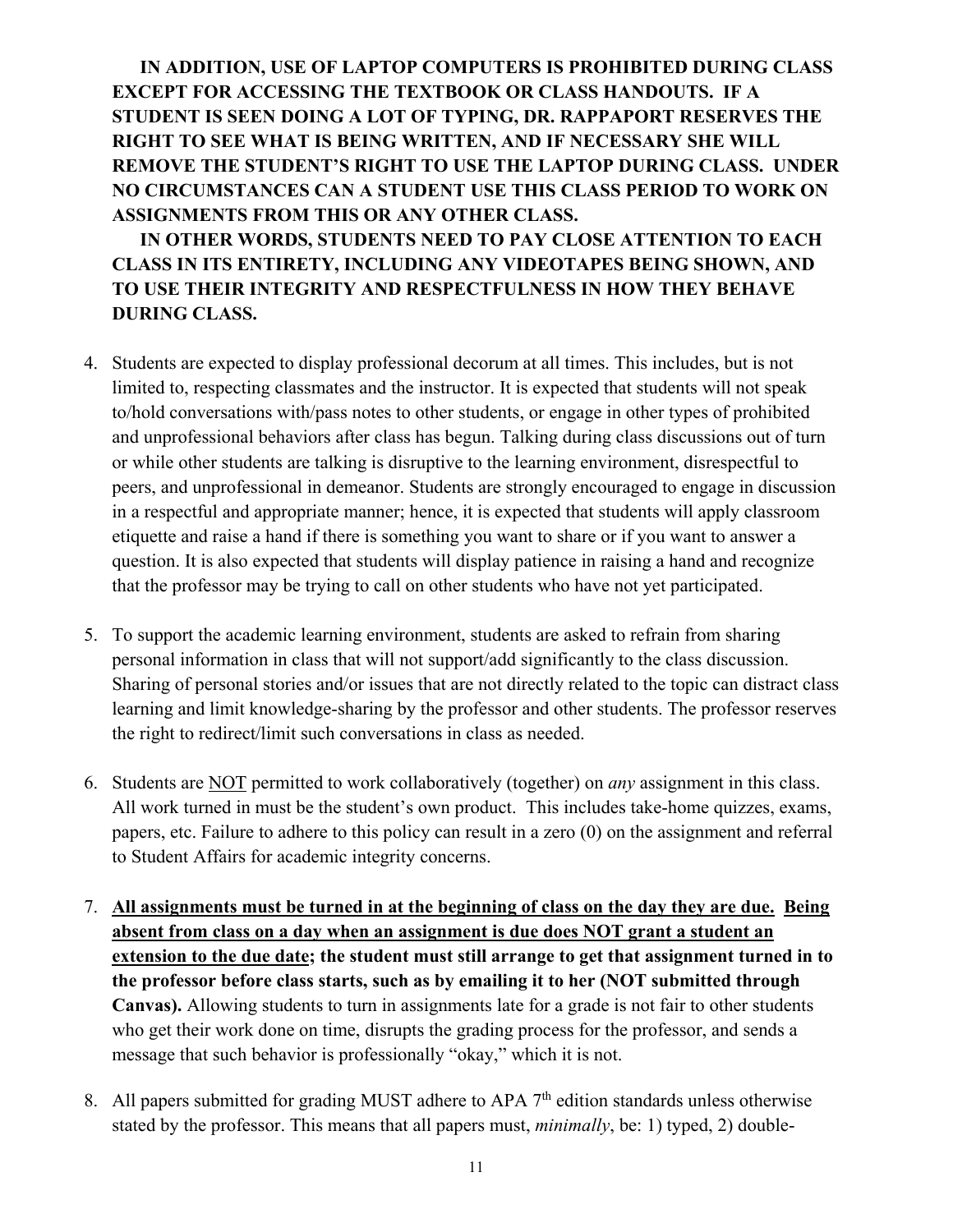spaced, 3) use one consistent font (I prefer Times New Roman since it is easiest to read), 4) use 12 point font, 5) include an APA-style cover page, and 6) include in-text citations AND a reference page for ANY SOURCED INFORMATION (this includes information learned in current or previous classes, read online, learned during a personal communication, read in a textbook, etc.). Further, all typed papers submitted in class MUST be stapled before turning it in. **IF A PAPER IS NOT WRITTEN IN APA FORMAT, DR. RAPPAPORT RESERVES THE RIGHT TO RETURN IT TO THE STUDENT WITH A GRADE OF ZERO. USING APA IS NOT OPTIONAL! IF YOU DO NOT KNOW HOW TO USE APA, READ THROUGH THE INSTRUCTIONS LATER IN THIS SYLLABUS OR GO TO THE WRITING CENTER AND ASK FOR SOME TUTORING ON HOW TO USE IT.**

- 9. TAMUCT expects all students to maintain high standards of personal and scholarly conduct and to avoid any form of academic dishonesty. Academic dishonesty includes, but is not limited to, plagiarism (intentional or unintentional), copying another person's work (**INCLUDING THE TEXTBOOK OR OTHER COURSE MATERIALS)**, turning in someone else's work as your own, downloading material from the internet and inserting it into a paper as if it were your own work, taking ideas from classes or readings and putting them in a paper without citations/ references, cheating on an examination or other academic work, collusion, and the abuse of resource materials. Any idea, even paraphrased ideas, used or borrowed must be given credit by showing the source with an appropriate citation and reference. **Any student who violates class and/or university policies regarding Academic Honesty will be sanctioned.** More information on university policies can be found at tamuct.edu/studentconduct.
- 10. Class discussions, oral presentations, and written materials must adhere to professional standards of expression and conform to the style described by the American Psychological Association (APA). This includes avoidance of the use of language that degrades women; people of color; people who are gay, lesbian, bisexual, or transgender; and other diverse and at-risk populations. All students are expected to display the utmost respect for all people, regardless of differences.
- *11. An assessment of each student's behavior as it relates to class policies and overall decorum required by the TAMUCT Social Work Department and the university is provided via the "Rubric for Assessing Professional Behaviors" that is given to students at the New Social Work Student Orientation. All social work majors receive a RAPB when they apply to the social work major and again when they apply for a field placement. Failure to obtain scores of 3 or 4 in any of the 15 professional behavior areas listed in the rubric will limit a student's ability to be admitted to the social work major or assigned to a field placement and/or can result in removal from a field placement. These behaviors, which align with the National Association of Social Workers (NASW) core values and ethics, the TAMUCT Code of Conduct, and the Social Work Department class policies, are considered the expected professional behaviors of social work interns and future generalist social workers and, therefore, are held to the strictest code.*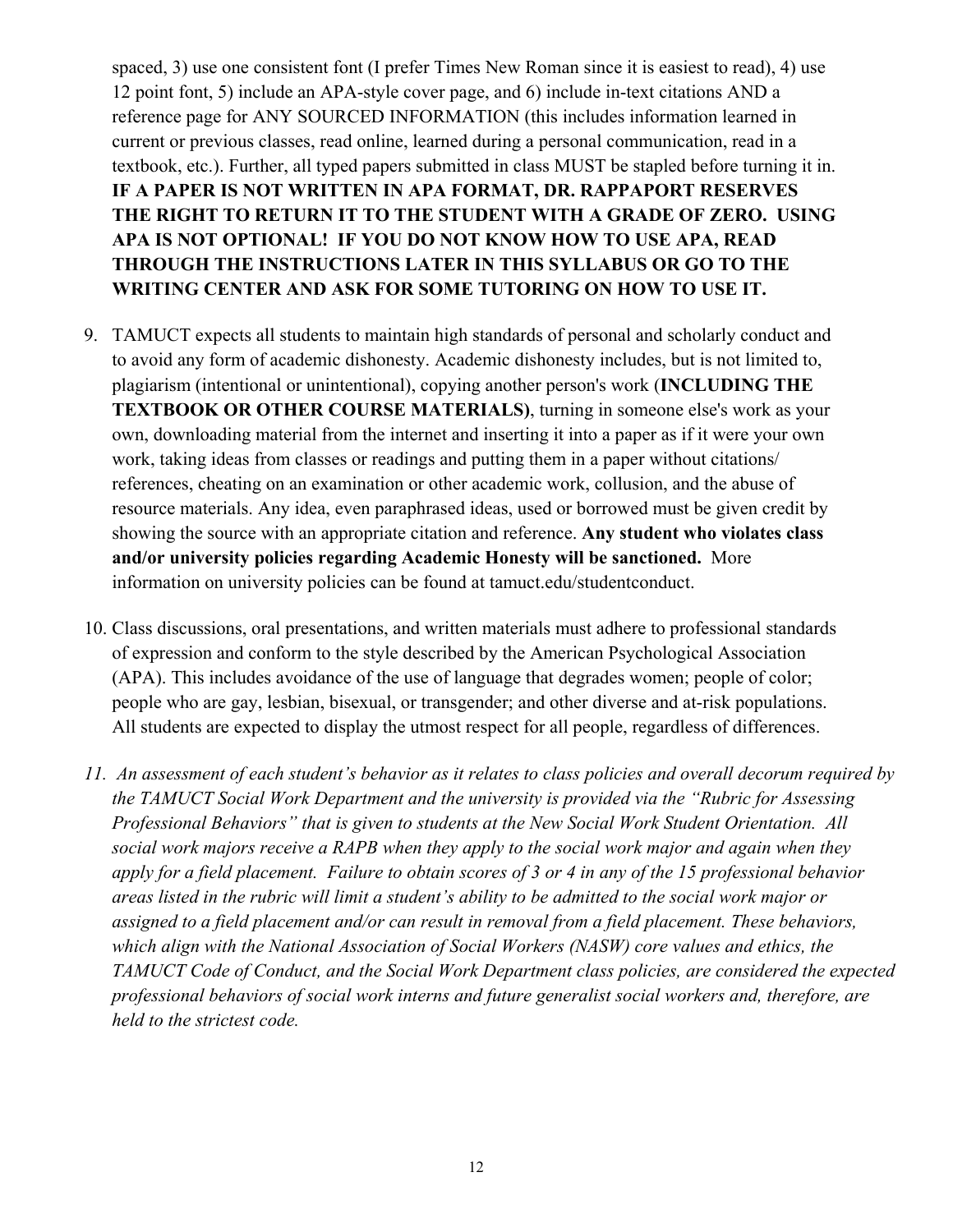# *1.* **Emergency Warning System for Texas A&M University-Central Texas**

**SAFEZONE.** SafeZone provides a public safety application that gives you the ability to call for help with the push of a button. It also provides Texas A&M University-Central Texas the ability to communicate emergency information quickly via push notifications, email, and text messages. All students automatically receive email and text messages via their myCT accounts. Downloading SafeZone allows access to push notifications and enables you to connect directly for help through the app. You can download SafeZone from the app store and use your myCT credentials to log in. If you would like more information, you can visit the **[SafeZone](http://www.safezoneapp.com/)** website [www.safezoneapp.com]. To register SafeZone on your phone, please follow these 3 easy steps*:*

a. Download the SafeZone App from your phone store using the link below: [iPhone/iPad:](https://apps.apple.com/app/safezone/id533054756) [https://apps.apple.com/app/safezone/id533054756]

[Android Phone / Tablet](https://play.google.com/store/apps/details?id=com.criticalarc.safezoneapp) [https://play.google.com/store/apps/details?id=com.criticalarc.safezoneapp]

- b. Launch the app and enter your myCT email address (e.g.  $\{\text{name}\}\langle\omega\rangle$  tamuct.edu)
- c. Complete your profile and accept the terms of service

# 2. **COVID-19 Protocols**:

- Students and employees must check for symptoms every day before coming on campus. Do NOT come to campus if you suspect that you have COVID-19 or another infectious illness.
- You must complete the COVID-19 Reporting Form if you believe you have been exposed to or have tested positive for COVID-19. Find this reporting form on the TAMUCT website: <https://redcap.tamhsc.edu/surveys/?s=N38DRD4EMK>If you do contract COVID-19 and must stay home, contact the professor to see about remaining current with the course while you have to remain at home. If ill, you can contact the office of Student Success, Equity and Inclusion to see about requesting accommodations to be able to succeed in the course.
- Free COVID-19 testing will be available on campus
- The university does not require face coverings (masks). However, it is strongly recommended according to the US Centers for Disease Control and Prevention (CDC) for both vaccinated and unvaccinated people. We encourage students to wear a face covering, to continue social distancing when possible, to wash their hands often, to cough and sneeze into their arm/elbow junction, to disinfect any area that needs to be touched, and to monitor their health daily. The University also strongly encourges people to get vaccinated to prevent further spread of COVID-19.

# 3. **Technology Requirements**

This course will use the A&M-Central Texas Instructure Canvas learning management system. **We strongly recommend the latest versions of Chrome or Firefox browsers. Canvas no longer supports any version of Internet Explorer.** Logon to A&M-Central Texas Canvas [https://tamuct.instructure.com/] or access Canvas through the TAMUCT Online link in myCT [https://tamuct.onecampus.com/]. You will log in through our Microsoft portal. Username: Your MyCT email address. Password: Your MyCT password.

For log-in problems, students should contact Help Desk Central, 24 hours a day, 7 days a week

Email: [helpdesk@tamu.edu](mailto:helpdesk@tamu.edu) Phone: (254) 519-5466 [Web Chat:](http://hdc.tamu.edu/) [http://hdc.tamu.edu] *Please let the support technician know you are an A&M-Central Texas student.*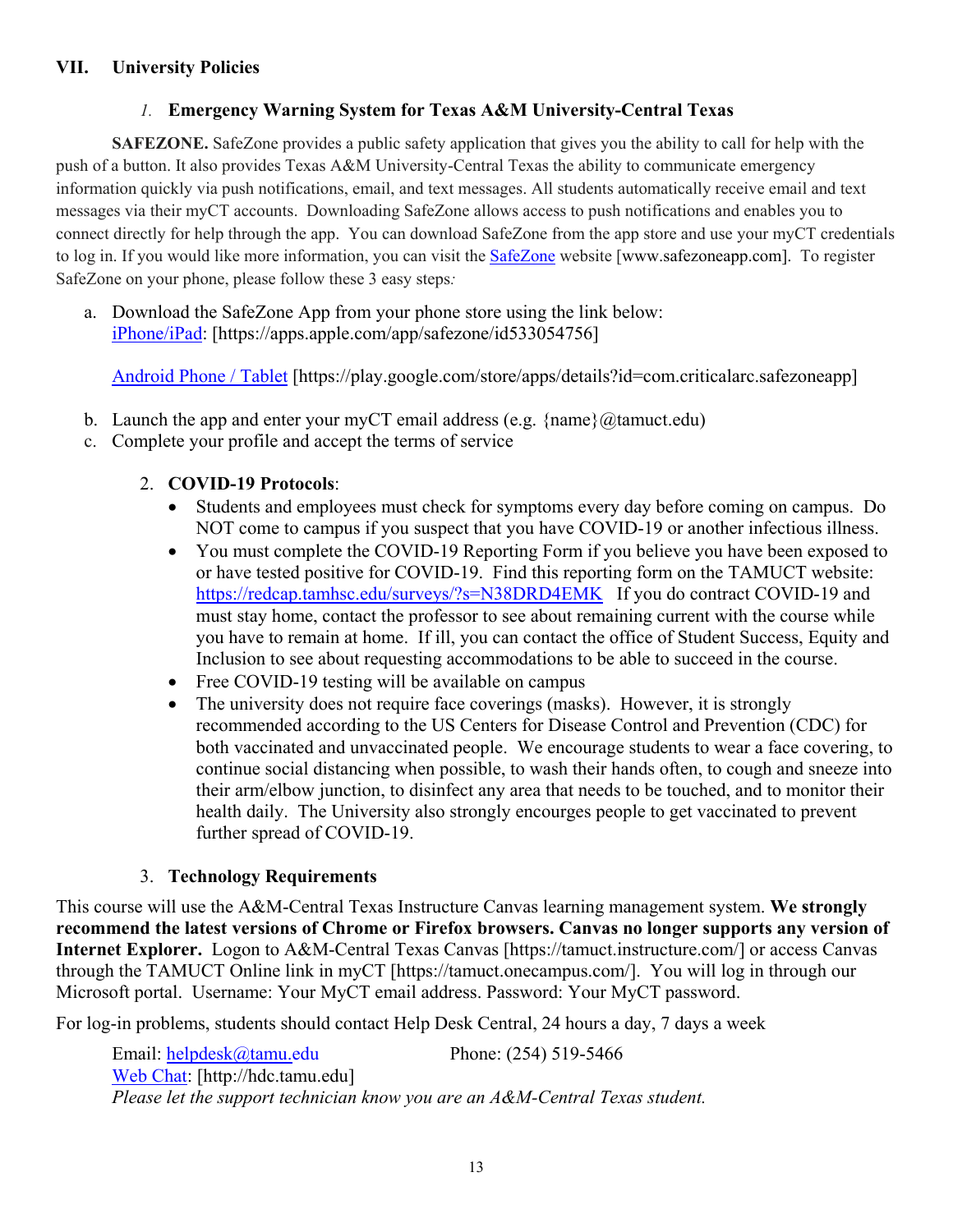#### **4. Canvas Support**

Use the Canvas Help link, located at the bottom of the left-hand menu, for issues with Canvas. You can select "Chat with Canvas Support," submit a support request through "Report a Problem," or call the Canvas support line: 1-844-757-0953.

### **5. Drop Policy**

If you discover that you need to drop this class, you must complete the **Drop Request Dynamic** Form through Warrior Web:

https://dynamicforms.ngwebsolutions.com/casAuthentication.ashx?InstID=eaed95b9-f2be-45f3-a37d-46928168bc10&targetUrl=https%3A%2F%2Fdynamicforms.ngwebsolutions.com%2FSubmit%2FForm %2FStart%2F53b8369e-0502-4f36-be43-f02a4202f612].

Faculty cannot drop students; this is always the responsibility of the student. The Registrar's Office will provide a deadline on the Academic Calendar by which the form must be completed. After you submit the completed form to the Registrar's Office, you must go into Warrior Web and confirm that you are no longer enrolled. If you still show as enrolled, FOLLOW UP with the Registrar's Office immediately. You are to attend class until the procedure is complete to avoid penalty for absence. Should you miss the drop deadline or fail to follow the procedure, you will receive an F in the course, which may affect your financial aid and/or VA educational benefits.

### 6. **Academic Integrity**

Texas A&M University-Central Texas values the integrity of the academic enterprise and strives for the highest standards of academic conduct. A&M-Central Texas expects its students, faculty, and staff to support the adherence to high standards of personal and scholarly conduct to preserve the honor and integrity of the creative community. Any deviation by students from this expectation may result in a failing grade for the assignment and potentially in a failing grade for the course. All academic misconduct concerns will be referred to the Office of Student Conduct. When in doubt about collaboration, citations, or any issue, please contact your instructor before taking a course of action. For more [information](https://nam04.safelinks.protection.outlook.com/?url=https%3A%2F%2Fwww.tamuct.edu%2Fstudent-affairs%2Fstudent-conduct.html&data=04%7C01%7Clisa.bunkowski%40tamuct.edu%7Ccfb6e486f24745f53e1a08d910055cb2%7C9eed4e3000f744849ff193ad8005acec%7C0%7C0%7C637558437485252160%7CUnknown%7CTWFpbGZsb3d8eyJWIjoiMC4wLjAwMDAiLCJQIjoiV2luMzIiLCJBTiI6Ik1haWwiLCJXVCI6Mn0%3D%7C1000&sdata=yjftDEVHvLX%2FhM%2FcFU0B99krV1RgEWR%2BJ%2BhvtoR6TYk%3D&reserved=0) regarding the Student Conduct process, see [https://www.tamuct.edu/student-affairs/student-conduct.html]. If you know of potential honor violations by other students, you may [submit](https://nam04.safelinks.protection.outlook.com/?url=https%3A%2F%2Fcm.maxient.com%2Freportingform.php%3FTAMUCentralTexas%26layout_id%3D0&data=04%7C01%7Clisa.bunkowski%40tamuct.edu%7Ccfb6e486f24745f53e1a08d910055cb2%7C9eed4e3000f744849ff193ad8005acec%7C0%7C0%7C637558437485262157%7CUnknown%7CTWFpbGZsb3d8eyJWIjoiMC4wLjAwMDAiLCJQIjoiV2luMzIiLCJBTiI6Ik1haWwiLCJXVCI6Mn0%3D%7C1000&sdata=CXGkOa6uPDPX1IMZ87z3aZDq2n91xfHKu4MMS43Ejjk%3D&reserved=0) a report, [https://cm.maxient.com/reportingform.php?TAMUCentralTexas&layout\_id=0].

### **7. For Pregnant and/or Parenting Students:**

Texas A&M University-Central Texas supports students who are pregnant and/or parenting. In accordance with requirements of Title IX and related guidance from US Department of Education's Office of Civil Rights, the Dean of Student Affairs' Office can assist students who are pregnant and/or parenting in seeking accommodations related to pregnancy and/or parenting. Students should seek out assistance as early in the pregnancy as possible. For more information, please visit [Student Affairs](https://www.tamuct.edu/student-affairs/pregnant-and-parenting-students.html) [https://www.tamuct.edu/studentaffairs/pregnant-and-parenting-students.html]. Students may also contact the institution's Title IX Coordinator. If you would like to read more about these [requirements and guidelines](http://www2.ed.gov/about/offices/list/ocr/docs/pregnancy.pdf) online, please visit the website [http://www2.ed.gov/about/offices/list/ocr/docs/pregnancy.pdf].

Title IX of the Education Amendments Act of 1972 prohibits discrimination on the basis of sex and gender–including pregnancy, parenting, and all related conditions. A&M-Central Texas is able to provide flexible and individualized reasonable accommodation to pregnant and parenting students. All pregnant and parenting students should contact the Associate Dean in the Division of Student Affairs at (254) 501-5909 to seek assistance. Students may also contact the University's Title IX Coordinator.

### 8. **Academic Accommodations**

At Texas A&M University-Central Texas, we value an inclusive learning environment where every student has an equal chance to succeed and has the right to a barrier-free education. The Warrior Center for Student Success, Equity and Inclusion is responsible for ensuring that students with a disability receive equal access to the university's programs, services and activities. If you believe you have a disability requiring reasonable accommodations, please contact the Office of Access and Inclusion, WH-212; or call (254) 501-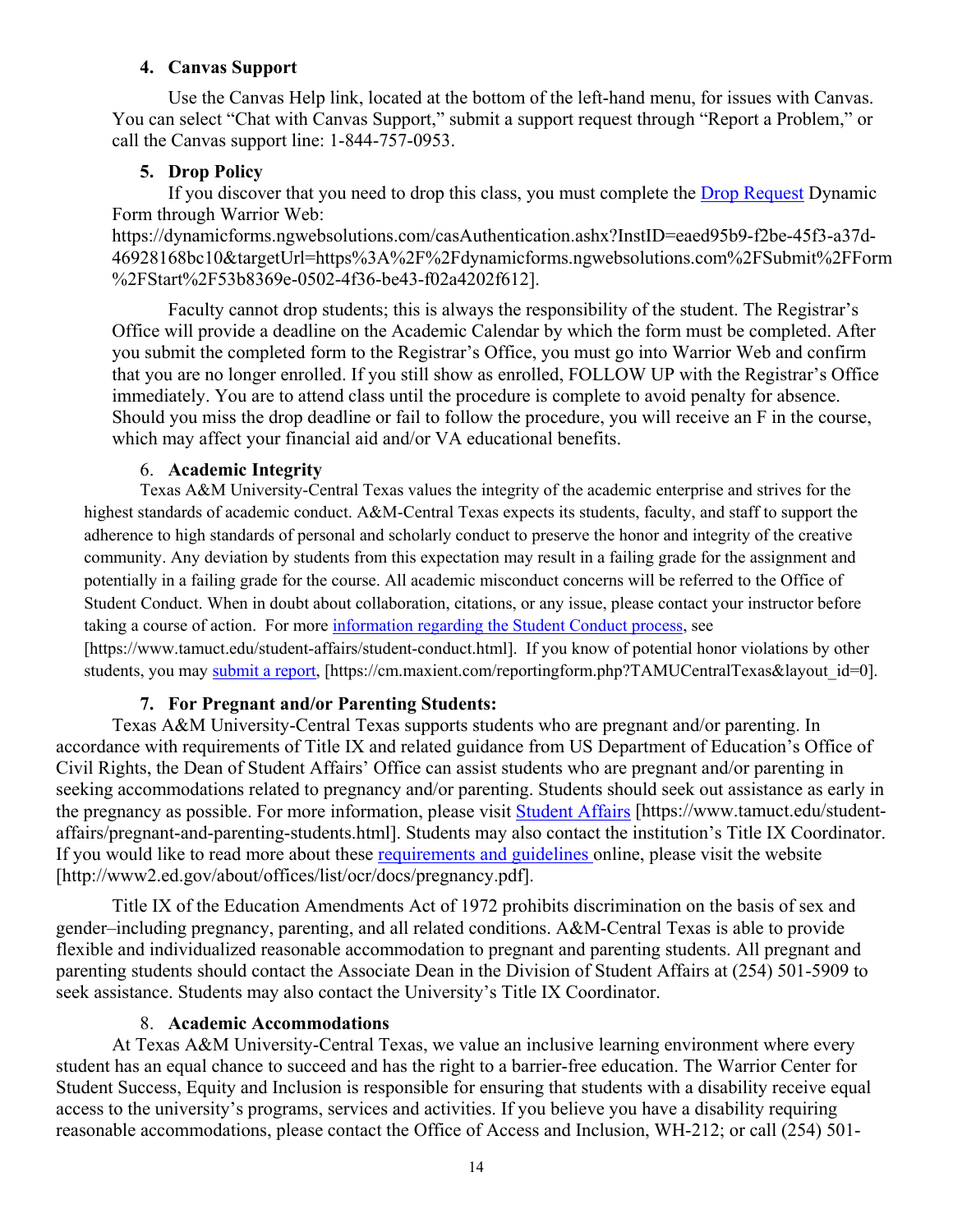5836. Any information you provide is private and confidential and will be treated as such. For more information, please visit our [Access & Inclusion](https://tamuct.instructure.com/courses/717) Canvas page (log-in required) [https://tamuct.instructure.com/courses/717]

### 9. **Library Services**

The University Library provides many services in support of research across campus and at a distance. We offer over 200 electronic databases containing approximately 400,000 eBooks and 82,000 journals, in addition to the 96,000 items in our print collection, which can be mailed to students who live more than 50 miles from campus. Research guides for each subject taught at A&M-Central Texas are available through our website to help students navigate these resources. On campus, the library offers technology including cameras, laptops, microphones, webcams, and digital sound recorders. Research assistance from a librarian is also available 24 hours a day through our online chat service, and at the reference desk when the library is open. Research sessions can be scheduled for more comprehensive assistance, and may take place virtually through WebEx, Microsoft Teams or in-person at the library. Schedule an [appointment](https://nam04.safelinks.protection.outlook.com/?url=https%3A%2F%2Ftamuct.libcal.com%2Fappointments%2F%3Fg%3D6956&data=04%7C01%7Clisa.bunkowski%40tamuct.edu%7Cde2c07d9f5804f09518008d9ab7ba6ff%7C9eed4e3000f744849ff193ad8005acec%7C0%7C0%7C637729369835011558%7CUnknown%7CTWFpbGZsb3d8eyJWIjoiMC4wLjAwMDAiLCJQIjoiV2luMzIiLCJBTiI6Ik1haWwiLCJXVCI6Mn0%3D%7C3000&sdata=KhtjgRSAw9aq%2FoBsB6wyu8b7PSuGN5EGPypzr3Ty2No%3D&reserved=0) here: [https://tamuct.libcal.com/appointments/?g=6956]. Assistance may cover many topics, including how to find articles in peer-reviewed journals, how to cite resources, and how to piece together research for written assignments. Our 27,000-square-foot facility on the A&M-Central Texas main campus includes student lounges, private study rooms, group work spaces, computer labs, family areas suitable for all ages, and many other features. Services such as interlibrary loan, TexShare, binding, and laminating are available. The library frequently offers workshops, tours, readings, and other events. For more information, please visit our [Library](https://nam04.safelinks.protection.outlook.com/?url=https%3A%2F%2Ftamuct.libguides.com%2Findex&data=04%7C01%7Clisa.bunkowski%40tamuct.edu%7C7d8489e8839a4915335f08d916f067f2%7C9eed4e3000f744849ff193ad8005acec%7C0%7C0%7C637566044056484222%7CUnknown%7CTWFpbGZsb3d8eyJWIjoiMC4wLjAwMDAiLCJQIjoiV2luMzIiLCJBTiI6Ik1haWwiLCJXVCI6Mn0%3D%7C1000&sdata=2R755V6rcIyedGrd4Os5rkgn1PvhHKU3kUV1vBKiHFo%3D&reserved=0) [website:](https://nam04.safelinks.protection.outlook.com/?url=https%3A%2F%2Ftamuct.libguides.com%2Findex&data=04%7C01%7Clisa.bunkowski%40tamuct.edu%7C7d8489e8839a4915335f08d916f067f2%7C9eed4e3000f744849ff193ad8005acec%7C0%7C0%7C637566044056484222%7CUnknown%7CTWFpbGZsb3d8eyJWIjoiMC4wLjAwMDAiLCJQIjoiV2luMzIiLCJBTiI6Ik1haWwiLCJXVCI6Mn0%3D%7C1000&sdata=2R755V6rcIyedGrd4Os5rkgn1PvhHKU3kUV1vBKiHFo%3D&reserved=0) [http://tamuct.libguides.com/index].

### **10. Tutoring Services**

Tutoring is available to all A&M-Central Texas students, both virtually and in-person. Student success coaching is available online upon request. If you have a question, are interested in becoming a tutor, or are in need of success coaching contact the Warrior Center for Student Success, Equity and Inclusion at (254) 501-5836, visit the Warrior Center at 212 Warrior Hall, or by emailing [WarriorCenter@tamuct.edu.](mailto:WarriorCenter@tamuct.edu) To schedule tutoring sessions and to view tutor availability, please visit Tutor [Matching](https://tutormatchingservice.com/TAMUCT) Services [https://tutormatchingservice.com/TAMUCT] or visit the Tutoring Center in 111 Warrior Hall. Chat live with a remote tutor 24/7 for almost any subject from on your computer! Tutor.com is an online tutoring platform that enables A&M-Central Texas students to log in and receive online tutoring support at no additional cost. This tool provides tutoring in over 40 subject areas except writing support. Access Tutor.com through Canvas.

### 11. **University Writing Center**

Located in Warrior Hall 416, the University Writing Center (UWC) at Texas A&M University–Central Texas is a free service open to all TAMUCT students. For the Spring 2022 semester, the hours of operation are from 10:00 a.m.-5:00 p.m. Monday thru Thursday in Warrior Hall 416 (with online tutoring available every hour as well) with satellite hours available online only Monday thru Thursday from 6:00-9:00 p.m. and Saturday 12:00-3:00 p.m. Tutors are prepared to help writers of all levels and abilities at any stage of the writing process. While tutors will not write, edit, or grade papers, they will assist students in developing more effective composing practices. By providing a practice audience for students' ideas and writing, our tutors highlight the ways in which they read and interpret students' texts, offering guidance and support throughout the various stages of the writing process. In addition, students may work independently in the UWC by checking out a laptop that runs the Microsoft Office suite and connects to WIFI, or by consulting our resources on writing, including all of the relevant style guides. Whether you need help brainstorming ideas, organizing an essay, proofreading, understanding proper citation practices, or just want a quiet place to work, the UWC is here to help!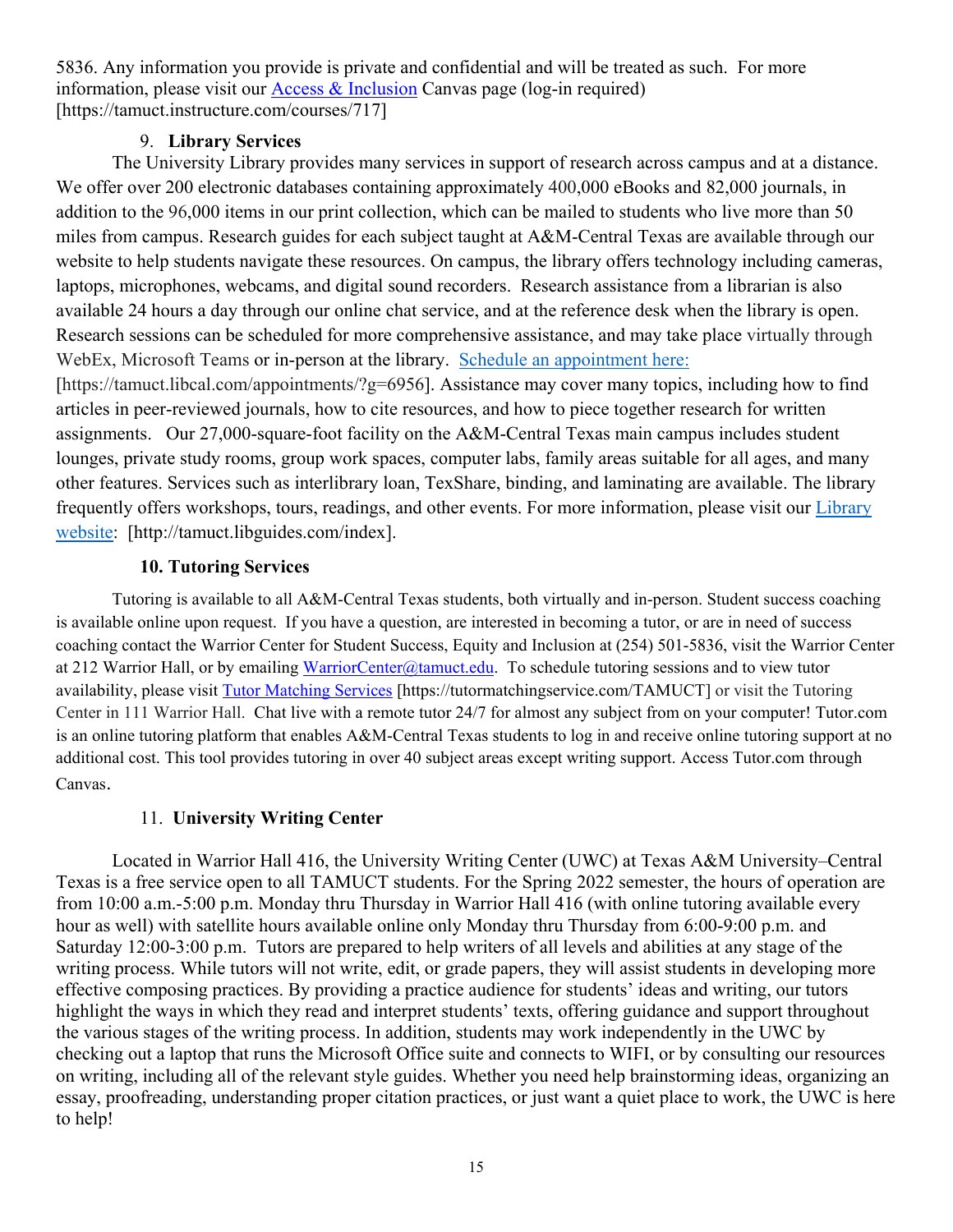Students may arrange a one-to-one session with a trained and experienced writing tutor by making an appointment via [WCOnline](https://tamuct.mywconline.com/) [https://tamuct.mywconline.com/]. In addition, you can email Dr. Bruce Bowles Jr. at bruce.bowles@tamuct.edu if you have any questions about the UWC, need any assistance with scheduling, or would like to schedule a recurring appointment with your favorite tutor by making an appointment via [WCOnline](https://tamuct.mywconline.com/) [https://tamuct.mywconline.com/].

### **12. Sexual Violence**

Sexual violence is a serious safety, social justice, and public health issue. The university offers support for anyone struggling with these issues. University faculty are mandated reporters, so if someone discloses that they were sexually assaulted (or a victim of domestic/dating violence or stalking) while a student at TAMUCT, faculty members are required to inform the Title IX Office. If you want to discuss any of these issues confidentially, you can do so through Student Wellness and Counseling (254-501-5955) located on the second floor of Warrior Hall (207L). Sexual violence can occur on our campus because predators often feel emboldened, and victims often feel silenced or shamed. It is incumbent on ALL of us to find ways actively to create environments that tell predators we don't agree with their behaviors and tell survivors we will support them. Your actions matter. Don't be a bystander; be an agent of change. For additional information on campus policy and resources visit the [Title IX webpage](https://www.tamuct.edu/compliance/titleix.html) [\[https://www.tamuct.edu/compliance/titleix.html\]](https://www.tamuct.edu/compliance/titleix.html).

#### 13. **Behavioral Intervention:**

Texas A&M University-Central Texas cares about the safety, health, and well-being of its students, faculty, staff, and community. If you are aware of individuals about whom you have a concern, please make a referral to the Behavioral Intervention Team. Referring your concern shows you care. You can complete the [referral](https://cm.maxient.com/reportingform.php?TAMUCentralTexas&layout_id=2) online [https://cm.maxient.com/reportingform.php?TAMUCentralTexas&layout\_id=2]. Anonymous referrals are accepted. Please see the [Behavioral Intervention Team](https://www.tamuct.edu/bit) website for more information [https://www.tamuct.edu/bit]. If a person's behavior poses an imminent threat to you or another, contact 911 or A&M-Central Texas University Police at 254-501-5805.

#### 14. **Copyright Notice**

Students should assume that all course material is copyrighted by the respective author(s). Reproduction of course material is prohibited without consent by the author and/or course instructor. Violation of copyright is against the law and against TAMUCT's Code of Academic Honesty. All alleged violations will be reported to the Office of Student Conduct.

#### **VIII. The professor teaching this class**

Dr. Rappaport has a life-long interest in (really, fascination with) issues related to human functioning, including mental health issues, owing to the fact that her social work career was focused on medical social work (working with children, adolescents, and their parents who had a wide variety of medical and mental health disorders, chronic conditions, and disabilities). She also has some experience with mental health disorders within her own family. In her 25 years of practice as a social worker and as a case manager before coming to Killeen to teach social work in August 2000, Dr. Rappaport has seen direct evidence of how important it is for all social workers to have at least a basic understanding of human functioning, mental health disorders, and other chronic conditions and disabilities that are commonly experienced by people who turn to social workers for assistance with their ability to continue functioning and maintaining quality of life.

 Dr. Rappaport takes teaching very seriously. She wants students to enjoy this class and to believe they learned a great deal from it. She is committed to coming to class prepared, to openly and willingly sharing her professional knowledge and experiences with students, and to encouraging everyone to participate actively in the discussions. In return, she expects students to come to class prepared, having read the day's assignment ahead of time and being ready to ask any questions they might have about things they did not understand in the reading. Students are also expected to have different opinions about the material discussed, and she encourages students to disagree respectfully and to explore how their opinions have developed over time. She responds to emails as soon as possible, and she tries to get all written assignments graded and returned to students within the following 1-2 class periods. At least twice during the semester she will also give students a grade sheet, letting them know what their grade currently is in the course.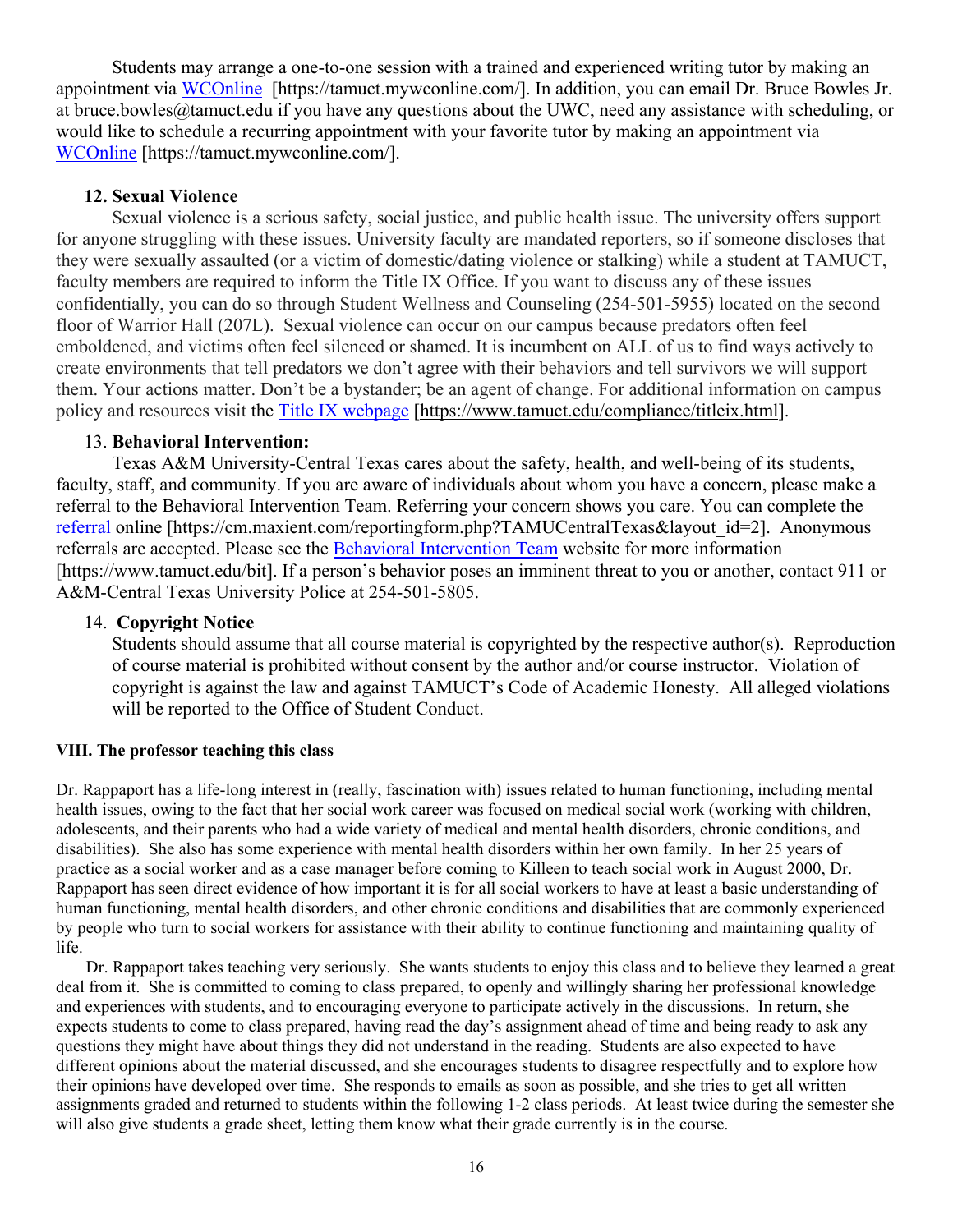## **IX. Course Schedule**

| <b>Date</b>        | Description of Day's Reading Assignments, Topics Covered, and Assignments Due                                                                                                                                                                                                                                                                                                                                                               |
|--------------------|---------------------------------------------------------------------------------------------------------------------------------------------------------------------------------------------------------------------------------------------------------------------------------------------------------------------------------------------------------------------------------------------------------------------------------------------|
| Tuesday            | Introduction to the course<br>Review course syllabus                                                                                                                                                                                                                                                                                                                                                                                        |
| 6/7/22             | Handout: "Client Assessment and Treatment Planning," "Psychotropic Medications and Medication<br>Adherence"                                                                                                                                                                                                                                                                                                                                 |
|                    | Receive assigned diagnosis/diagnoses on which you will base your fictional client                                                                                                                                                                                                                                                                                                                                                           |
|                    | Video: Scenes from "A Beautiful Mind"                                                                                                                                                                                                                                                                                                                                                                                                       |
| Thursday<br>6/9/22 | Bentley & Walsh, pp. 1-23<br>The larger context of psychopharmacology and social work<br>Neuroscience, biology, mind-body connections, causality, and scientific context<br>$\bullet$<br>Changing and expanding roles<br>$\bullet$<br>DSM-5: Intellectual disability, pp. 33-41<br>Autism Spectrum Disorder, pp. 50-59<br>Handout: "Common Interventions for Clients with Autism-Spectrum Disorder"<br>Intellectual disabilities, continued |
|                    | Video: Excerpts from "Profoundly Normal" (1:26)                                                                                                                                                                                                                                                                                                                                                                                             |
| Tuesday<br>6/14/22 | Bentley & Walsh, pp. 24-50<br>Overview of social work roles in medication management across settings<br>$\bullet$<br>Practice settings: Mental health, child welfare, aging, corrections<br>$\bullet$<br>Partnership model of social work practice<br>$\bullet$<br>Social work roles and values<br>$\bullet$                                                                                                                                |
|                    | DSM-5: Attention Deficit-Hyperactivity Disorder, pp. 59-66<br>Specific Learning Disorders, pp. 66-74<br>Tic Disorders, including Tourette's Disorder, pp. 81-84                                                                                                                                                                                                                                                                             |
|                    | Handout: "Common Interventions for ADHD"                                                                                                                                                                                                                                                                                                                                                                                                    |
|                    | Video: Excerpts from "Twitch and Shout" (0:58) (library video) (RC 375.T94)                                                                                                                                                                                                                                                                                                                                                                 |
|                    | TURN IN DRAFT #1 CONTAINING CLIENT DEMOGRAPHICS AND STORY                                                                                                                                                                                                                                                                                                                                                                                   |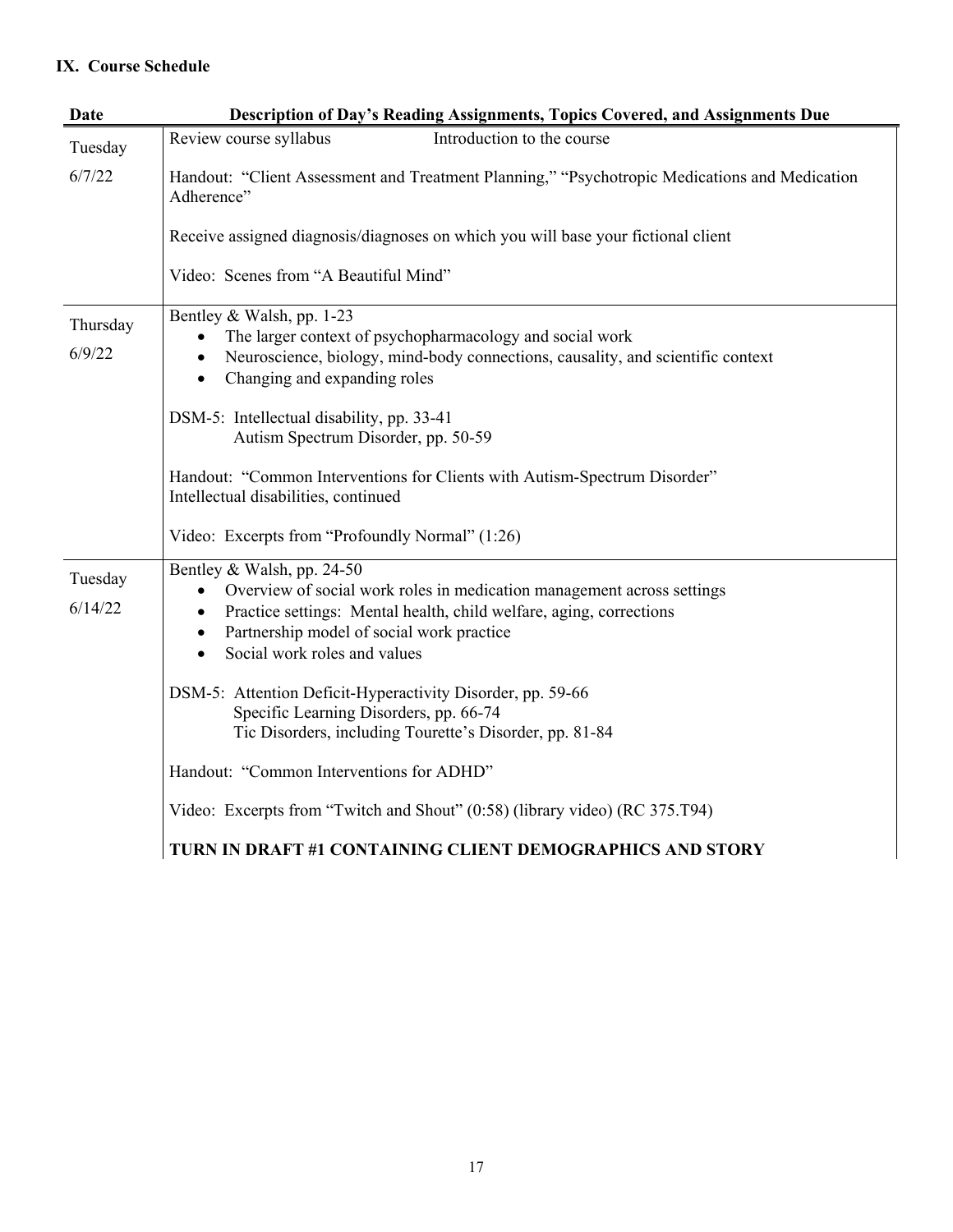| <b>Date</b> | <b>Description of Day's Reading Assignments, Topics Covered, and Assignments Due</b>                           |
|-------------|----------------------------------------------------------------------------------------------------------------|
| Thursday    | Bentley & Walsh, pp. 51-85                                                                                     |
| 6/16/22     | Basic Psychopharmacology<br>$\bullet$                                                                          |
|             | Central nervous system, nerve cells, neurotransmitters<br>٠                                                    |
|             | How drug moves through body, effects on body<br>٠                                                              |
|             | 5 classes of psychotropic medications                                                                          |
|             | Pharmacogenomics<br>$\bullet$                                                                                  |
|             | Adverse effects of medications                                                                                 |
|             | DSM-5: Delusional disorder, pp. 90-93                                                                          |
|             | Brief Psychotic disorder, pp. 94-96                                                                            |
|             | Schizophreniform disorder, pp. 96-99                                                                           |
|             | Schizophrenia, pp. 99-105                                                                                      |
|             | Schizoaffective disorder, pp. 105-110                                                                          |
|             | Handout: "Common Interventions for Schizophrenia"                                                              |
|             | RECEIVE ASSIGNMENT ON "SURROUNDED BY MADNESS," DUE IN ONE WEEK                                                 |
|             | Video: Watch excerpts of "The Soloist" (1:56)                                                                  |
| Tuesday     | Bentley & Walsh, pp. 86-144                                                                                    |
|             | The 5 classes of medication: Anti-psychotics – Antidepressants – Mood Stabilizers – Anti-                      |
| 6/21/22     | Anxiety Medications - Psychostimulants                                                                         |
|             | DSM-5: Bipolar I Disorder, pp. 123-132                                                                         |
|             | Bipolar II Disorder, pp. 132-139                                                                               |
|             | Cyclothymic Disorder, pp. 139-141                                                                              |
|             |                                                                                                                |
|             | Handout: "Common Interventions for Bipolar Disorder"                                                           |
|             | Video: "Of Two Minds" (1:29)                                                                                   |
| Thursday    | Bentley & Walsh, pp. 145-168                                                                                   |
| 6/23/22     | • Intervention concerns with specific populations                                                              |
|             | Gender, pregnancy, sexual adverse effects, older adults, children and adolescents, cultures, dual<br>diagnoses |
|             | DSM-5: Disruptive mood dysregulation disorder, pp. 156-160                                                     |
|             | Major depressive disorder, pp. 160-168                                                                         |
|             | Persistent depressive disorder (dysthymia), pp. 168-171                                                        |
|             | Premenstrual Dysphoric disorder, pp. 171-175                                                                   |
|             | Handout: "Common Interventions for Depressive Disorders"                                                       |
|             | Handout: "Common Interventions for Youth with Disruptive Behavior Disorders"                                   |
|             | Video: "Depression: Out of the Shadows" (1:30)                                                                 |
|             | ASSIGNMENT ON "SURROUNDED BY MADNESS" DUE                                                                      |
|             |                                                                                                                |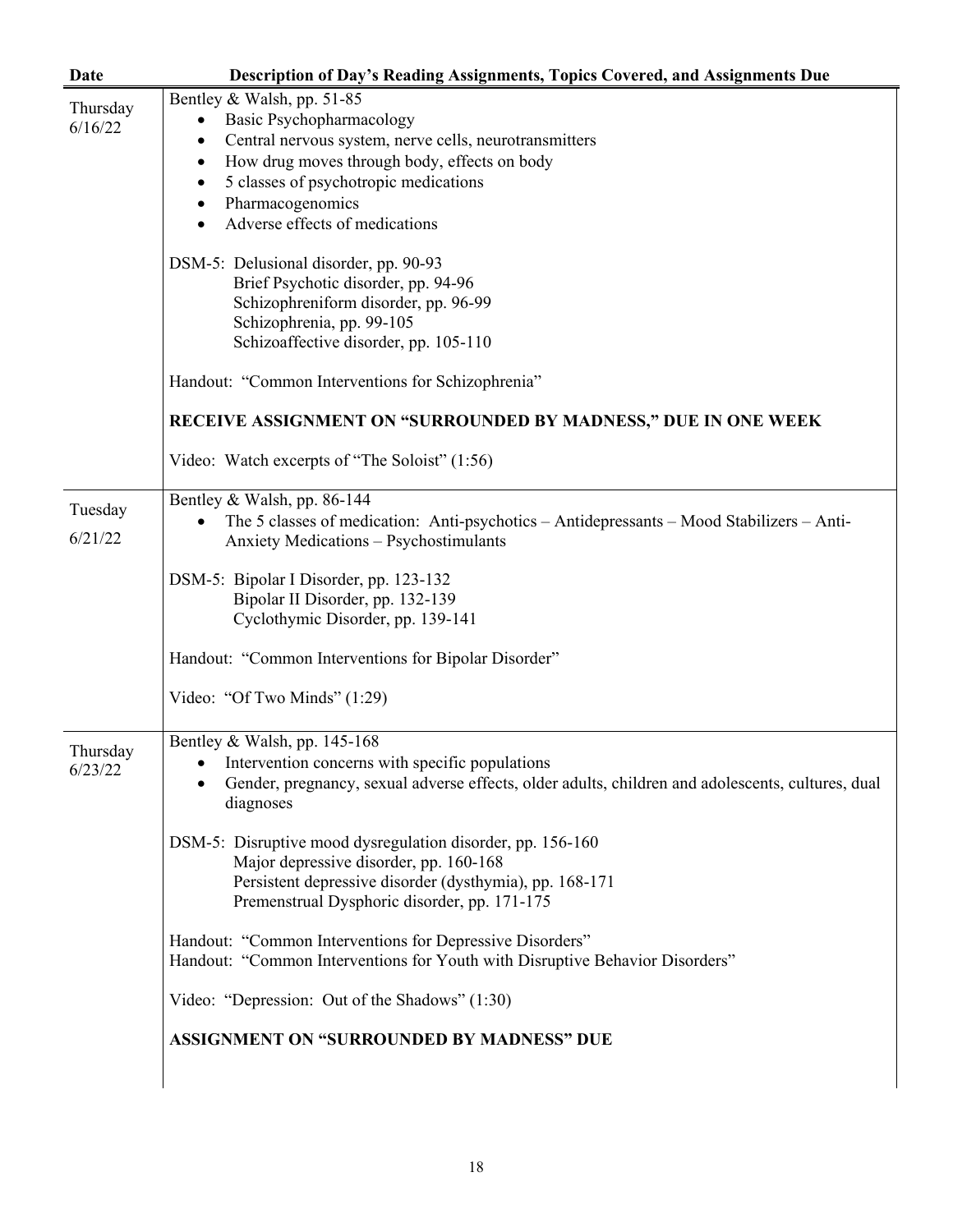| Date                | Description of Day's Reading Assignments, Topics Covered, and Assignments Due                                                                                |
|---------------------|--------------------------------------------------------------------------------------------------------------------------------------------------------------|
| Tuesday<br>6/28/22  | DSM-5: Obsessive-compulsive disorder, pp. 237-242<br>Body Dysmorphic disorder, pp. 242-247<br>Hoarding disorder, pp. 247-251                                 |
|                     | Handout: "Common Interventions for Obsessive-Compulsive Disorder"<br>Handout: "Common Interventions for Body Dysmorphic Disorder"                            |
|                     | TURN IN DRAFT #2 CONTAINING CLIENT DEMOGRAPHICS, CLIENT STORY,<br>STRENGTHS/ CHALLENGES/CLIENT & FAMILY PRIORITIES, AND INITIAL SERVICE<br><b>PLAN GOALS</b> |
|                     | Video: Excerpts from "Phoebe in Wonderland" (1:40)                                                                                                           |
| Thursday<br>6/30/22 | Bentley & Walsh, pp. 195-214<br>Medication Education for clients and families                                                                                |
|                     | DSM-5: Reactive attachment disorder, pp. 265-268<br>Disinhibited social engagement disorder, pp. 268-270<br>Post-traumatic stress disorder, pp. 271-280      |
|                     | Handout: "Common Treatments for Reactive Attachment Disorder"<br>Handout: "Common Treatments for Post-Traumatic Stress Disorder"                             |
|                     | Video: Excerpts from "Reign Over Me" (2:04)                                                                                                                  |
|                     | Class discussion of writing client case notes                                                                                                                |
|                     | RECEIVE ASSIGNMENT FOR TUESDAY'S CLASS (WE WILL NOT MEET)                                                                                                    |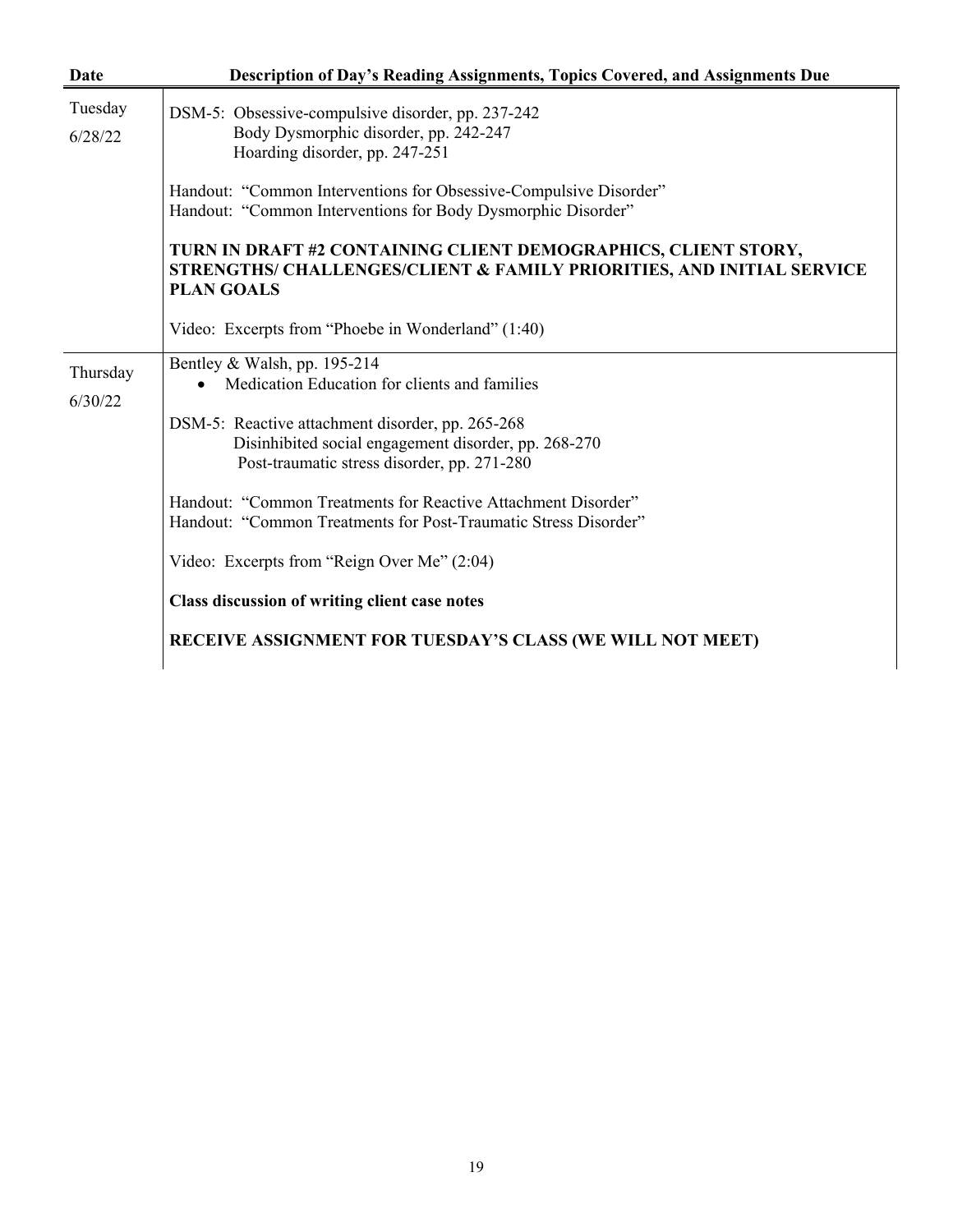| <b>Date</b>        | Description of Day's Reading Assignments, Topics Covered, and Assignments Due                                                                                                                                                                                                                                                                                                                                             |
|--------------------|---------------------------------------------------------------------------------------------------------------------------------------------------------------------------------------------------------------------------------------------------------------------------------------------------------------------------------------------------------------------------------------------------------------------------|
| Tuesday<br>7/5/22  | NOTE: WE WILL NOT MEET IN CLASS TODAY BECAUSE THE PROFESSOR HAS TO<br>HAVE A MEDICAL PROCEDURE DONE. YOU NEED TO READ TODAY'S ASSIGNMENT,<br>WATCH THE THREE VIDEOS AVAILABLE THROUGH FILMS ON DEMAND ON THE<br>LIBRARY'S WEBSITE, AND COMPLETE THE ASSIGNMENT THAT WILL BE GIVEN TO<br>YOU BY THE PROFESSOR FOR TODAY. IF YOU HAVE QUESTIONS ABOUT THE<br>READING ASSIGNMENTS, ASK THOSE QUESTIONS IN CLASS ON THURSDAY. |
|                    | Bentley and Walsh, pp. 169-194<br>Referrals, decision-making and meaning of psychiatric medication                                                                                                                                                                                                                                                                                                                        |
|                    | DSM-5: Separation Anxiety disorder, pp. 190-195<br>Specific phobias, pp. 197-202<br>Social anxiety disorder (social phobia), pp. 202-208<br>Agoraphobia, pp. 217-221<br>Panic Disorder, pp. 208-214<br>Panic attacks, pp. 214-217<br>Generalized Anxiety disorder, pp. 222-226                                                                                                                                            |
|                    | Handout: "Common Interventions for Phobias"<br>Handout: "Common Interventions for Anxiety Disorders"<br>Handout: "Common Interventions in Panic Disorder"                                                                                                                                                                                                                                                                 |
|                    | Videos: "Anxiety Disorders" (0:22) (Films on Demand)<br>"Anxiety Disorders: Psychotropic Medications" (0:16) (Films on Demand)<br>"Panic Disorder and Agoraphobia: When Fear Takes Control" (0:52) (Films on Demand)                                                                                                                                                                                                      |
| Thursday<br>7/7/22 | Bentley & Walsh, pp. 215-240<br>Medication monitoring and management                                                                                                                                                                                                                                                                                                                                                      |
|                    | Bentley & Walsh, pp. 241-260<br>Medication<br>$\bullet$                                                                                                                                                                                                                                                                                                                                                                   |
|                    | DSM-5: Dissociative Identity disorder, pp. 292-298<br>Dissociative amnesia, pp. 298-302<br>Depersonalization/derealization disorder, pp. 302-306<br>Somatic symptom disorder, pp. 311-315<br>Illness anxiety disorder, pp. 315-318<br>Conversion disorder, pp. 318-321<br>Factitious disorder, pp. 324-326                                                                                                                |
|                    | Handout: "Common Interventions for Somatic Symptom Disorder and Factitious Disorders"<br>Handout: "Common Interventions for Dissociative Disorders"                                                                                                                                                                                                                                                                       |
|                    | Video: Excerpts from "Sybil" (1:30)                                                                                                                                                                                                                                                                                                                                                                                       |
|                    | Turn in draft #3 of client story, service plan, and first 2 contact/visit notes                                                                                                                                                                                                                                                                                                                                           |
| Tuesday            | RECEIVE TAKE-HOME MID-TERM EXAM and ASSIGNMENT ON "THE QUIET ROOM"<br>Factitious disorders, continued                                                                                                                                                                                                                                                                                                                     |
| 7/12/22            | Movie: "Mommy Dead and Dearest" (Factitious Disorder Imposed on Another, previously known as<br>Munchausen Syndrome by Proxy) (1:22) (Films on Demand)                                                                                                                                                                                                                                                                    |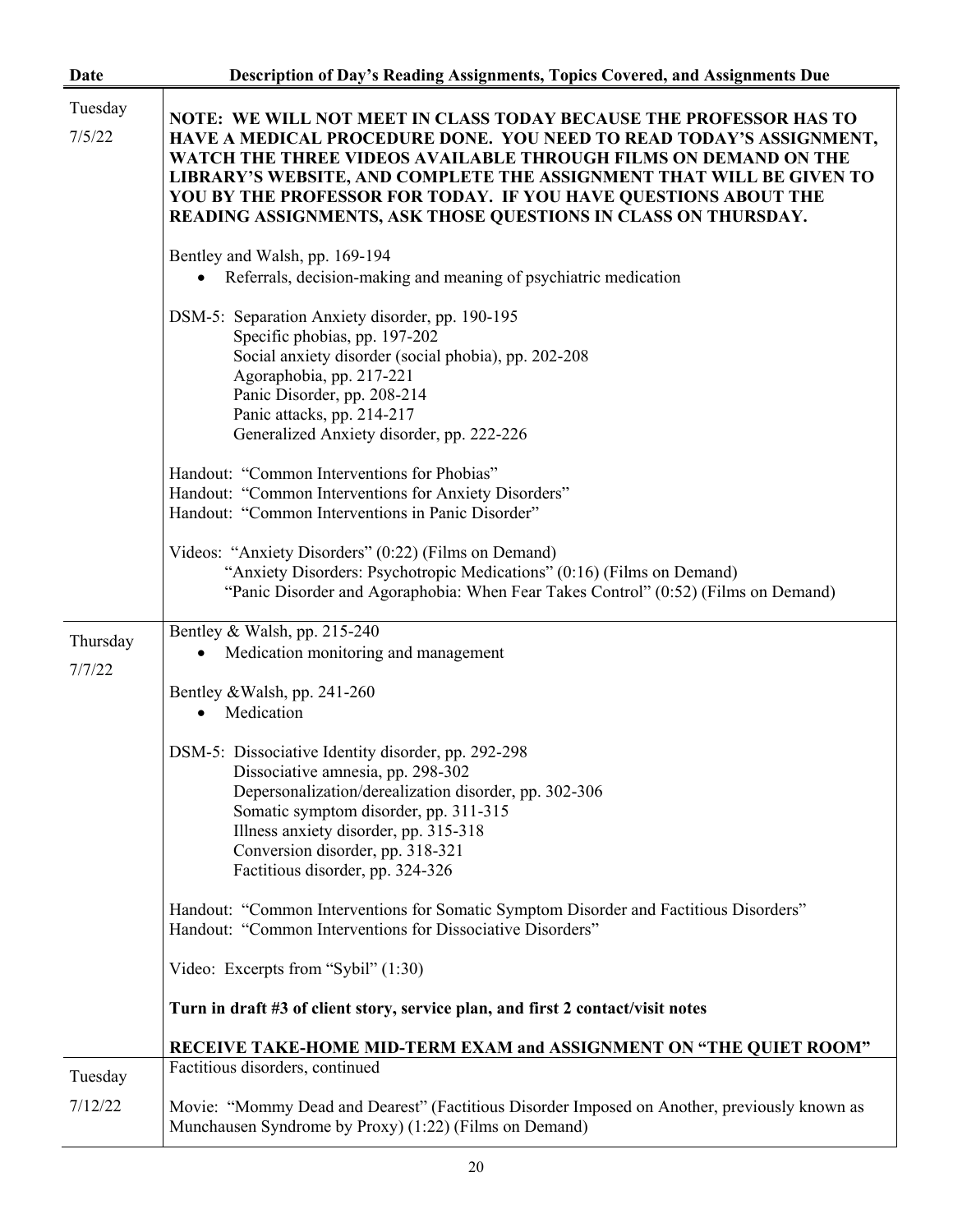| Date     | Description of Day's Reading Assignments, Topics Covered, and Assignments Due         |
|----------|---------------------------------------------------------------------------------------|
| Thursday | Bentley & Walsh, pp. 261-280                                                          |
|          | Future directions in psychopharmacology: Implications for social workers<br>$\bullet$ |
| 7/14/22  |                                                                                       |
|          | DSM-5: Pica, pp. 329-331                                                              |
|          | Rumination, pp. 332-333                                                               |
|          | Avoidant/restrictive food intake, pp. 334-338                                         |
|          | Anorexia nervosa, pp. 338-345                                                         |
|          | Bulimia nervosa, pp. 345-350                                                          |
|          | Binge-eating disorder, pp. 350-353                                                    |
|          | Handout: "Common Interventions for Eating Disorders"                                  |
|          | Video: Excerpts from "Thin" (1:42)                                                    |
|          | <b>TAKE-HOME MID-TERM EXAM IS DUE</b>                                                 |
| Tuesday  | DSM-5: Insomnia disorder, pp. 362-368                                                 |
|          | Hypersomnolence disorder, pp. 368-372                                                 |
| 7/19/22  | Narcolepsy, pp. 372-378                                                               |
|          | Obstructive sleep apnea, pp. 378-383                                                  |
|          | Central sleep apnea, pp. 383-386                                                      |
|          | Sleep-related hypoventilation, pp. 387-390                                            |
|          | Nightmare disorder, pp. 404-407                                                       |
|          | Restless legs syndrome, pp. 410-413                                                   |
|          | Handout: "Common Interventions for Insomnia Sleep Disorder"                           |
|          | <b>Assignment is due on "The Quiet Room"</b>                                          |
| Thursday | DSM-5: Delayed ejaculation, pp. 424-426                                               |
|          | Erectile disorder, pp. 426-429                                                        |
| 7/21/22  | Male hypoactive sexual desire disorder, pp. 440-443                                   |
|          | Premature ejaculation, pp. 443-446                                                    |
|          | Female orgasmic disorder, pp. 429-432                                                 |
|          | Female sexual interest/arousal disorder, pp. 433-436                                  |
|          | Genitor-pelvic pain/penetration disorder, pp. 437-440                                 |
|          | Substance/medication-induced sexual dysfunction, pp. 446-450                          |
|          | Handout: "Common Interventions: Sexual Dysfunctions (Not Including Paraphilias)"      |
|          | Video: Excerpts from "The Sessions" (1:35)                                            |
|          |                                                                                       |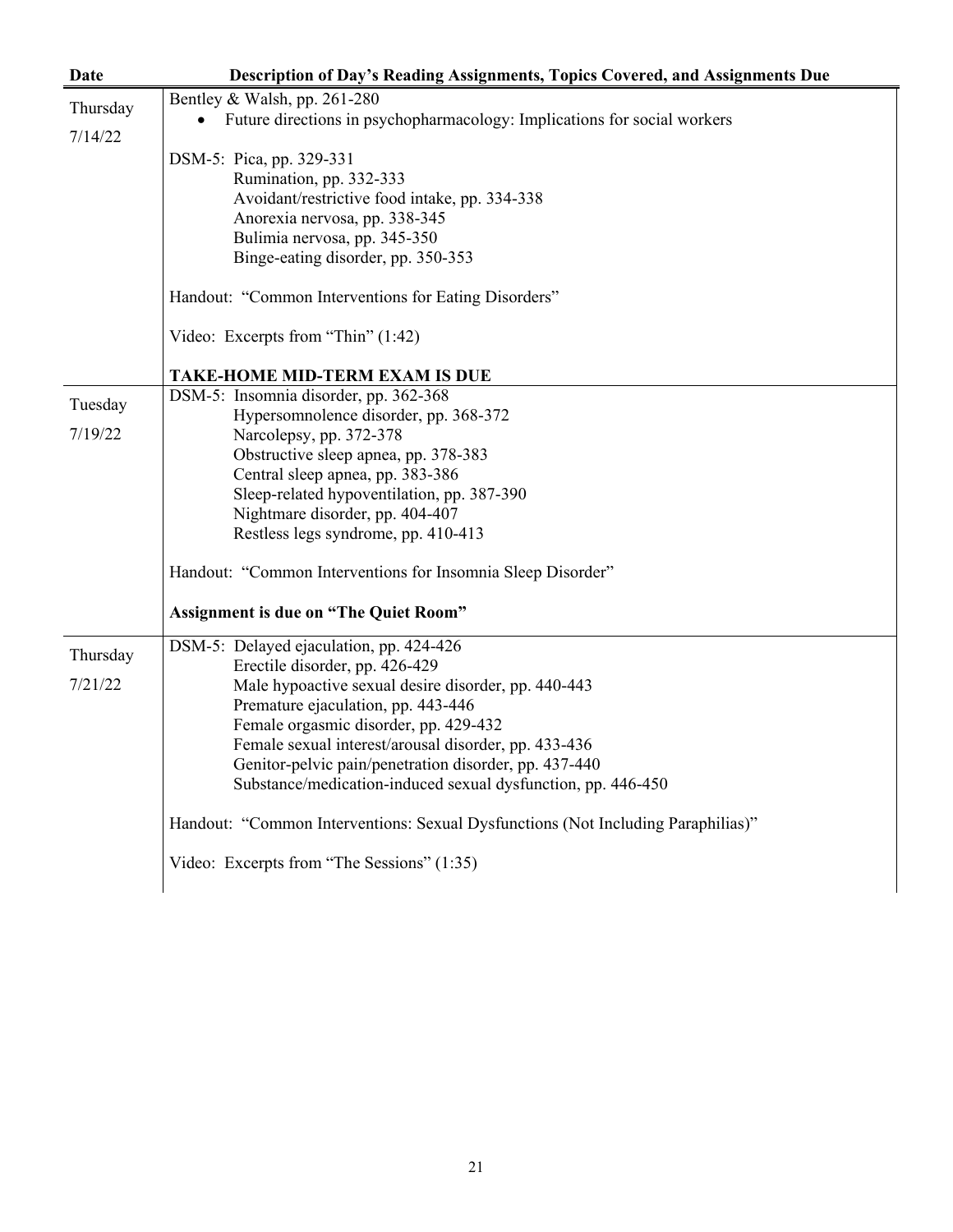| <b>Date</b> | Description of Day's Reading Assignments, Topics Covered, and Assignments Due                                  |
|-------------|----------------------------------------------------------------------------------------------------------------|
| Tuesday     | DSM-5: Gender dysphoria, pp. 452-459                                                                           |
|             | Oppositional defiant disorder, pp. 462-466                                                                     |
| 7/26/22     | Conduct disorder, pp. 469-475                                                                                  |
|             | Intermittent explosive disorder, pp. 466-469                                                                   |
|             | Pyromania, pp. 476-477                                                                                         |
|             | Kleptomania, pp. 478-479                                                                                       |
|             | Handout: "Common Interventions for Oppositional Defiant Disorder, Conduct disorder, Intermittent               |
|             | Explosive Disorder"                                                                                            |
|             | Handout: "Common Interventions for Pyromania"                                                                  |
|             | Handout: "Common Interventions for Kleptomania"                                                                |
|             | Handout: "Common Interventions for Gender Dysphoria"                                                           |
|             | Excerpts from "The Good Son" (1:26)                                                                            |
|             |                                                                                                                |
|             | Turn in draft #4 of client story, service goals, and 1 <sup>st</sup> 4 contact/visit notes – THIS IS YOUR LAST |
|             | <b>CHANCE TO TURN IN A DRAFT OF YOUR PAPER</b>                                                                 |
|             | DSM-5: Alcohol use disorder, pp. 490-497                                                                       |
| Thursday    | Alcohol intoxication, pp. 497-499                                                                              |
| 7/28/22     | Alcohol withdrawal, pp. 499-501                                                                                |
|             | Caffeine intoxication, pp. 503-506                                                                             |
|             | Caffeine withdrawal, pp. 506-508                                                                               |
|             | Cannabis use disorder, pp. 509-516                                                                             |
|             | Cannabis intoxication, pp. 517-519                                                                             |
|             | Cannabis withdrawal, pp. 517-519                                                                               |
|             | Phencyclidine use disorder, pp. 520-523                                                                        |
|             | Other hallucinogen use disorder, pp. 523-527                                                                   |
|             | Phencyclidine intoxication, pp. 527-529                                                                        |
|             | Other hallucinogen intoxication, pp. 529-530                                                                   |
|             | Hallucinogen persisting perception disorder, pp. 531-532                                                       |
|             | Inhalant use disorder, pp. 533-538                                                                             |
|             | Inhalant intoxication, pp. 538-540                                                                             |
|             | Opioid Use disorder, pp. 541-546                                                                               |
|             | Opioid intoxication, pp. 546-547                                                                               |
|             | Opioid withdrawal, pp. 547-549                                                                                 |
|             | Sedative, hypnotic, or anxiolytic use disorder, pp. 550-556                                                    |
|             | Sedative, hypnotic, or anxiolytic intoxication, pp. 556-557                                                    |
|             | Sedative, hypnotic, or anxiolytic withdrawal, pp. 557-560                                                      |
|             | Stimulant use disorder, pp. 561-567                                                                            |
|             | Stimulant intoxication, pp. 567-569                                                                            |
|             | Stimulant withdrawal, pp. 569-570                                                                              |
|             | Handout: "Common Interventions: Substance Abuse Disorders"                                                     |
|             | Video: "Getting the Addict into Treatment" (0:19)                                                              |
|             | Video: Excerpts from "Sister Helen" (1:29)                                                                     |
|             |                                                                                                                |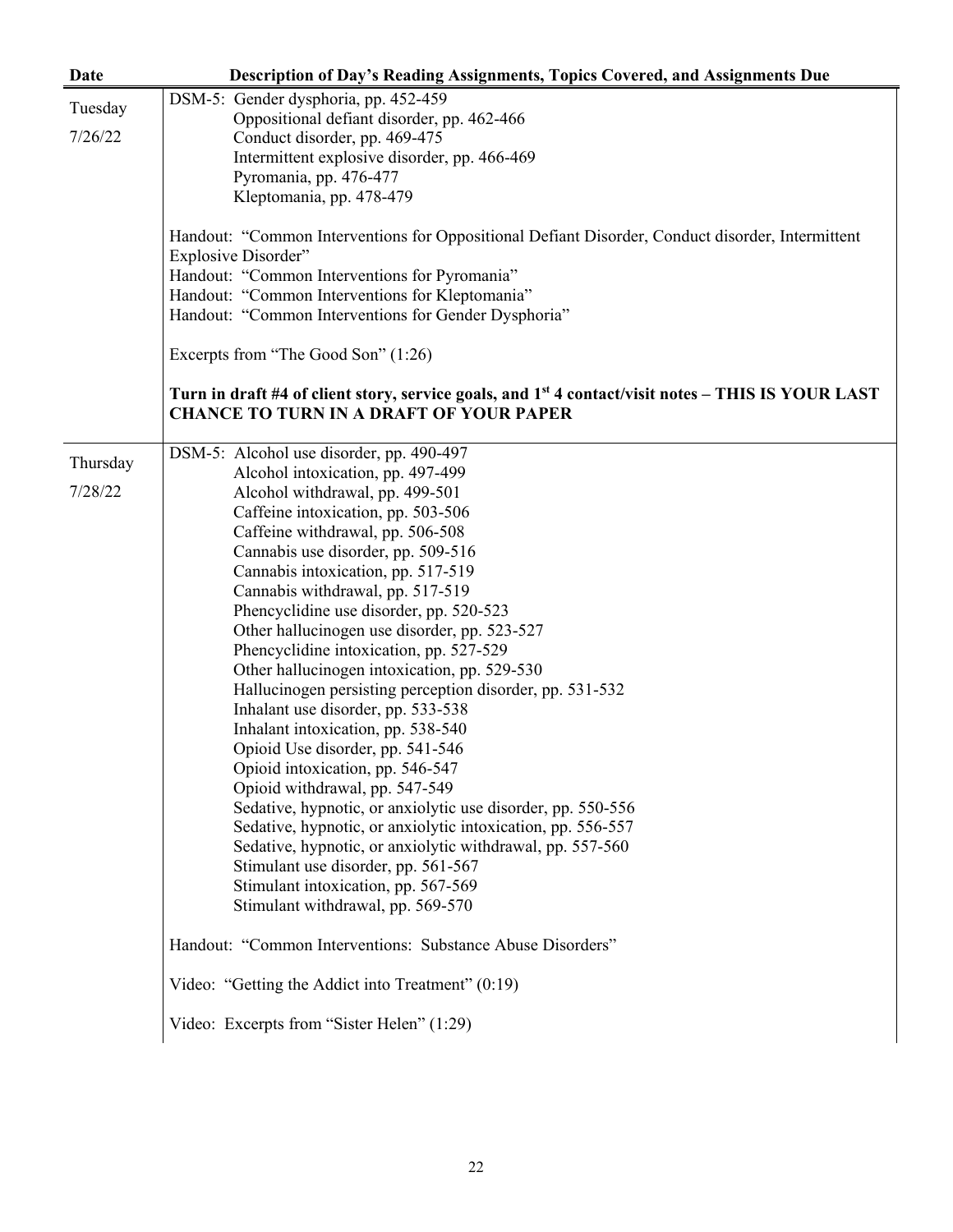| Date     | Description of Day's Reading Assignments, Topics Covered, and Assignments Due        |
|----------|--------------------------------------------------------------------------------------|
| Tuesday  | DSM-5: Delirium, pp. 596-602                                                         |
|          | Major and mild neurocognitive disorders, pp. 602-611                                 |
| 8/2/22   | Major or mild neurocognitive disorders due to Alzheimer's disease, pp. 611-614       |
|          | Major or mild frontotemporal neurocognitive disorder, pp. 614-618                    |
|          | Major or mild vascular neurocognitive disorder with Lewy bodies, pp. 618-621         |
|          | Major or mild neurocognitive disorder, pp. 621-624                                   |
|          | Major or mild neurocognitive disorder due to traumatic brain injury, pp. 624-627     |
|          | Substance/medication-induced major or mild neurocognitive disorder, pp. 627-632      |
|          | Major or mild neurocognitive disorder due to HIV infection, 632-634                  |
|          | Major or mild neurocognitive disorder due to prion disease, pp. 634-636              |
|          | Major or mild neurocognitive disorder due to Parkinson's disease, pp. 636-638        |
|          | Major or mild neurocognitive disorder due to Huntington's disease, pp. 638-640       |
|          | Handout: "Common Interventions: Dementias"                                           |
|          | Video: "Halting Dementia" (0:49) (Films on Demand)                                   |
|          | RECEIVE TAKE-HOME FINAL EXAM                                                         |
| Thursday | Alzheimer's disease, continued                                                       |
| 8/4/22   | Video: "Still Alice" (1:42)                                                          |
|          | TURN IN FINAL VERSION OF CLIENT STORY/CLIENT RECORD ASSIGNMENT FOR<br><b>GRADING</b> |
|          | DSM-5: Cluster A Personality Disorders                                               |
| Tuesday  | Paranoid Personality Disorder, pp. 649-652                                           |
| 8/9/22   | Schizoid Personality Disorder, pp. 652-655                                           |
|          | Schizotypal Personality Disorder, pp. 655-659                                        |
|          | <b>Cluster B Personality Disorders</b>                                               |
|          | Antisocial Personality Disorder, pp. 659-663                                         |
|          | Borderline Personality Disorder, pp. 663-666                                         |
|          | Histrionic Personality Disorder, pp. 667-669                                         |
|          | Narcissistic Personality Disorder, pp. 669-672                                       |
|          | <b>Cluster C Personality Disorders</b>                                               |
|          | Avoidant Personality Disorder, pp. 672-675                                           |
|          | Dependent Personality Disorder, pp. 675-678                                          |
|          | Obsessive-Compulsive Disorder, pp. 678-682                                           |
|          | Handout: "Common Interventions: Personality Disorders"                               |
|          | Video: Excerpts from "Black Swan" (1:48)                                             |
|          |                                                                                      |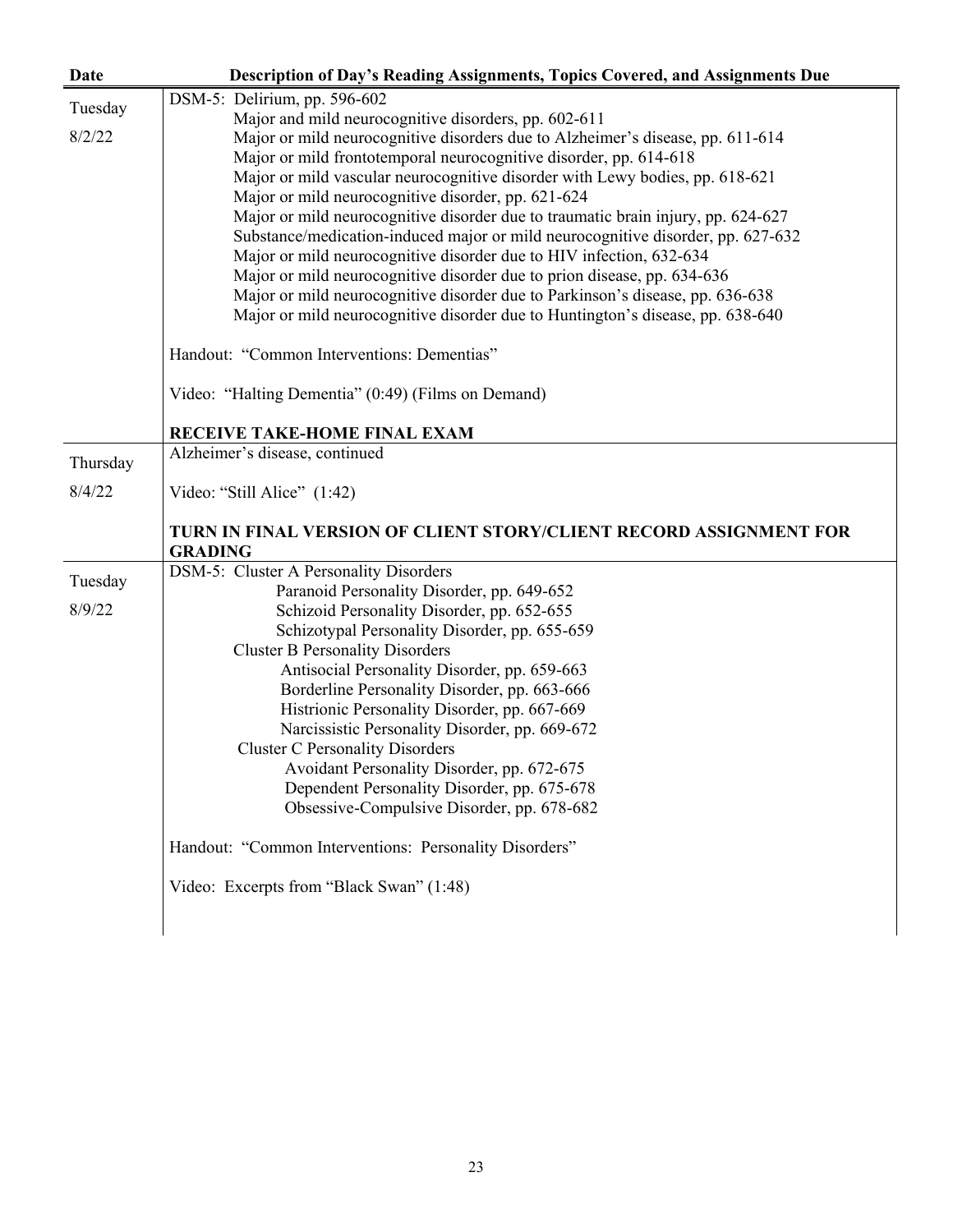| Date     | <b>Description of Day's Reading Assignments, Topics Covered, and Assignments Due</b> |
|----------|--------------------------------------------------------------------------------------|
| Thursday | DSM-5: Voyeuristic Disorder, pp. 686-688                                             |
|          | Exhibitionistic Disorder, pp. 689-691                                                |
| 8/11/22  | Frotteuristic Disorder, pp. 691-694                                                  |
|          | Sexual Masochism Disorder, pp. .694-695                                              |
|          | Sexual Sadism Disorder, pp. 695-697                                                  |
|          | Pedophilic Disorder, pp. 697-700                                                     |
|          | Fetishistic Disorder, pp. 700-702                                                    |
|          | Transvestic Disorder, pp. 702-704                                                    |
|          | Other Paraphilic Disorders, p. 705                                                   |
|          | Handout: "Common Interventions: Paraphilias"                                         |
|          | Video: Law and Order episode about pedophilia (0:40)                                 |
|          | <b>TAKE-HOME FINAL EXAM IS DUE TODAY</b>                                             |

### **IX. Bibliography**

*The following resources have been used to develop the reading materials for this class and/or can be used by students to provide further information on the topics and cultures covered by the course: (Note: These are NOT in APA format, so do not copy this format in your assignments!)*

Adams, Sally H.; David K. Knopf; and M. Jane Park (2014). "Prevalence and Treatment of Mental Health and Substance Use Problems in the Early Emerging Adult Years in the United States: Findings from the 2010 National Survey on Drug Use and Health." *Emerging Adulthood, 2* (3), 163-172.

Adler-Nevo, G.; and K. Manassis (2005). "Psychosocial Treatment of Pediatric Posttraumatic Stress Disorder: The Neglected Field of Single-Incident Trauma." *Depression and Anxiety,* 22, 177-189.

Ahmed, Sameera; and Mona M. Amer (2011). *Counseling Muslims: Handbook of Mental Health Issues and Interventions.* Routledge.

Alang, Sirry M.; Donna D. McAlpine; and Carrie E. Henning-Smith (2014). "Disability, Health Insurance, and Psychological Distress among U. S. Adults: An Application of the Stress Process." *Society and Mental Health, 4* (3), 164-178.

"Alcohol Use Disorders in Older Adults" (2006). *Annals of Long Term Care,* 14 (1) January, 23-26.

Alecson, Deborah (1995). Lost Lullaby. University of California Press. (Story of her brain damaged daughter)

Andrews, Kehinde (2014). "From the Bad Nigger to the Good Nigga: An Unintended Legacy of the Black Power Movement." *Race and Class,* 55 (3), 22-37.

Arrowsmith-Young, Barbara (2013). *The Woman Who Changed Her Brain: How I Left My Learning Disability Behind and Other Stories of Cognitive Transformation.* Simon and Schuster.

Avadian, Brenda, MA (1999). *"Where's My Shoes?" My Father's Walk Through Alzheimer's.* Lancaster: North Star Books.

Ayling, Peter; and Berni Stringer (2013). "Supporting Carer-Child Relationships through Play: A Model for Teaching Carers how to Use Play Skills to Strengthen Attachment Relationships." *Adoption and Fostering, 37 (2),* 130-143.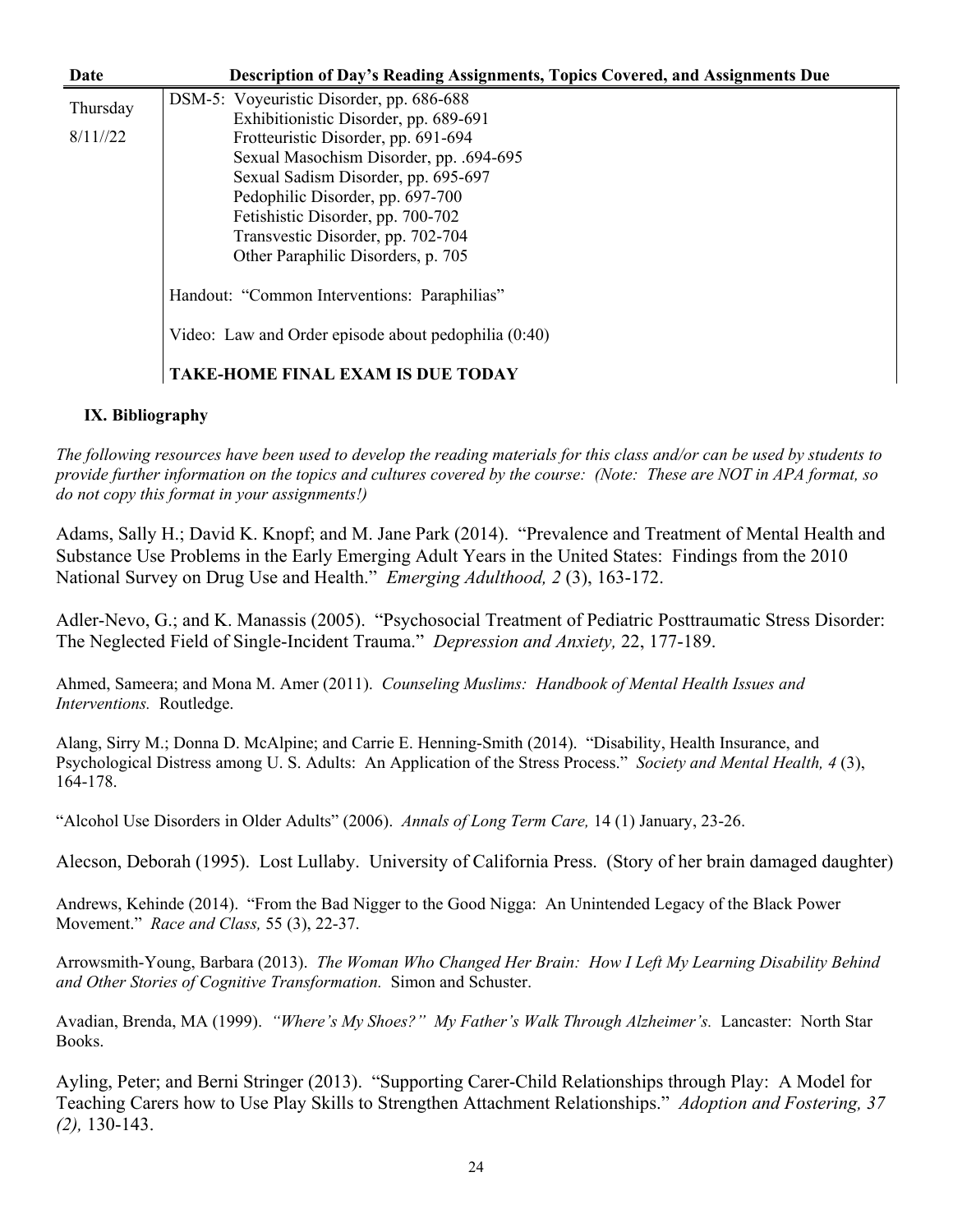Baker, Leigh; Frances Prevatt; and Briley Proctor (2012). "Drug and Alcohol Use in College Students with and without ADHD." *Journal of Attention Disorder,* 16 (3), 255-263.

Baker, Sherry (2008). "ADHD Drugs Won't Raise risk of Substance Abuse." *The Washington Post,* March 1.

Barbara, A. (2002). "Substance Abuse treatment with Lesbian, Gay and Bisexual People: A Qualitative Study of Service Providers." *Journal of Gay and Lesbian Social Services, 14Journal of Gay and Lesbian Social Services, 14* (4), 1-17.

Barlow, David H. (2013). *Clinical Handbook of Psychological Disorders: A Step-by-Step Treatment Manual, 5th edition.* Guilford.

Basco, Monica R. (2015). *The Bipolar Workbook: Tools for Controlling Your Mood Swings* (2<sup>nd</sup> ed.). Guilford.

Basler, Barbara (2007). "Closing In On Alzheimer's." *AARP Bulletin,* June, 10-12.

Beck, Aaron T.; Denise D. Davis; and Arthur Freeman (2014). *Cognitive Therapy of Personality Disorders* (3rd ed.). Guilford.

Becker-Weidman, A. (2006). "Treatment for Children with Trauma-Attachment Disorders: Dyadic Developmental Psychotherapy." *Child and Adolescent Social Work Journal,* 23 (2), 147-171.

- Beemyn, Genny; and Susan Rankin (2011). *The Lives of Transgender People.* New York: Columbia University Press.

Behrmann, Andy. *Electroboy: A Memoir of Mania*. Random House.

Benedict, Frances T.; Patrick M. Vivier; and Annie Gjelsvik (2015). "Mental Health and Bullying in the United States among Children Aged 6 to 17 Years." *Journal of Interpersonal Violence, 30* (5), 782-795.

Bercier, MJelissa L.; and Brandy R. Maynard (2015). "Interventions for Secondary Traumatic Stress with Mental Health Workers: A Systematic Review." *Research on Social Work Practice, 25* (1), 81-89.

Bishop, F. Michler (2001). *Managing Addictions: Cognitive, Emotive, and Behavioral Techniques.* Northvale: Jason Aronson.

Boyd-Franklin, Nancy (2003). *Black Families in Therapy: Understanding the African American Experience, 2nd edition.* New York: Guilford Press.

Breisky, William and Ellen (1974). I Think I Can. Garden City: Doubleday. (Daughter brain damage)

Brekke, John S. (2014). "A Science of Social Work, and Social Work as an Integrative Scientific Discipline: Have We Gone Too Far, or Not Far Enough?" *Research on Social Work Practice, 24* (5), 5r17-523.

Brendel, Kristen E.; and Brandy R. Maynard (2014). "Child-Parent Interventions for Childhood Anxiety Disorders: A Systematic Review and Meta-Analysis." *Research on Social Work Practice, 24* (3), 287-295.

Brisch, Karl H. (2012). *Treating Attachment Disorders: From Theory to Therapy, 2nd edition.* Guilford.

Brooks, A.; and P. Penn (2003). "Comparing Treatments for Dual Diagnosis: Twelve Step and Self-Management and Recovery Training." *The American Journal of Drug and Alcohol Abuse, 29* (2), 359-383.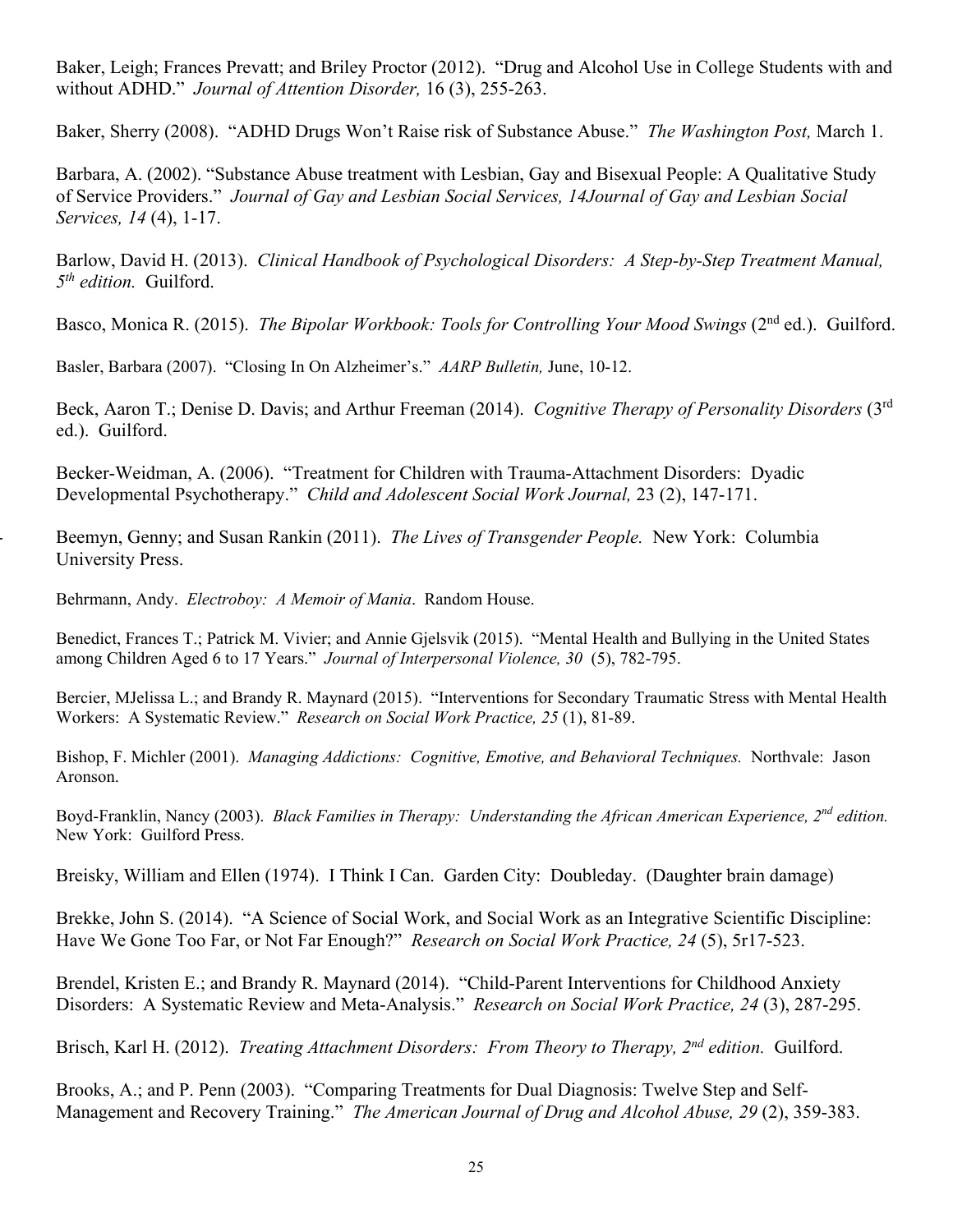Buckley, P. (2007). "Dual Diagnosis of Substance Abuse and Severe Mental Illness: the Scope of the Problem." *Journal of Dual Diagnosis, 3* (2), 59-62.

Buse, Judith; Clemens Kirschbaum; James F. Leckman; Alexander Munchau; and Veit Roessner (2014). "The Modulating Role of Stress in the Onset and Course of Tourette's Syndrome: A Review." *Behavior Modification, 38* (2), 184-216.

Caplan, Susan; Javieer Escobar; Manuel Paris; Jennifer Alvidrez; Jane K. Dixon; Mayur M. Desai; Lawrence D. Scahill; and Robin Whittemore (2013). "Cultural Influences on Causal Beliefs about Depression among Latino Immigrants." *Journal of Transcultural Nursing,* 24 (1), 68-77.

Casey, Joan (1991). *The Flock: The Autobiography of a Multiple Personality.* New York: Alfred A. Knopf.

Cash, Thomas; and Thomas Pruzinsky (2002). *Body Image: A Handbook of Theory, Research, and Clinical Practice.* New York: Guilford Press.

Castle, Kit; and Stefan Bechtel (1989). *Katherine, It's Time: An Incredible Journey into the World of a Multiple Personality.* New York: Harper and Row.

Choudhuri, Devika D.; Azara Santiago-Rivera; and Michael Garrett (2012). *Counseling and Diversity.* Brooks/Cole.

Chrisman, A.; H. Egger; S. N. Compton; J. Curry; and D. B. Goldson (2006). "Assessment of Childhood Depression." *Child and Adolescent Mental Health,* 11 (2), 111-116.

Clark, David A. (2014). *The Mood Repair Toolkit: Proven Strategies to Prevent the Blues from Turning Into Depression.* Guilford.

Clark, Tretette T.; Patricia Mcgovern; Davena Mgbeokwere; Nikki Wooten; Hawa Owusu; and Kathleen A. McGraw (2014). *Journal of Social Work, 14* (5), 451-472.

Cohen, Donna; and Carl Eisdorfer (2001). *The Loss of Self: A Family Resource for the Care of Alzheimer's Disease and Related Disorders, revised edition.* New York: W. W. Norton and Company.

Combs, Martha A.; Will H. Canu; Joshua J. Broman-Fulks; Courtney A. Rocheleau; and David C. Nieman (2015). "Perceived Stress and ADHD Symptoms in Adults." *Journal of Attention Disorders, 19* (5), 425-434.

Copeland, Mary Ellen, MS, MA. (2001). The *Depression Workbook: A Guide for Living with Depression*, 2nd edition. Oakland: New Harbinger.

Coppock, V.; and B. Dunn (2009). *Understanding Social Work Practice in Mental Health.* Thousand Oaks: Sage Publications.

Corcoran, Jacqueline; and Joseph Walsh (2013). *Mental Health in Social Work: A Casebook in Diagnosis and Strengths Based Assessment, 2nd edition.* Upper Saddle River, NJ: Pearson Education.

Costin, C. (2006). *The Eating Disorder Sourcebook, 3rd edition.* Belmont: Gurze Books.

Coyhis, D.; and r. Simonelli (2008). "The Native American Healing Experience." *Substance Use and Misuse, 43 (*12/13), 1927-1949.

Crowe, Allison; and Jason Brinkley (2015). "Distress in Caregivers of a Family Member with Serious Mental Illness." *The Family Journal: Counseling and Therapy for Couples and Families,* 23 (3), 286-294.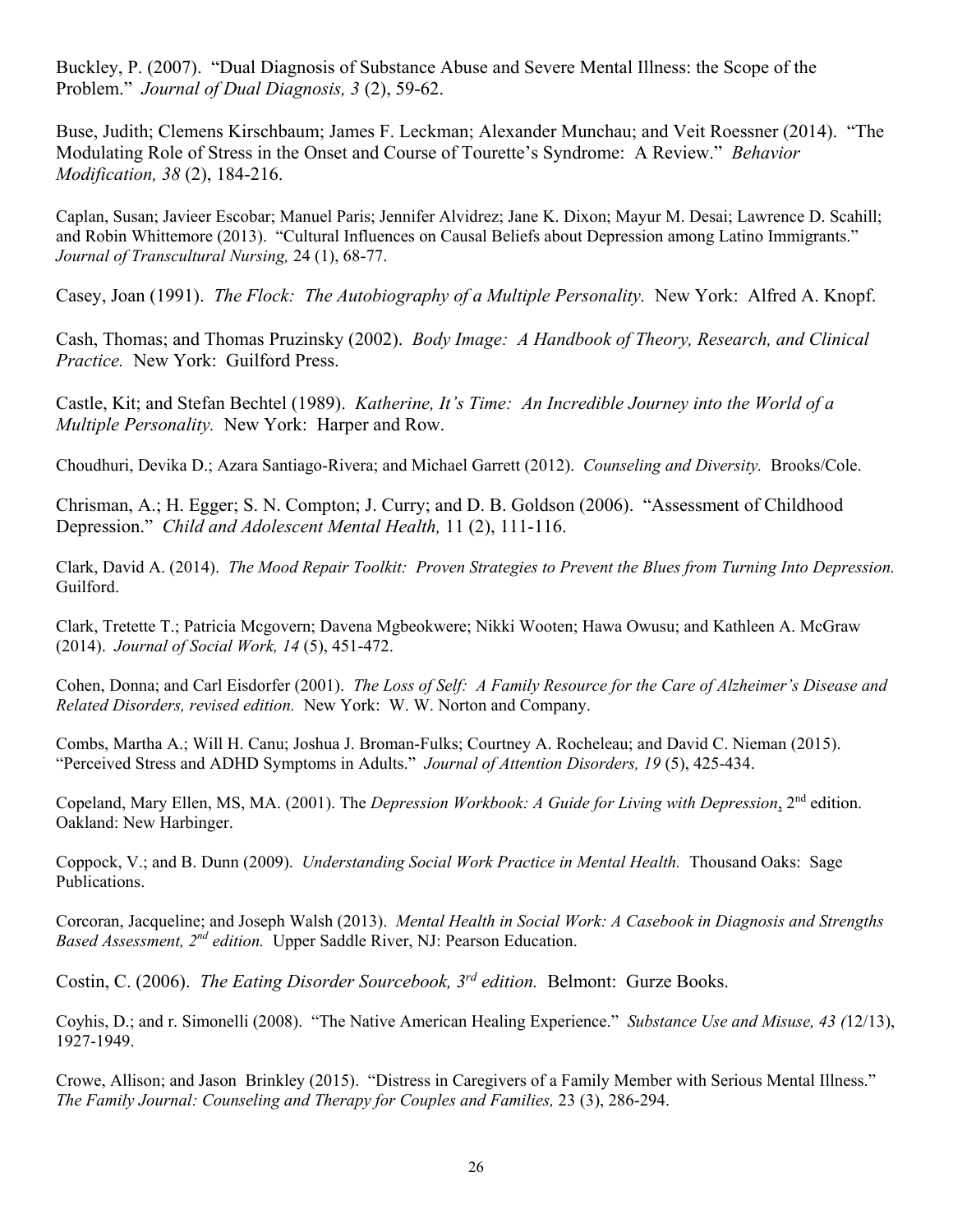Cuellar, Israel; and Freddy Paniagua (2000). *Handbook of Multicultural Mental Health: Assessment and Treatment of Diverse Populations.* San Diego: Academic Press.

Doran, Jennifer M.; Ani Kalayjian; Loren Toussaint; and Diana M. Mendez (2014). "Posttraumatic Stress and Meaning Making in Mexico City." *Psychology and Developing Societies,* 26 (1), 91-114.

Dryer, Rachel; Michael J. Kiernan; and Graham A. Tyson (2012). "Parental and Professional Beliefs on the Treatment and Management of ADHD." *Journal of Attention Disorders,* 16 (5), 398-405.

Eivors, Alison; and Sophie Nesbitt (2005). *Hunger for Understanding; A Workbook for Helping Young People to Understand and Overcome Anorexia Nervosa.* Hoboken: John Wiley and Sons.

Elkington, Katherine S.; Dusty Hackler; Karen McKinnon; Cristiane Borges; Eric R. Wright; and Milton L. Wainberg (2012). "Perceived Mental Illness Stigma among Youth in Psychiatric Outpatient Treatment." *Journal of Adolescent Research,* 27 (2) 290-317.

Ennis-Cole, Demetria; Beth A. Durodoye; and Henry L. Harris (2013). "The Impact of Culture on Autism Diagnosis and Treatment: Considerations for Counselors and Other Professionals." *The Family Journal,* 21 (3), 279-287.

"Extreme Irritability: Is it Childhood Bipolar Disorder?" (2007). National Institute of Mental Health, February 1.

Eyers, Kerrie; Gordon Parker; and Henry Brodaty (2012). *Managing Depression, Growing Older: A Guide for Professionals and Carers.* Routledge.

Fairburn, Christopher; and Kelly Brownell (2002). *Eating Disorders and Obesity: A Comprehensive Handbook* (2<sup>nd</sup> edition). New York: Guilford.

Falicov, Celia J. (2013). *Latino Families in Therapy, 2nd edition.* Guilford Press.

Fox, Michael J. (2002). *Lucky Man: A Memoir.* New York: Hyperion. (Parkinson's Disease)

Frances, Allen (2013). *Essentials of Psychiatric Diagnosis: Responding to the Challenge of DSM-5.* Guilford.

Freeman, J. B.; and A. M. Garcia (2009). *Family-Based Treatment for Young Children with OCD.* New York: Oxford University Press.

Friedman, Matthew J.; Terence M. Keane; and Patricia A. Resick (2014). *Handbook of PTSD: Science and Practice, 2nd edition.* Guilford.

Ganong, Kathryn; and Erik Larson (2011). "Intimacy and Belonging: The Association between Sexual Activity and Depression among Older Adults." *Sociology and Mental Health,* 1 (3), 153-172.

Gaydos, Bob (2010). "Study: Dramatic Rise in Adult Substance Abuse." *Times Herald-Record,* January 20.

Gill, Jessica; and Pranee Liamputtong (2011). "Walk a Mile in My Shoes: Life as a Mother of a Child with Asperger's Syndrome." *Qualitative Social Work,* 12 (1), 41-56.

Gilman, Sander L. (2014). "Madness as Disability." *History of Psychiatry, 25* (4), 441-449.

Gionfriddo, Paul (2014). *Losing Tim: How Our Health and Education Systems Failed My Son with Schizophrenia.* Columbia University Press.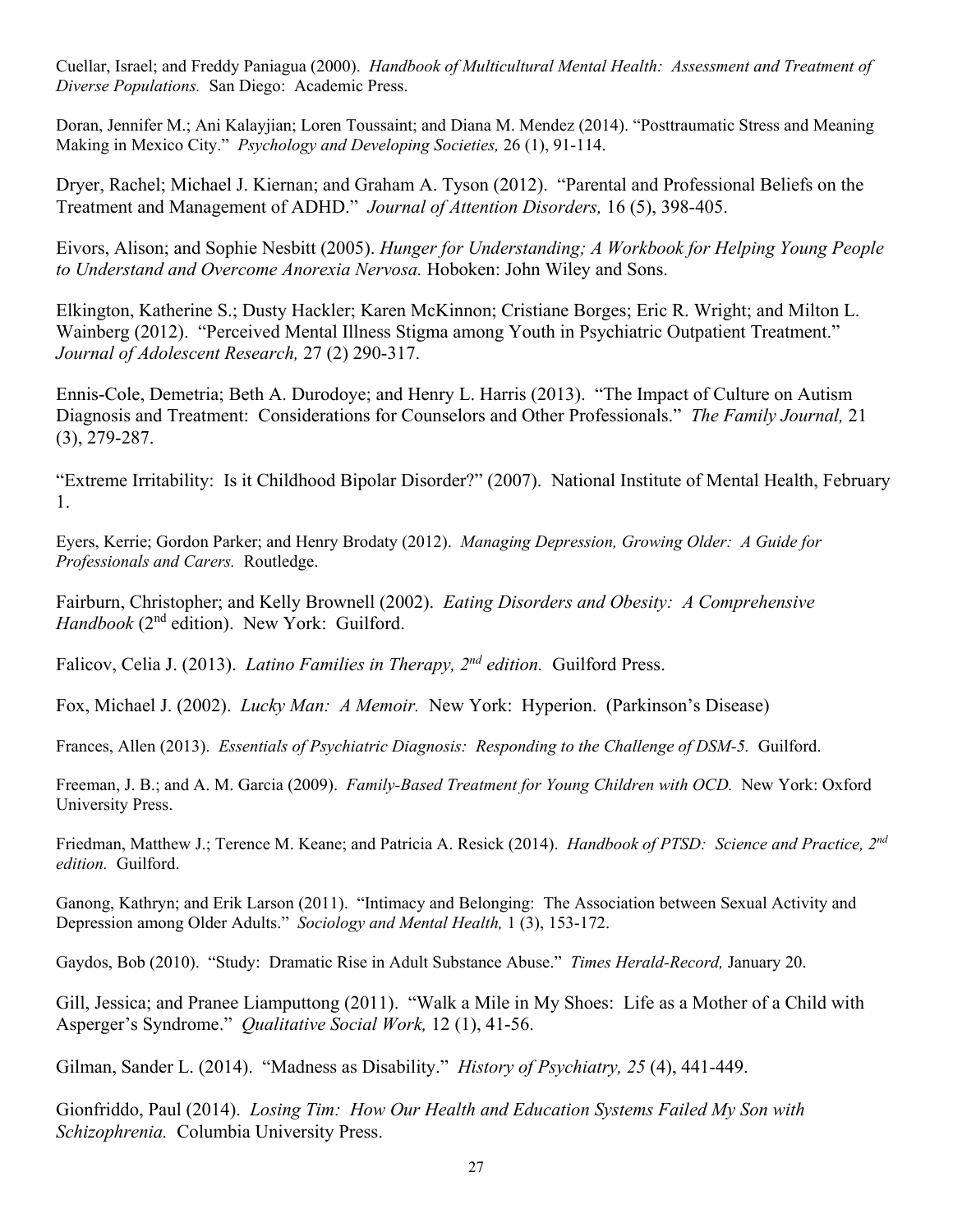Goldstein, Avram (2001). *Addiction: From Biology to Drug Policy.* New York: Oxford University Press.

Gotlib, Ian H.; and Constance I. Hammen (2014). *Handbook of Depression, 3rd edition.* Guilford.

Gottlieb, Lori (2000). *Stick Figure: A Diary of My Former Self.* New York: Simon and Schuster. (Anorexia)

Grandin, Temple (1995). *Thinking in Pictures and Other Reports of My Life with Autism.* New York: Doubleday.

Harris, Maxine; and Helen Bergman (1993). *Case Management for Mentally Ill Patients: Theory and Practice.* Langhorne: Harwood.

Harris, Rafael S., Jr.; Aldea, Mirela A.; and Kirkley, Dale E. (2006). "A Motivational Interviewing and Common Factors Approach to Change in Working with Alcohol Use and Abuse in College Students." *Professional Psychology: Research and Practice, 37 (6),* 614-621.

Healy, David (2014). "Psychiatric Diseases in History." *History of Psychiatry, 25* (4), 450-458.

Henderson, Claire (2006). *Women and Psychiatric Treatment: A Comprehensive Text and Practical Guide.* Routledge Mental Health.

Hines, Monique; Susan Balandin; and Leanne Togher (2012). "Buried by Autism: Older Parents' Perceptions of Autism." *Autism,* 16 (1) 15-26.

Hodge, David R. (2015). *Spiritual Assessment in Social Work and Mental Health Practice.* Columbia.

Honel, Rosalie (1988). *Journey with Grandpa: Our Family's Struggle with Alzheimer's Disease.* Baltimore: Johns Hopkins University Press.

Horwitz, Allan V. (2011). "Creating an Age of Depression: The Social Construction and Consequences of the Major Depression Diagnosis." *Society and Mental Health,* 1 (1), 41-54.

Ivey, A.E.; M.B. Ivey; and L. Simek-Morgan (1993). *Counseling and Psychotherapy: A Multicultural Perspective (3rd edition).* Needham: Allyn and Bacon.

Jackson, Leslie; and Beverly Greene (2000). *Psychotherapy with African American Women: Innovations in Psychodynamic Perspectives and Practice.* New York: Pantheon.

Jiang, Yuanyuan; and Charlotte Johnston (2012). "The Relationship between ADHD Symptoms and Competence as Reported by both Self and Others." *Journal of Attention Disorders,* 16 (5), 418-426.

Jones, Lani V.; Laura Hopson; Lynn Warner; Eric R. Hardiman; and Tana James (2015). "A Qualitative Study of Black Women's Experiences in Drug Abuse and Mental Health Services." *Affilia: Journal of Women and Social Work, 30* (1), 68-82.

Kamaldeep, Bhui (2013). *Elements of Culture and Mental Health: Critical Questions for Clinicians.* London: RCPsych Publications.

Karban, Kate (2011). *Social Work and Mental Health.* Polity.

Karp, David A. (2001). *The Burden of Sympathy: How Families Cope with Mental Illness.* New York: Oxford University Press.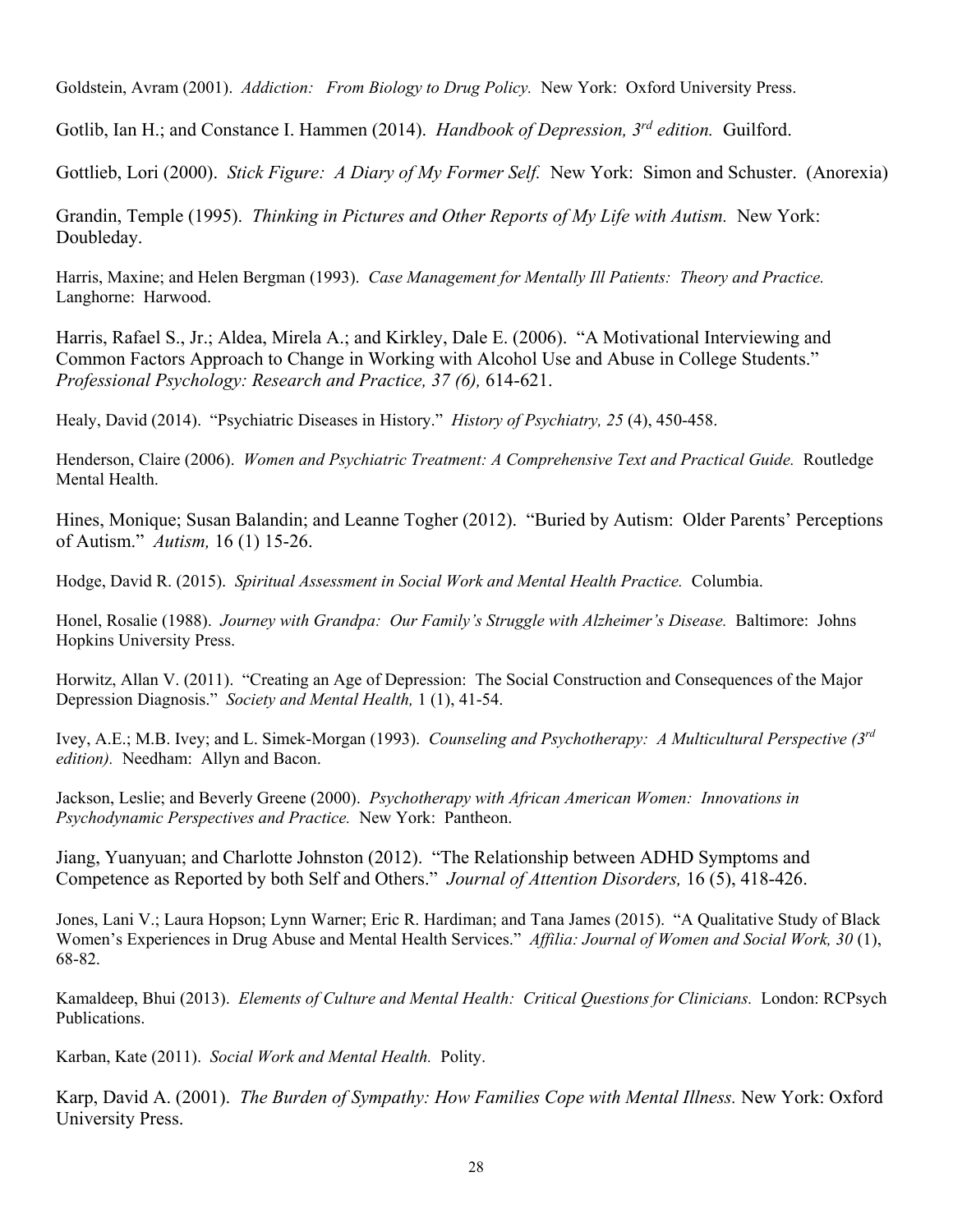Kaye, Randye (2011). *Ben Behind His Voices: One Family's Journey from the Chaos of Schizophrenia to Hope.* Rowman and Littlefield Publishers.

Kazarian, Shahe; and David Evans (1998). *Cultural Clinical Psychology: Theory, Research, and Practice.* New York: Oxford University Press.

Kennedy, Gary (2000). *Geriatric Mental Health Care: A Treatment Guide for Health Professionals.* New York: Guilford Press.

Killian, Kyle D. (2013). *Interracial Couples, Intimacy, and Therapy: Crossing Racial Borders.* New York: Columbia University press.

Klinck, Betty (2010). "Number of Older Adults Treated for Substance Abuse Doubles." *USA Today,* September 12.

Knox, David (1985). *Portrait of Aphasia.* Detroit: Wayne State University Press.

Kondracke, Morton (2001). *Saving Milly: Love, Politics, and Parkinson's Disease.* New York: Public Affairs.

Kovshoff, Hanna; Richard P. Hastings; and Bob Remington (2011). "Two-Year Outcomes for Children with Autism after the Cessation of Early Intensive Behavioral Intervention." *Behavior Modification,* 35 (5), 427- 450.

Kranke, Derrick; Sally E. Jackson; Debbie A. Taylor; Joan Landguth; and Jerry Floersch (2015). "I'm Loving Life: Adolescents' Empowering Experiences of Living with a Mental Illness." *Qualitative Social Work, 14* (1), 102-118.

Kroska, Amy; Sarah K. Harkness; Lauren S. Thomas; and Ryan B. Brown (2014). "Illness Labels and Social Distance." *Society and Mental Health, 4* (3), 215-234.

Lauren, Jenny (2004). *Homesick: A Memoir of Family, Food, and Finding Hope.* Atria Books.

Lawson, Jackie; Frances Reynolds; Wendy Bryant; and Lesley Wilson (2014). "It's Like Having a Day of Freedom, a Day Off From Being Ill: Exploring the Experiences of People Living with Mental Health Problems who Attend a Community-Based Arts Projects, Using Interpretative Phenomenological Analysis." *Journal of Health Psychology, 19* (6), 765-777.

Leung, Patrick; Monit Cheung; and Venus Tsui (2011). "Asian Indians and Depressive Symptoms: Reframing Mental Health Help-Seeking Behavior." *International Social Work,* 55 (1), 53-70.

Levy, Terry (2000). *Handbook of Attachment Interventions.* San Diego: Academic Press.

Loganathan, Santosh; and R. Srinivasa Murthy (2011). "Living with Schizophrenia in India: Gender Perspectives." *Transcultural Psychiatry,* 48 (5).

Ludlow, Amanda; Charlotte Skelly; and Poul Rohleder (2011). "Challenges Faced by Parents of Children Diagnosed with Autism Spectrum Disorder." *Journal of Health Psychology,* 17 (5), 702-711.

MacFarland, Nicole S. (2010). "Late Life Addictions: Training the Next Generation of Geriatric Social Workers." *CSWE Aging Times,* April.

Manning, Shari Y. (2011). *Loving Someone with Borderline Personality Disorder: How to Keep Out-of-Control Emotions from Destroying Your Relationship.* Guilford.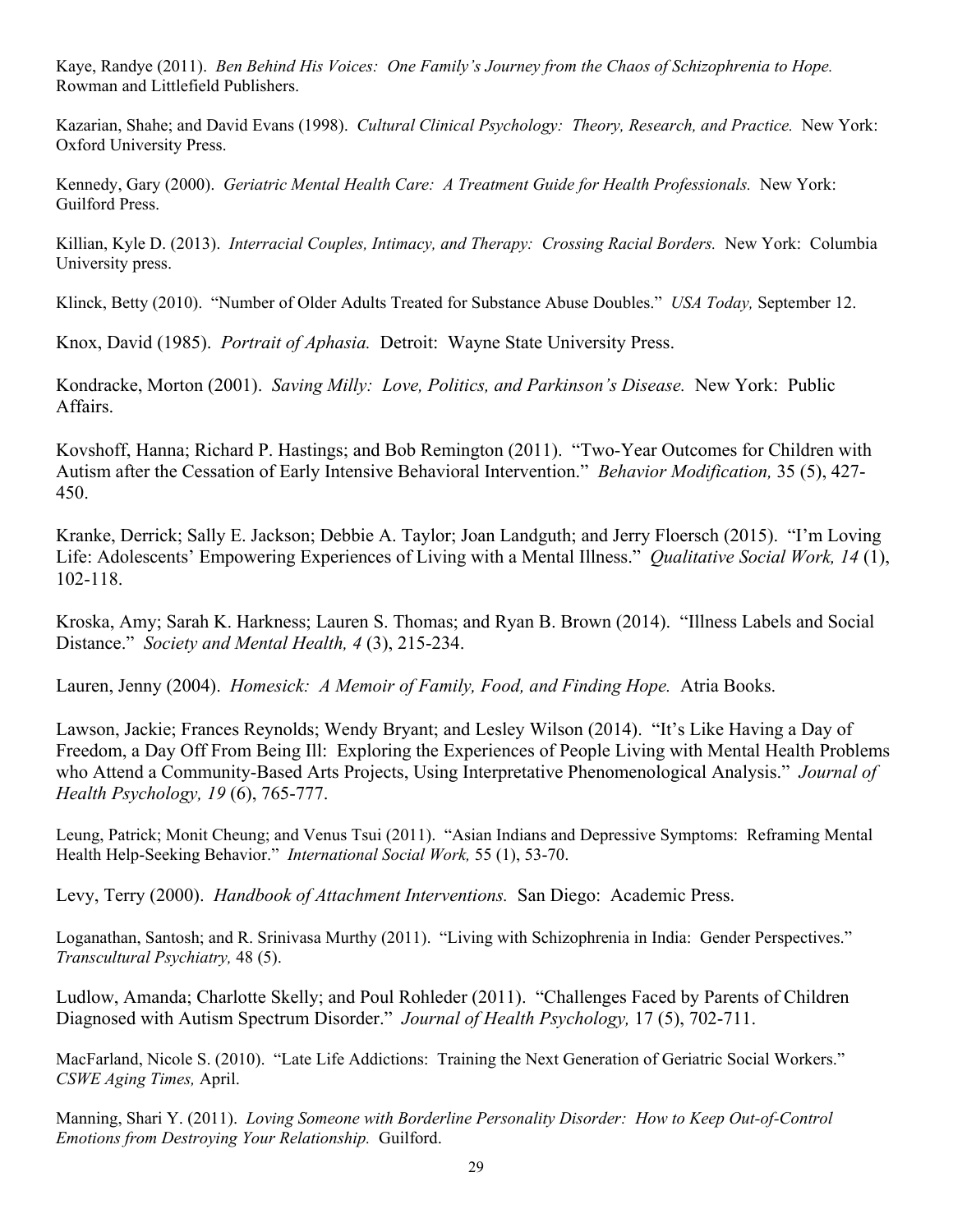Mantyla, Timo; Johanna Still; Stina Gullberg; and Fabio DelMissier (2012). Decision Making in Adults with ADHD." *Journal of Attention Disorders,* 16 (2), 164-173.

Marbley, Aretha F. (2011). *Multicultural Counseling: Perspectives from Counselors as Clients of Color.* Routledge.

Maurice, Catherine (1993). *Let Me Hear Your Voice: A Family's Triumph Over Autism.* New York: Alfred A. Knopf.

May, Debra; Louise Mowthorpe; and Emma Griffiths (2014). "Teetering on the Edge of Care: The Role of Intensive Attachment-Based Play Therapies." *Adoption and Fostering, 38 (2),* 131-148.

May, Gary E.; and Martha B. Raske (2005). *Ending Disability Discrimination: Strategies for Social Workers.*  Boston: Allyn and Bacon.

McAuliffe, Garrett (2008). *Culturally Alert Counseling: A Comprehensive Introduction.* Los Angeles: Sage.

McCullough, James, Jr. (2001). *Skills Training Manual for Diagnosing and Treating Chronic Depression: Cognitive Behavioral Analysis System of Psychotherapy.* New York: Guilford Press.

McGowin, Diana (1993). *Living in the Labyrinth: A Personal Journey through the Maze of Alzheimer's.* New York: Delacorte Press.

McNulty, Michael A.(2003). "Dyslexia and the Life Course." Journal of Learning Disabilities, 36 (4) July/August, 363-381.

Mejita, C. L/; P. J. Bokos; J. Mickenberg; M. E. Maslar; and E. Senay (1997). "Improving Substance Abuse Treatment Access and Retention Using a Case Management Approach." *Journal of Drug Issues,* 27, 329-340.

Mercer, Joan (2013). "Holding Therapy in Britain: Historical Background, Recent Events, and Ethical Concerns." *Adoption and Fostering, 37 (2),* 144-156.

Messinger-Rapport, Barbara J., MD, PhD; T. J. McCallum, PhD; and Mary E. Hujer, MSN (2006). "Impact of Dementia Caregiving on the Caregiver in the Continuum of Care." *Annals of Long Term Care,* 14 (1) January, 34-41.

Miklowitz, David J.; and Michael J. Gitlin (2014). *Clinician's Guide to Bipolar Disorder: Integrating Pharmacology and Psychotherapy.* Guilford.

Miller, Jennifer (2001). *The Day I Went Missing: A True Story.* New York: St. Martin's Press.

Miller, Maurice (2002). "Resilience Elements in Students with Learning Disabilities." Journal of Clinical Psychology, 58 (3) March, 291-298.

Moncrieff, Joanna (2014). "The Medicalisation of Ups and Downs: The Marketing of the New Bipolar Disorder." *Transcultural Psychiatry, 51* (4), 581-598.

Monette, Paul (1988). *Borrowed Time: An AIDS Memoir.* San Diego: Harcourt Brace Jovanovich.

Morrison, James (2014). *DSM-5 Made Easy: The Clinician's Guide to Diagnosis.* Guilford.

Morrison, James (2013). *Diagnosis Made Easier: Principles and Techniques for Mental Health Clinicians, 2nd edition.* Guilford.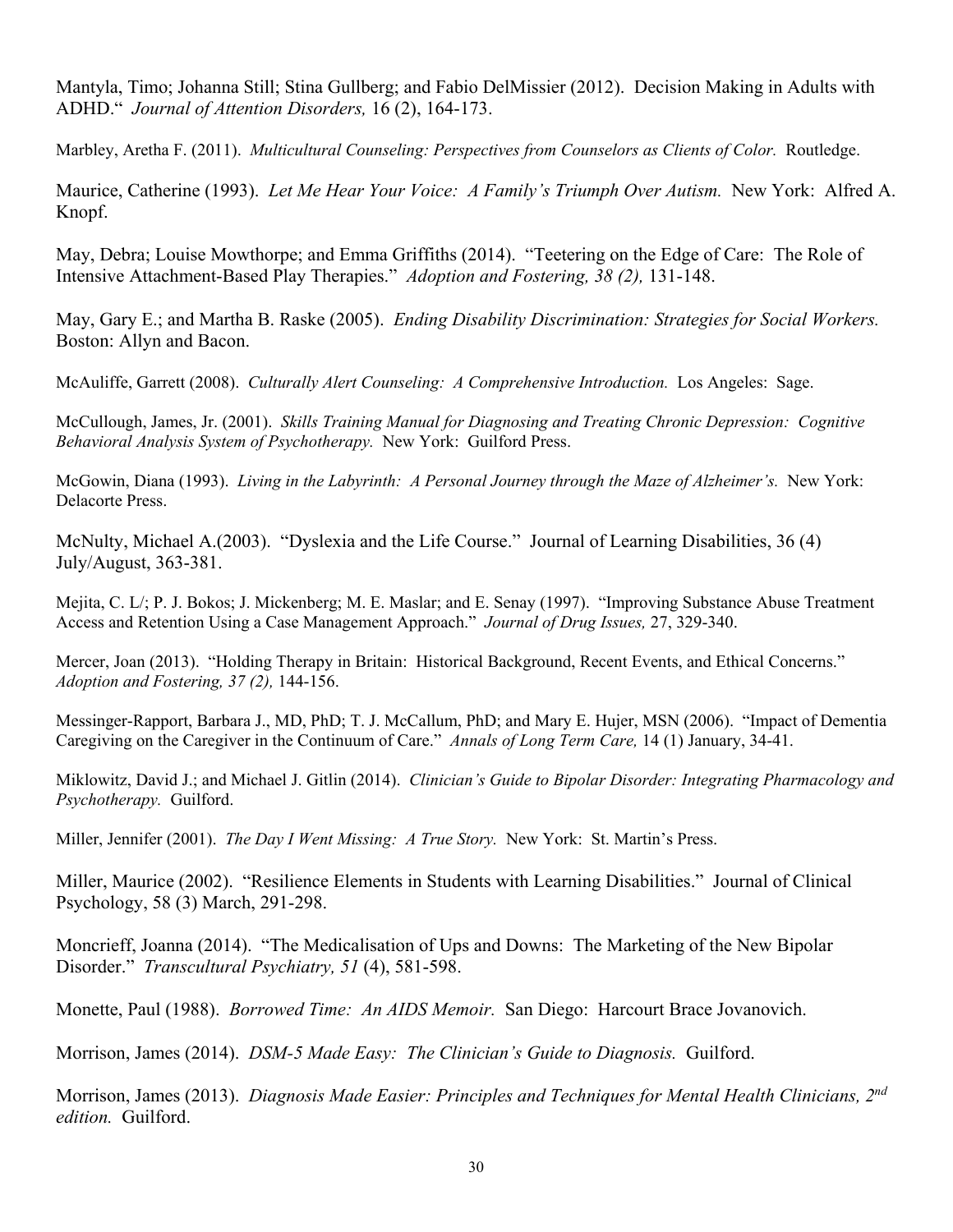Morrison, James (2015). *When Psychological Problems Mask Medical Disorders: A Guide for Psychotherapies*   $(2<sup>nd</sup>$  ed.). Guilford.

Morrison, Martha, MD (1989). *White Rabbit: A Doctor's Story of Her Addiction and Recovery.* New York: Crown.

Moyers, Theresa B.; and Rollnick, Stephen (2002). "A Motivational Interviewing Perspective on Resistance in Psychotherapy." *In Session: Psychotherapy in Practice, 58 (2),* 185-193.

Mueser, Kim T.; and Susan Gingerich (2006). *The Complete Family Guide to Schizophrenia: Helping Your Loved One Get the Most Out of Life.* Guilford.

Nasar, Sylvia (1998). *A Beautiful Mind.* New York: Touchstone.

Nehlin, Christina; Fred Nyberg; and Caisa Oster (2015). "The Patient's Perspective on the Link Between ADHD and Substance Use: A Qualitative Interview Study." *Journal of Attention Disorders, 19* (4), 343-350.

Nelson, Jason M.; and Noel Gregg (2012). "Depression and Anxiety among Transitioning Adolescents and College Students with ADHD, Dyslexia, or Comorbid ADHD/Dyslexia." *Journal of Attention Disorders,* 16 (3), 244-254.

Nieuwsma, Jason A.; Carolyn M. Pepper; Danielle J. Maack; and Denis G. Birgenheir (2011). "Indigenous Perspectives on Depression in Rural Regions of India and the United States." *Transcultural Psychiatry,* 48 (5).

Nooner, Kate B.; L. Oriana Linares; Jessica Batinjane; Rachel A. Kramer; Raul Silva; and Marylene Cloitre. "Factors Related to Posttraumatic Stress Disorder in Adolescence." *Trauma, Violence and Abuse,* 13 (3), 153- 166.

Osborn, Claudia (1998). *Over My Head: A Doctor's Own Story of Head Injury from the Inside Looking Out.* Kansas City: Andrews McMeel.

Pagliano, Paul (2012). *The Multisensory Handbook: A Guide for Children and Adults with Sensory Learning Disabilities.* Routledge.

Parker, Gordon; and Kerrie Eyers (2010). *Navigating Teenage Depression: A Guide for Parents and Professionals.* London: Routledge.

Parker, M. L.; Rachel B. Tambling; and Kelly Campbell (2013). "Dyadic Adjustment and Depressive Symptoms: The Mediating Role of Attachment." *The Family Journal,* 21 (1), 28-34.

Perone, Angela K. (2014). "The Social Construction of Mental Illness for Lesbian, Gay, Bisexual, and transgender Persons in the United States." *Qualitative Social Work, 13* (6), 766-771.

Polo-Lopez, Rocio; Enrique Echeburua; Katherine Berry; and Karmele Salaberria (2014). "Piloting a Cognitive-Behavioral Intervention for Family Members Living with Individuals with Severe Mental Disorders." *Behavior Modification, 38 (5),* 619-635.

Rapp, R. C.; C. W. Kelliher; J. H. Fisher; and F. J. Hall (1994). "Strengths-Based Case Management: A Role in Addressing Denial in Substance Abuse Treatment." *Journal of Case Management,* 3 (4), 139-144.

Ratnayake, Adheesha; Jeanette Bowlay-Williams; and Panos Vostanis (2014). "When are Attachment Difficulties an Indication for Specialist Mental Health Input?" *Adoption and Fostering, 38 (2),* 159-170.

Rawe, Julie (2007). ADHD Riddle Solved. *Time Magazine,* November 26, 49.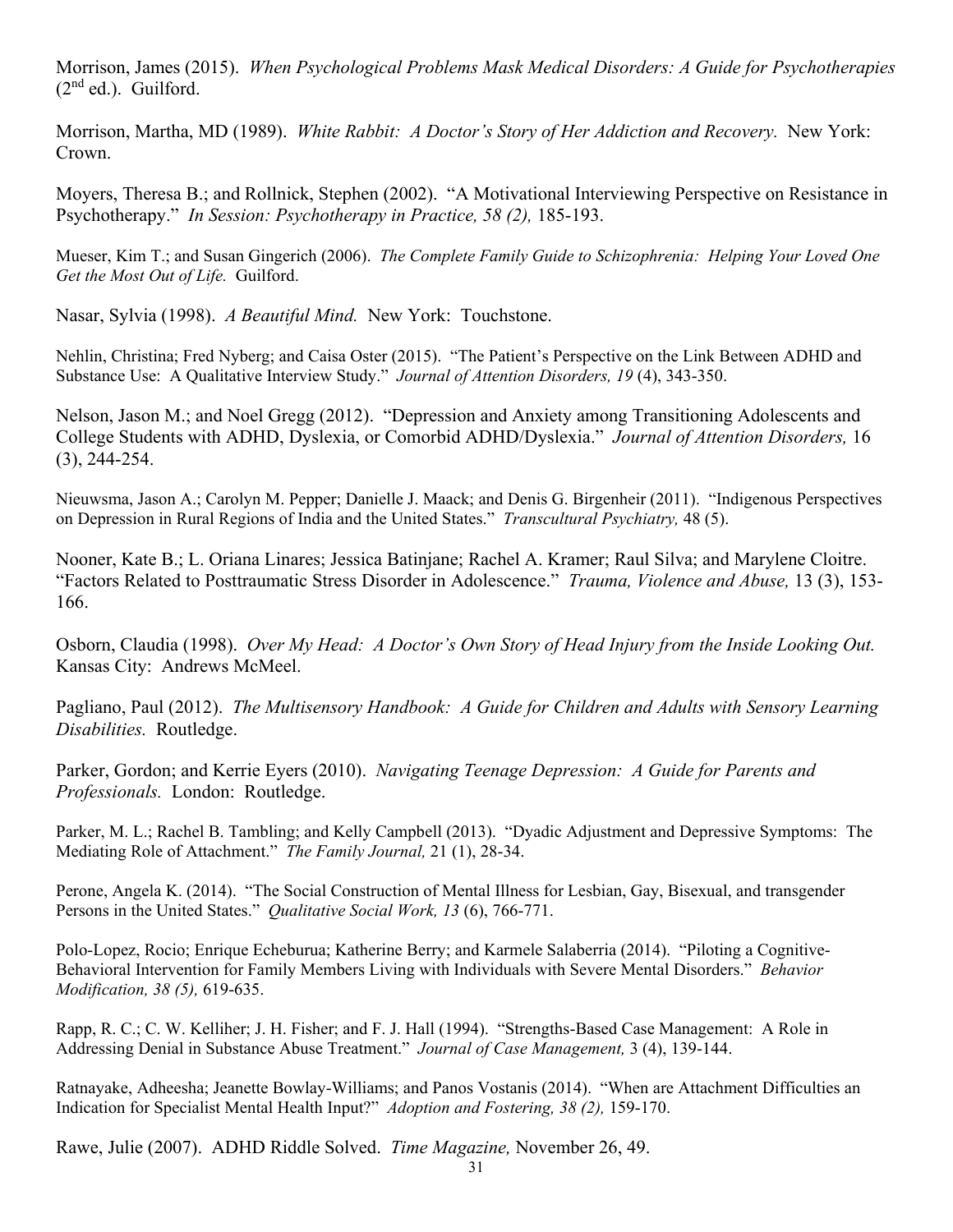Reardon, C. (2012). "The Changing Face of Older Adult Substance Abuse." *Social Work Today,* 12 (1), 8-12.

Riley, Andrew R.; and Scott T. Gaynor (2014). "Identifying Mechanisms of Change: Utilizing Single-Participant Methodology to Better Understand Behavior Therapy for Child Depression." *Behavior Modification, 38 (5),* 636-664.

Ritter, Lois A.; and Shirley M. Lampkin (2012). *Community Mental Health.* Sudbury MA: Jones and Bartlett Learning.

Rooney, Mary; Andrea Chronis-Tuscano; and Yesel Yoon (2012). "Substance Use in College Students with ADHD." *Journal of Attention Disorders,* 16 (3), 221-234.

Rosenbloom, Dena; and Mary B. Williams (2010). *Life After Trauma: A Workbook for Healing* (2<sup>nd</sup> ed.). Guilford.

Russell, Leo; and Bert Laszlo (2013). "A Group for Men with Eating Disorders: When Lone Wolves Come Together." *Men and Masculinities,* 16 (2), 252-259.

Sajatovic, Martha, MD; and Luis Ramirez, MD (2001). *Rating Scales in Mental Health.* Hudson: Lexi-Comp.

Saleh, S.; Thomas Vaughn; James A. Hall; S. Levey; L. Fuortes; and T. Uden-Holman (2002). "Effectiveness of Case Management in Substance Abuse Treatment." *Care Management Journals,* 3 (4), 172-177.

Sansbury, Brittany S.; Kelly Graves; and Wendy Scott (2015). "Managing Traumatic Stress Responses among Clinicians: Individual and Organizational Tools for Self-Care." *Trauma, 17* (2), 114-122.

Schilt, Kristen (2011). *Just One of the Guys? Transgender Men and the Persistence of Gender Inequality.* Chicago: University of Chicago Press.

Schonfeld, L.; L. W. Dupree; E. Dickson-Fuhrmann; C. M. Royer; C. H. McDermott; J. S. Rosansky; S. Taylor; and L. F. Jarvik (2000). "Cognitive-Behavioral Treatment of Older Veterans with Substance Abuse Problems." *Journal of Geriatric Psychiatry Neurology*, 13 (3), 124-129.

Schouten, Karin A.; Gerrit J. DeNiet; Jeroen W. Knipscheer; Rolf J. Kleber; and Giel J. M. Hutschemaekers (2015). "The Effectiveness of Art Therapy in the Treatment of Traumatized Adults: A Systematic review on Art Therapy and trauma." *Trauma, Violence, and Abuse, 16* (2), 220-228.

Sechehaye, Marguereite (1994). *Autobiography of a Schizophrenic Girl. New York: Grune & Stratton.*

Sedensky, Matt (2010). "Marijuana Use by Seniors Goes Up as Boomers Age." *Washington Post,* February 22.

Sibley, Margaret H.; Aparajita B. Kuriyan; Steven W. Evans; James G. Waxmonsky; and Bradley H. Smith (2014). "Pharmacological and Psychosocial Treatments for Adolescents with ADHD: An Updated Systematic Review of the Literature." *Clinical Psychology Review, 34*, 218-232.

Siegal, H. A.; R. C. Rapp; L. Li; P. Saha; and K. D. Kirk (1997). "The Role of Case Management in Retaining Clients in Substance Abuse Treatment: An Exploratory Analysis." *Journal of Drug Issues,* 27, 821-831.

Sizemore, Chris (1989). *A Mind of My Own.* New York: William Morrow and Company. (Multiple Personality Disorder)

Slattery, Jeanne (2004). *Counseling Diverse Clients: Bringing Context Into Therapy.* Belmont CA: Brooks/ Cole.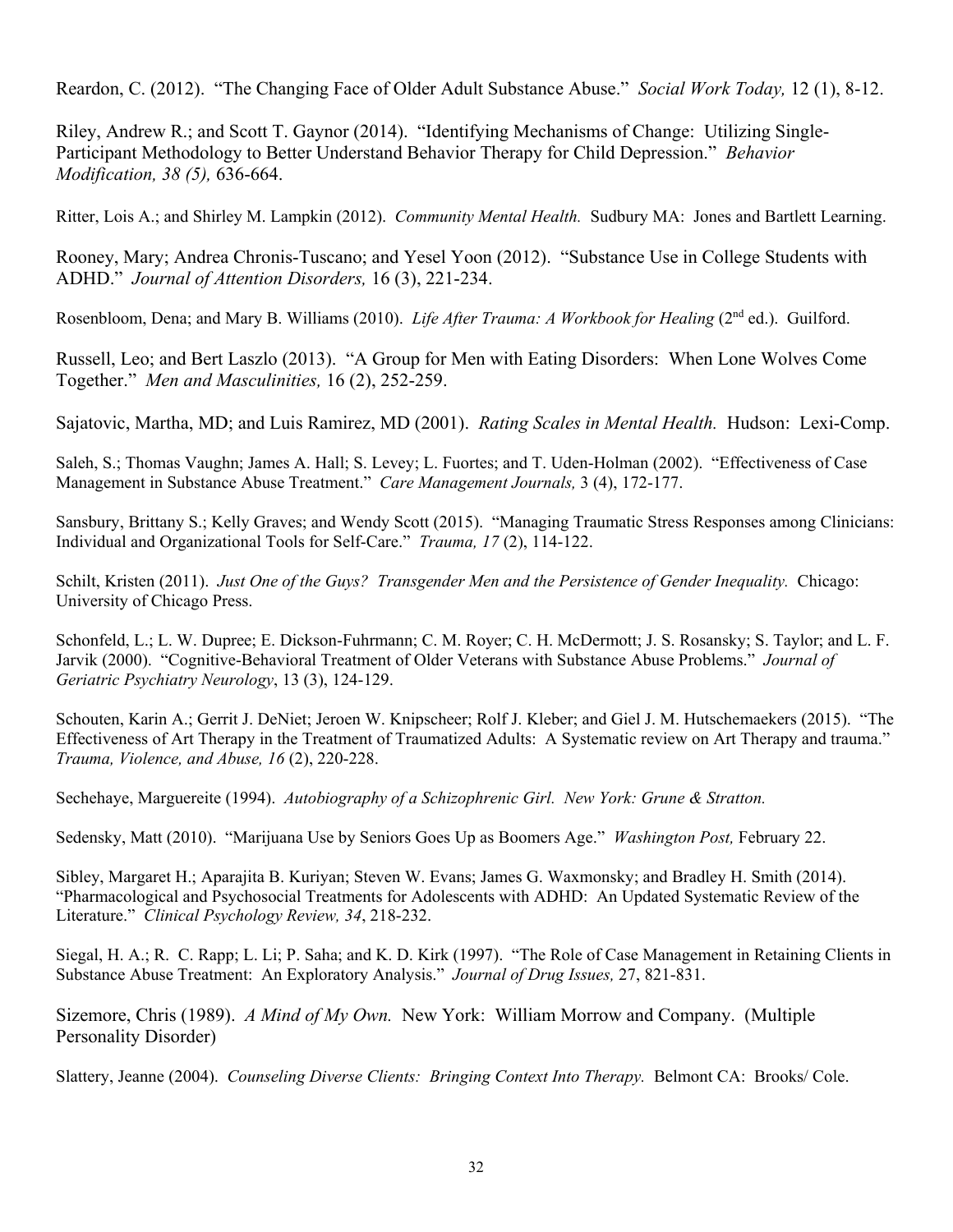Smith, Vi D.; Candace G. Austrich; Renee R. Brown; and Lindsey H. Steding (2015). "The Portrayal of *Black Swan* through a Multicontextual Framework." *The Family Journal: Counseling and therapy for Couples and Families, 23 (1),*  97-101.

Snyder, Kurt (2007). *Me, Myself, and Them: A Firsthand Account of One Young Person's Experience with Schizophrenia.* Oxford University Press.

Solomon, Andrew (2001). *The Noonday Demon: An Atlas of Depression.* New York: Scribner.

Sperry, Len; Jon Carlson; Jill D. Sauerheber; and Jon Sperry. *Psychopathology and Psychotherapy: DSM-5 Diagnosis, Case Conceptualization, and Treatment* (3<sup>rd</sup> ed.). Routledge Mental Health.

Stein, Karen F. "Self-Management in Persons with Major Mental Disorders: A Common but Complex Treatment Goal." *Journal of the American Psychiatric Nurses Association,* 20 (6), 367-368.

Styron, William (1990). *Darkness Visible: A Memoir of Madness.* New York: Random House.

Tatarsky, A.; and g. A. Marlatt (2010). "State of the Art in Harm Reduction Psychotherapy: An Emerging Treatment for Substance Misuse." *Journal of Clinical Psychiatry: In Session, 66* (2), 117-122.

Taylor, Edward H. (2014). *Assessing, Diagnosing, and Treating Serious Mental Disorders: A Bioecological Approach.* Oxford University Press.

Thompson, Tracy (1995). *The Beast: A Reckoning with Depression.* New York: G. P. Putnam's Sons.

Tibbs, Margaret (2001). *Social Work and Dementia: Good Practice and Care Management.* London: Jessica Kingsley Publishers.

Valeo, Tom (2009). "The Other Dementias." *Neurology Now,* November/December, 26-32.

Valkonen, Jukka; and Vilma Hanninen (2012). "Narratives of Masculinity and Depression." *Men and Masculinities*, 16 (2), 160-180.

Valle, Ramon (1998). *Caregiving Across Cultures: Working with Dementing Illness and Ethnically Diverse Populations.* Washington DC: Taylor and Francis.

Vanderplasschen, W.; R. C. Rapp; J. R. Wolf; and E. Broekaert (2004). "The Development and Implementation of Case Management for Substance Use Disorders in North America and Europe." *Psychiatric Services,* 55, 913-922.

Van Wormer, K. S.; and B. A. Thyer (2010). *Evidence-based Practice in the Field of Substance Abuse: A Book of Readings.* Washington, D.C.: Sage.

Van Wormer, K. S.; and D. R. Davis (2003). *Addiction Treatment: A Strengths Perspective* (2<sup>nd</sup> ed.). Belmont, CA: Wadsworth Publishing.

Wahab, Stephanie (2005). "Motivational Interviewing and Social Work Practice." *Journal of Social Work, 5 (1)*, 45-60.

Walters, Glenn D.; and Alexandria Noon (2015). "Family Context and Externalizing Correlates of Childhood Animal Cruelty in Adjudicated Delinquents." *Journal of Interpersonal Violence,* 30 (8), 1369-1386.

Washburn, Micki (2013). "Five Things Social Workers Should Know about the DSM-5." *Social Work, 58* (4), October, 373-376.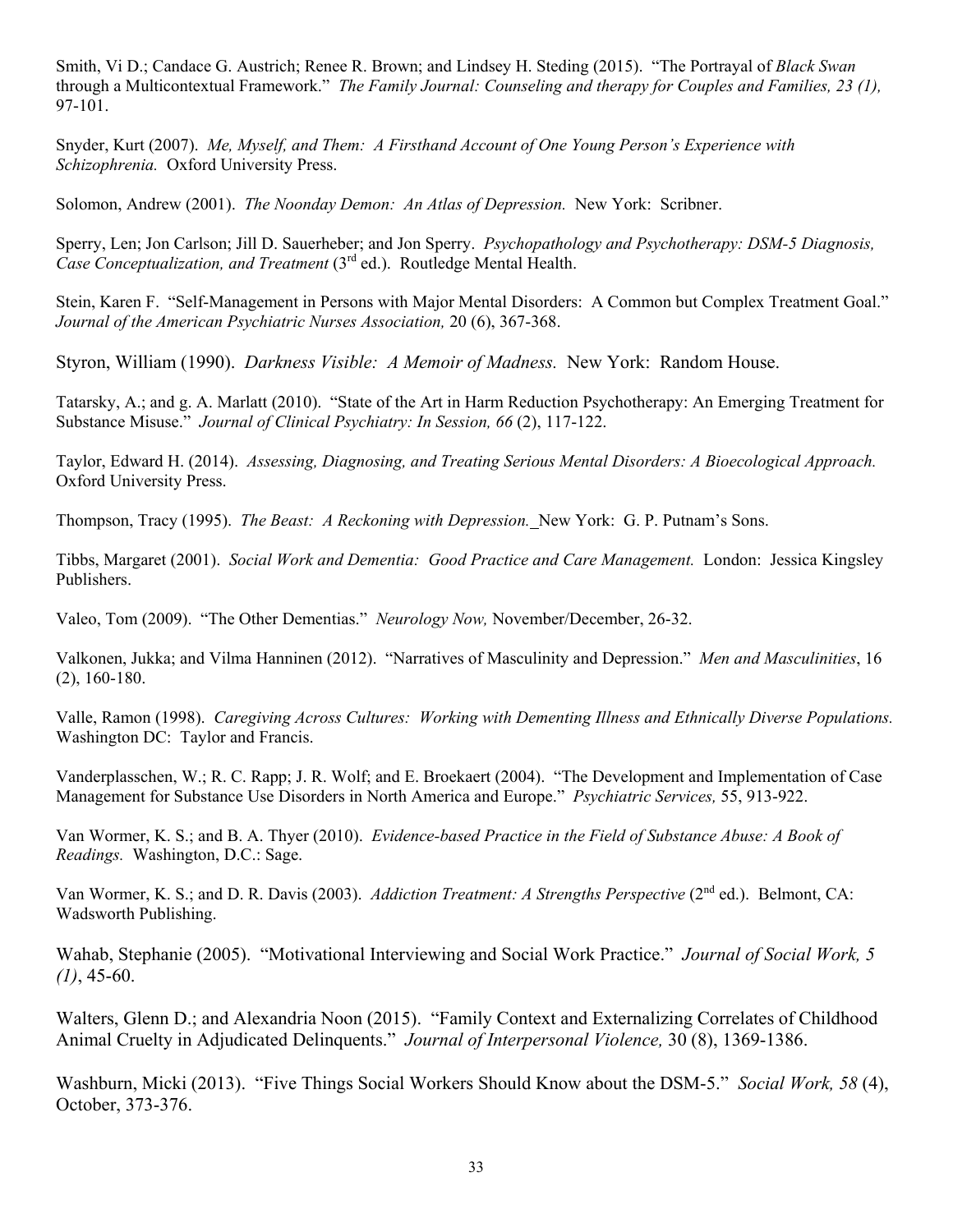Welfel, Elizabeth R.; and R. Elliott Ingersoll (2001). *The Mental Health Desk Reference*. New York: John Wiley and Sons.

Wenze, Susan J.; Michael F. Armey; and Ivan W. Miller (2014). "Feasibility and Acceptability of a Mobile Interventn to Improve Treatment Adherence in Bipolar Disorder: A Pilot Study." *Behavior Modification, 38*  (4), 497-515.

Wincze, John P.; and Risa B. Weisberg (2015). *Sexual Dysfunction: A Guide for Assessment and Treatment*   $(3<sup>rd</sup>$  ed.). Guilford.

Woodford, Mark S. (2012). *Men, Addiction, and Intimacy: Strengthening Recovery by Fostering the Emotional Development of Boys and Men.* Routledge.

Wright, Jesse H.; and Laura W. McCray (2012). *Breaking Free from Depression: Pathways to Wellness.* Guilford Press.

Wright, Sara L., PhD; and Carol Persad, PhD (2007). "Distinguishing between Depression and Dementia in Older Persons: Neuropsychological and Neuropathological Correlates." *Journal of Geriatric Psychiatric and Neurology,* 20 (4) December, 189-198.

Yapko, Michael (1997). *Breaking the Patterns of Depression.* New York: Doubleday.

Zayfert, Claudia; and Jason C. DeViva (2011). *When Someone You Love Suffers from Posttraumatic Stress: What to Expect and What You Can Do.* Guilford.

Zoellner, Lori A.; and Norah C. Feeny (2014). *Facilitating Resilience and Recovery Following Trauma.* Guilford.

Grading Rubric for Client Story and Client Record, Draft 1 (On the 75% of the grade based on content)

| <b>Item</b>                     | <b>Possible Points</b> | <b>Points Earned</b> |
|---------------------------------|------------------------|----------------------|
| Initial referral/Intake         |                        |                      |
| Client demographics             | 10                     |                      |
| Current diagnoses               |                        |                      |
|                                 |                        |                      |
| Client story and current status | 70                     |                      |
| Total                           | 100                    |                      |
|                                 |                        |                      |

Grading Rubric for Client Story and Client Record, Draft 2 (On the 75% of the grade based on content)

|                                            | <b>Possible Points</b> | <b>Points Earned</b> |
|--------------------------------------------|------------------------|----------------------|
| Corrected Draft 1 of the paper             | 20                     |                      |
| Client's strengths                         | 15                     |                      |
| Client's challenges                        | 15                     |                      |
| Client's services being requested from you |                        |                      |
| Initial service goals                      | 45                     |                      |
| Total                                      | 100                    |                      |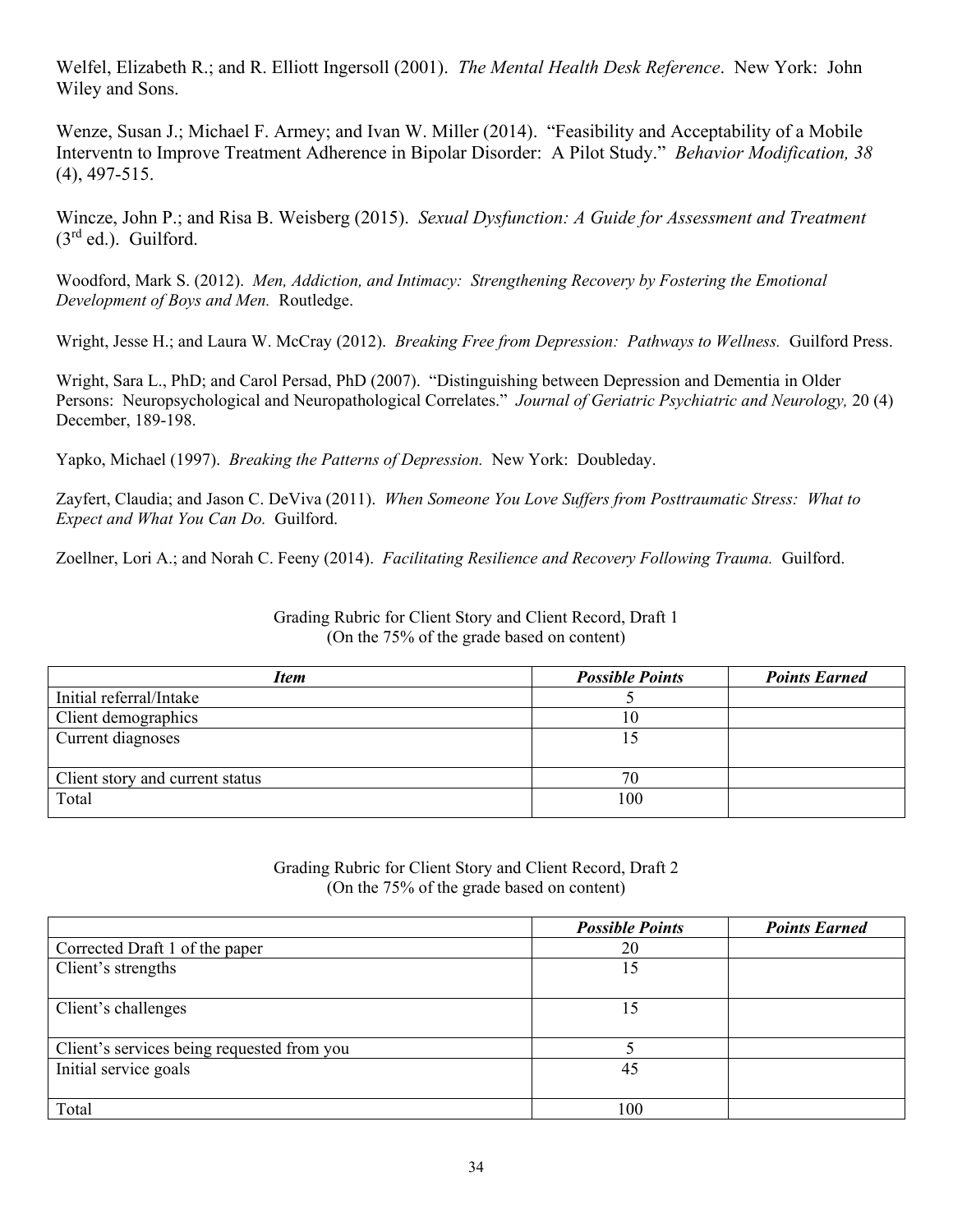### Grading Rubric for Client Story and Client Record, Draft 3 (On the 75% of the grade based on content)

|                                | <b>Possible Points</b> | <b>Points Earned</b> |
|--------------------------------|------------------------|----------------------|
| Corrected Draft 2 of the paper | 30                     |                      |
|                                |                        |                      |
| Progress note $#1$             |                        |                      |
|                                |                        |                      |
| Progress note $#2$             |                        |                      |
| Total                          | 100                    |                      |

#### Grading Rubric for Client Story and Client Record, Draft 4 (On the 75% of the grade based on content)

| <b>Item</b>                    | <b>Possible Points</b> | <b>Points Earned</b> |
|--------------------------------|------------------------|----------------------|
| Corrected Draft 3 of the paper | 40                     |                      |
|                                |                        |                      |
| Progress note $#3$             | 30                     |                      |
| Progress note #4               | 30                     |                      |
| Total                          | 100                    |                      |

Grading Rubric for Final Version of Client Story and Client Record (On the 75% of the grade based on content)

| <b>Item</b>                                                                                     | <b>Possible Points</b> | <b>Points Earned</b> |
|-------------------------------------------------------------------------------------------------|------------------------|----------------------|
| Client demographics                                                                             | 3                      |                      |
| Initial referral/Intake                                                                         | $\overline{2}$         |                      |
| Client story                                                                                    | 15                     |                      |
| Initial service plan                                                                            | 15                     |                      |
| Progress notes on 6 client contacts                                                             | $6 \times 8$ each = 48 |                      |
| Progress notes dealing effectively with lack of adherence to taking<br>psychotropic medications | $\overline{7}$         |                      |
| One change in client's situation with resulting change in service<br>plan                       | 5                      |                      |
| Overall consistency, creativity, and quality of overall client record<br>and progress notes     | 5                      |                      |
| Total                                                                                           | 100                    |                      |

See the syllabus regarding the 25% of the grade that is based on quality of writing (punctuation, grammar, spelling, etc.)

### **APA CHECKLIST**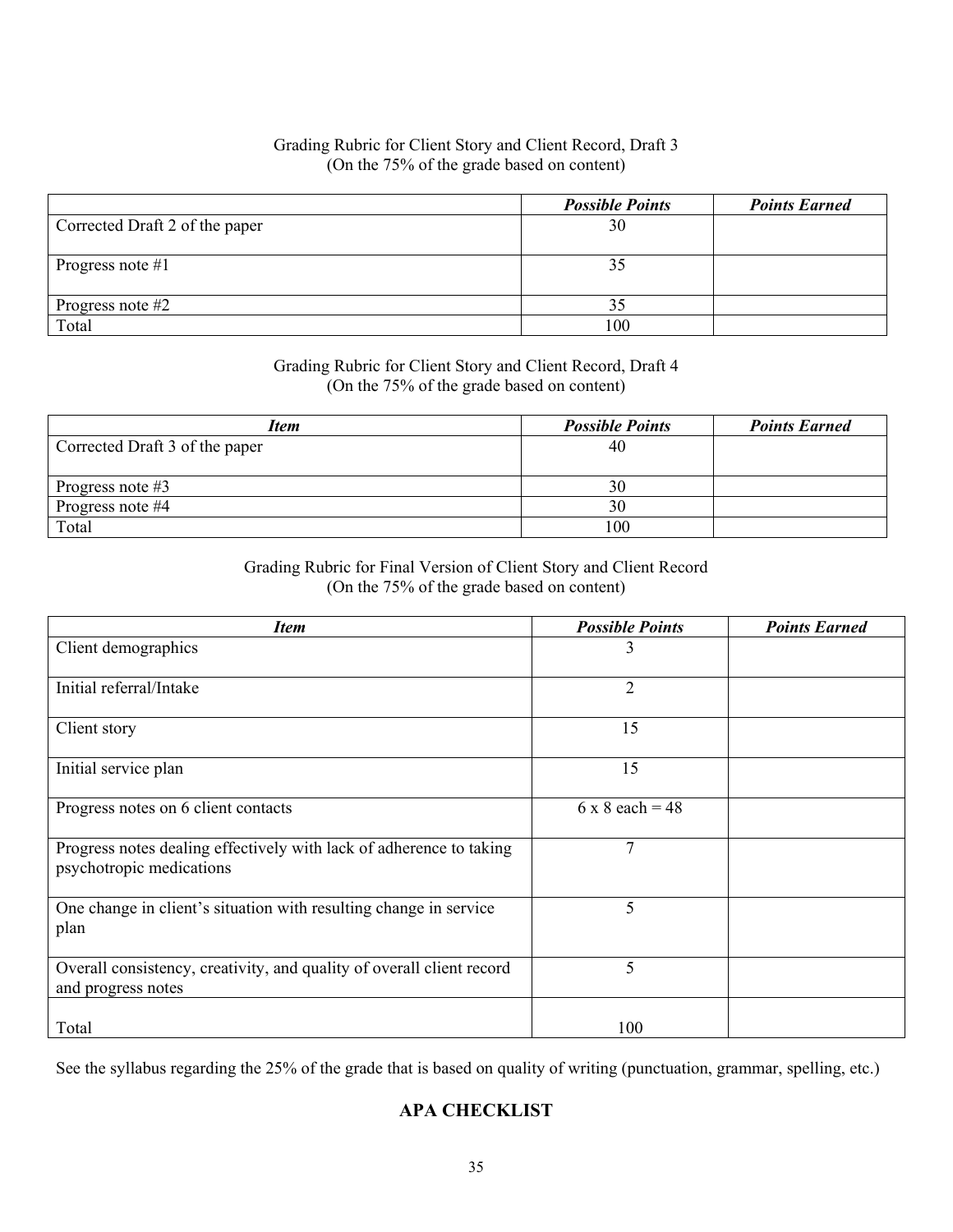The following checklist is designed to serve as a guide for you when writing papers in the Social Work Department. Use of this guide will support your success when using APA and help to prevent plagiarism. All instructors in the Social Work Department will use this checklist as a guide when grading your papers for APA policy adherence, so it is advisable that you become familiar with and apply these rules to all papers.

- A. Entire document MUST HAVE
	- $\Box$  Times New Roman Font (preferred by the professor)
	- $\Box$  12 font size
	- $\Box$  1-inch margins on all four sides
	- $\Box$  Double spacing after periods at the end of a sentence (except in the "Reference" page)
	- Double spacing *between lines* in paragraphs (remove double spacing between paragraphs)
	- □ Numbers 1-9 spelled out (e.g. "one", "five", "seven")
	- $\Box$  Numbers 10 and above not written out (except at the beginning of a sentence)
	- □ Introduction of acronyms (e.g. "Supplemental Security Income (SSI)", "SSI" may be used alone thereafter)
	- $\Box$  Paragraphs versus bullets (unless approved by professor)
	- $\Box$  No use of "I" (unless approved by professor due to nature of the assignment)
	- $\Box$  No contractions (won't, can't, don't), lbs, %, \$ (percent signs may be used directly after numbers)
	- $\Box$  Complete sentences
	- $\Box$  Indented paragraphs (tab once from margin)
	- $\Box$  Introduction, body and conclusion (unless otherwise noted by professor)
	- $\Box$  Cover page, abstract page, reference page (unless otherwise advised by professor)

#### B. Cover Page

- $\Box$  Page # (always starts with "1" at the top right)
- $\Box$  Title of work (in bold and followed by an extra space), your name, Department of Social Work and the name of the university, professor's name, due date of assignment, all centered and not in bold. This should also be double spaced.
- $\Box$  Title should be no more than 12 words, first letters of words are capitalized except "and", etc.

#### C. Abstract Page

- $\Box$  This is page 2 (upper right corner)
- $\Box$  The word "Abstract" is centered, not bold at the top of the paper
- $\Box$  The Abstract is only 4-5 sentences (max 150-250 words)
- $\Box$  There is no indention at the beginning of this paragraph
- Must be double spaced

### D. START OF YOUR BODY

- $\Box$  Continue page number on every page in upper right corner
- $\Box$  Write the title at the very top. This should be the same one used on the cover page above your name
- $\Box$  The title is centered and not in bold
- All paragraphs must be indented
- $\Box$  Using Level Headings where appropriate (refer to your professor on when to use; see APA manual for all levels of headings: 1-5)

#### E. Reference Page

- □ The word "Reference" (or "References" if more than one) is centered and not bold
- $\Box$  The references must be alphabetized (by last name of author of work as listed on the work. DO NOT reorganize the authors in alphabetical order from the source).
- $\Box$  If there is more than one citation with the same author and year, put them in alphabetical order by title and make them 2021a, 2021b, 2021c, etc., as needed.
- Double space references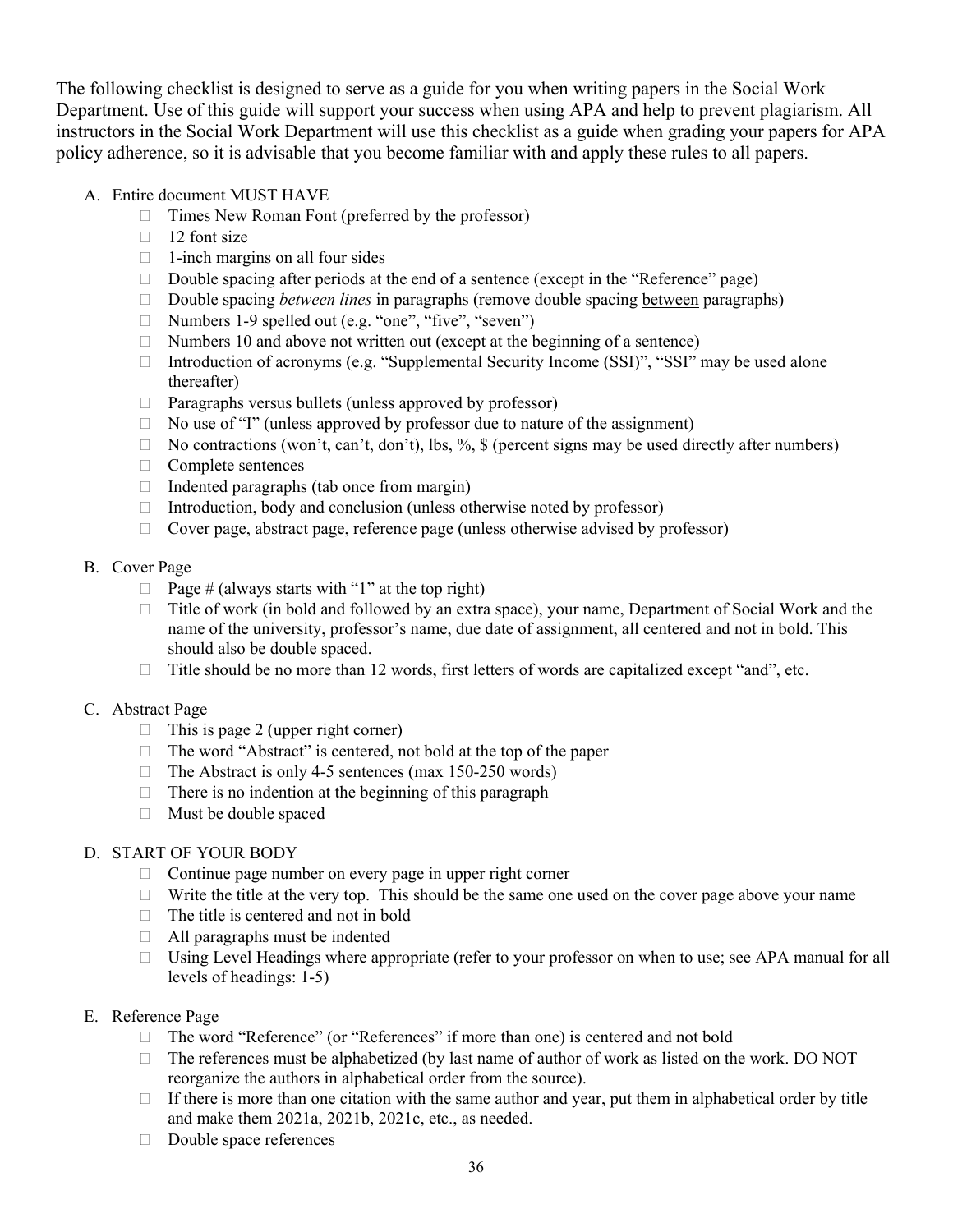- □ Remove extra space between references
- $\Box$  Only single spacing after punctuation
- $\Box$  Remember that personal communication in-text citations are not listed on the reference page
- $\Box$  Remove hyperlinks from websites (a line should not appear under websites in your reference page)
- If the reference is long and continues on the next line, then you must indent the second line (this is called a "hanging indent")
- $\Box$  All references MUST have an in-text citation to match (except in personal communication; only in-text citations are used).
- $\Box$  If the reference has an edition, it goes in parentheses and is not italicized. For example, Turner, F. J. (2017). *Social work treatment: Interlocking theoretical approaches*  $(6<sup>th</sup>$  ed.). Oxford University Press.

Following are explicit examples that can serve as guides for you when writing your papers.

- Boston University School of Social Work: <http://www.bu.edu/ssw/files/2010/10/BUSSW-style-guide-6th-ed-April-13.pdf>
- Sample APA Paper Owl Purdue: [http://owl.english.purdue.edu/media/pdf/20090212013008\\_560.pdf](http://owl.english.purdue.edu/media/pdf/20090212013008_560.pdf)
- Son of Citation Machine Citing Support: <http://citationmachine.net/index2.php?reqstyleid=2&newstyle=2&stylebox=2>

# **EXAMPLES OF APA ERRORS**

- ❖ Missing comma after name and before year
	- o Incorrect: (Dobson & Pewter 2013)
		- o Correct: (Dobson & Pewter, 2013)
- $\triangleleft$  Missing parenthesis
	- o Incorrect: Many children in America are diagnosed with ADHD Dobson & Pewter, 2013.
	- o Correct: Many children in America are diagnosed with ADHD (Dobson & Pewter, 2013).
- Using *and* instead of *&* in a citation
	- o Incorrect (Dobson and Pewter, 2013)
	- o Correct: (Dobson & Pewter, 2013)
- $\bullet$  Using "pp." instead of "p." to denote page.
	- o Incorrect: "Many children in America are diagnosed with ADHD" (Dobson & Pewter, 2013, pp. 5).
	- o Correct: "Many children in America are diagnosed with ADHD" (Dobson & Pewter, 2013, p. 5).
- $\bullet$  Missing punctuation at the end of sentences when citing.
	- o Incorrect: Many children in America are diagnosed with ADHD. (Dobson & Pewter, 2013)
	- o Correct: Many children in America are diagnosed with ADHD (Dobson & Pewter, 2013).

# Correct Citation Example:

*In-Text:* (Dobson & Pewter, 2013)

Reference Page: Dobson, J. H. & Pewter, W. P. (2013). Understanding writing for bachelor social work

students. *Journal of American Health, 4,* 24-29.

Using quotation marks without page number/paragraph information.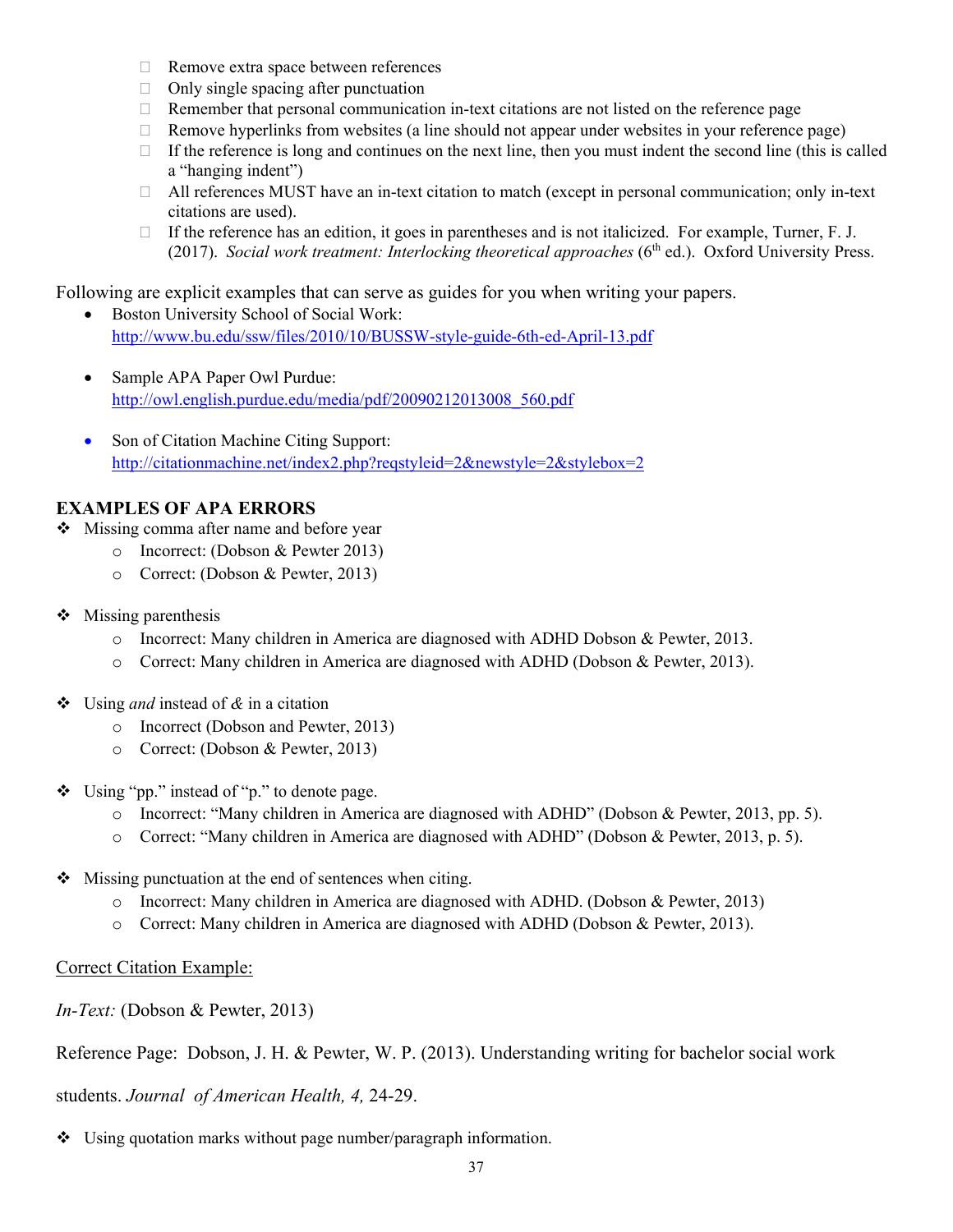- o Incorrect: "Many children in America are diagnosed with ADHD" (Dobson & Pewter, 2013).
- o Correct: "Many children in America are diagnosed with ADHD" (Dobson & Pewter, 2013, p. 5).
- $\bullet$  Example of how to cite a class handout: (Be sure to use the hanging indent on your paper)
	- o Rappaport, C. (2021). *The muscular system.* [Class handout]. SOWK 3305: Biological Foundations of Social Work Practice. Social Work Department, Texas A&M University-Central Texas: Killeen, TX.
- Example of how to cite a movie: (Be sure to use the hanging indent on your paper)
	- o Cassavetes, N. (Director). (2002). *John Q.* [Motion picture]. New Line Cinema, Burg/Koules Productions, & Evolution Entertainment.
	- o To obtain information for a movie citation, look up the movie on the internet and select the IMDb listing. Get the name of the director and the year at the beginning of the entry. Click on Full Cast and Crew, then on Company Credits to list the production companies (ignore the list of distributors, but be sure to list all of the production companies).
- $\div$  Example of how to cite a television show: (Be sure to use the hanging indent on your paper)
	- o Smith, J. W. (Writer and Director), Anderson, D. D. (Director). (2020, March 26). Title of episode (do not use italics), (Season number, Episode number). (TV series episode). In P. P. Johnson (Executive Producer), Title of television series (in italics), Production companies listed and separated by ;

**Checklist to avoid some common errors using APA in papers Dr. Claudia Rappaport**

 $\mathcal{L}_\text{max}$ 

**\_\_\_\_\_ The title on the front page is repeated on the first page of the text of the paper, and both titles are exactly the same wording.**

**\_\_\_\_\_ Entire paper has to be in one consistent font (professor prefers Times New Roman 12 font). You can't change font in title, on the front page, etc., to be decorative**

**\_\_\_\_\_ The front page can ONLY contain the page number; the title of the paper (in bold) followed by an extra space; your name; Department of Social Work, Texas A&M University-Central Texas; Dr. Claudia Rappaport; and due date of assignment. Nothing else!!**

**\_\_\_\_ No contractions (isn't) are used anywhere in the paper unless quoting someone.**

There is no extra line space between paragraphs (to achieve this, go to page layout, then go to **spacing and make sure that the spacing is set to 0).**

All paraphrasing from another source has an in-text citation, and the format would be like this: **(Rappaport, 2022). If exact words are used from the source, then you also use quote marks and the page number is included in the in-text citation (the format would be: Rappaport, 2022, p. 2 or pp. 3-4). If you are using more than one Rappaport handout for citations, you will have to use Rappaport 2022a, Rappaport 2022b, etc., and the letters will be assigned based on the titles of the handouts being in alphabetical order on your reference page.**

When writing a paper about an interview of a person, you use personal communication citations **within the text of the paper. After every paragraph in which you summarize information given in the interview, your in-text citation will appear like this: (C. Rappaport, personal communication, August 1, 2022). THERE IS NO REFERENCE PAGE ENTRY FOR PERSONAL COMMUNICATION CITATIONS.**

# **USES OF COMMAS AND OTHER COMMON PUNCTUATION/GRAMMAR ERRORS**

The following are some common uses of commas: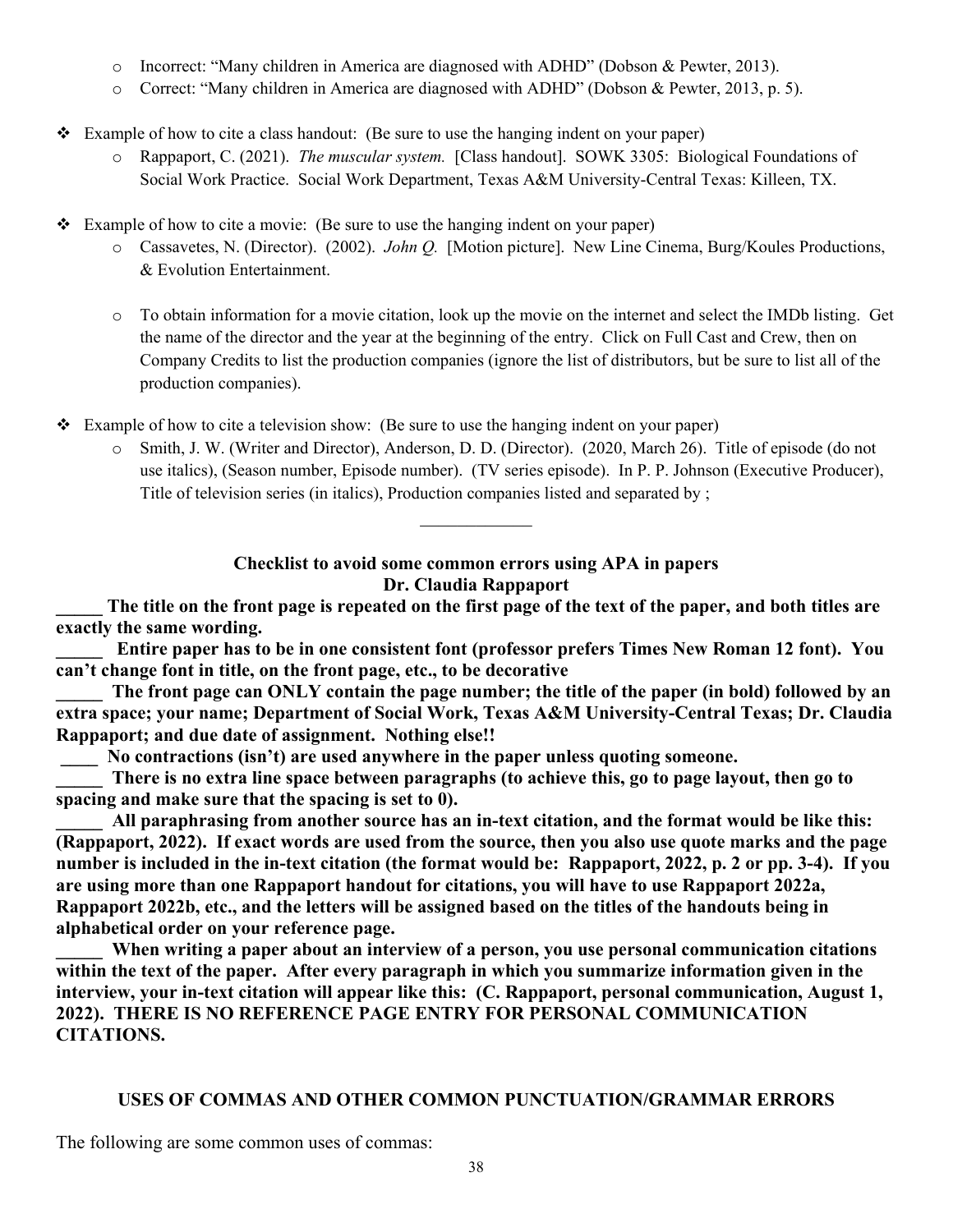# **Putting two sentences together, joined by** *and, but,* **or another linking word. Both parts have to have both a subject and a verb, or you don't need a comma.**

- Example: Martha went to the Laundromat, and she discovered that she forgot her money at home.
- Does NOT need a comma: Martha went to the Laundromat and discovered that she forgot her money at home.
- **Note: Two sentences can also be joined together by a semicolon without a connecting word.**
- Example: Martha went to the Laundromat; she discovered that she forgot her money at home.
- Example: I thought this was going to be complicated, but I was surprised; they listened and paid attention.
- **Note: Two sentences can also be joined together by a semicolon and a connecting word such as**  *however***, followed by a comma.**
- Example: Martha went to the Laundromat; however, she discovered that she forgot her money at home and had to make a return trip.

**Writing a list of objects, when no item of the list requires a comma within the item. If one item requires a comma, then the items have to be separated with semicolons instead of commas.**

- Example: Martha went to the store and bought apples, plums, oranges, and nectarines to make a fruit salad.
- Need to use semicolons instead: Martha went to the store and bought golden, delicious apples; purple, juicy plums; plump, navel oranges; and nectarines to make a fruit salad.

**Note: The above example with semicolons also illustrates another use of commas: When you are using more than one adjective to describe a noun (such as golden, delicious apples), the two adjectives need to be separated with a comma.**

# **Separating the name of a city and the state in which it is located.**

• Example: I was born in San Antonio, Texas, in the year 1950.

# **Separating a person's name and their relationship to another person, the name of a book and its author, etc.**

- Example: Her father, Burton Rappaport, was born in New York City in 1921.
- Example: Burton Rappaport, the father of Claudia Rappaport, was born in New York City in 1921.
- Example: Harper Lee's novel, *To Kill a Mockingbird,* is required reading in many schools.

# **Separating a prepositional phrase at the beginning of a sentence from the remainder of the sentence.**

- Example: In case of a fire, you need to move quickly to the nearest exit.
	- o **Note another grammar rule: Do not put the adverb in between** *to* **and** *move* **(i.e., do not say "you need to quickly move to the nearest exit"). Doing this is referred to as a split infinitive.** Just remember Shakespeare: It is "To be or not to be," not "To be or to not be."
- Example: From one social worker to another, you need to be on the lookout for signs of social work burnout.
- Example: During the depression of the 1930's, food was scarce and unemployment rates were high.
	- o Question: Why do you not need a comma after scarce?
- Example: If you are not ready to calm down, I want you to go to your bedroom and think about why your behavior has not been appropriate.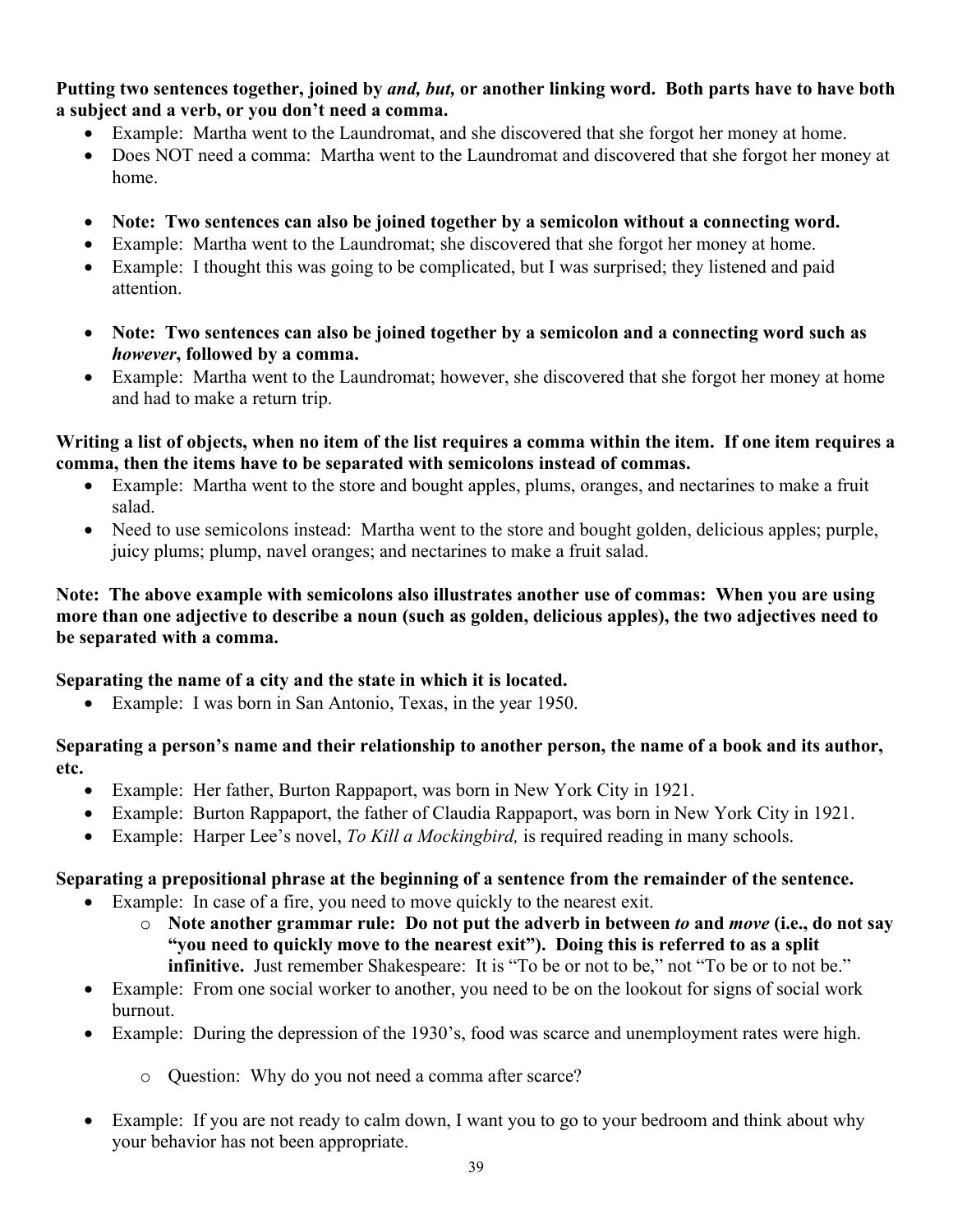• Example: Because she got paid a lot less this week, she was not able to give the landlord her rent.

# **Note: If the prepositional phrase is in the middle of the sentence, it does not require commas.**

- o Example: The hot air in the classroom made it very difficult to study.
- o Example: She couldn't give the landlord her rent because she got paid a lot less this week.

# **After using a single word to catch your attention at the beginning of a sentence; most commonly this will be done in conversation, not in formal writing.**

- Example: "Well," she said, "I guess I need to go ahead and start fixing dinner."
	- o **Note another rule of grammar: Punctuation marks (commas, periods, exclamation points, question marks) always go INSIDE the quotation marks.**
- Example: Gosh, it is really hot today.
- Example: Hello, my name is Dr. Rappaport.
- Example: No, you can't have a cookie right now.
- Example: Yes, I heard what you said.
- Example: Unfortunately, one of the social work professors has decided to leave Tarleton.
- Example: However, you need to remember that I expect you to study hard for my tests.
- Example: John, did you have a question you wanted to ask?

# **To add additional details to clarify a sentence; if you removed those additional details, you would still have a complete sentence.**

- Example: When I started college, something I had always dreamed of doing, I decided to major in social work.
- You could remove the phrase in the middle and still have a complete sentence: When I started college, I decided to major in social work. Why do you still need a comma there?

# **When getting ready to quote a sentence – but only if you are really quoting the person's exact words, not paraphrasing.**

- Example: I wasn't saying, "How could you?" Rather, I wanted to know, "What were you thinking when you did that?"
- Example: Dr. Rappaport always said, "Be careful of using Spell Check as your only type of proofreading on papers."
- Example of NOT using quotation marks: Dr. Rappaport always told us to be careful of using Spell Check as our only type of proof-reading on papers.

# **Before adding a phrase starting with** *which* **or** *whose* **to add more details to the sentence.**

- Example: A major strength of the agency is the fact that each social worker uses a different approach, which allows them to complement each other's skills.
- Example: He is a millionaire now, which only goes to show how much a person can accomplish if he really sets his mind to it.
- Example: The crowd, whose patience had worn thin, was threatening to tear down the sign and instigate a riot.
- Example: The building, whose architect had won a national award, was one of the most popular tourist attractions in the city.

# **To separate out parenthetical words from the rest of the sentence.**

- Example: Expensive items, however, will not be included in the auction.
- Example: Expensive items, of course, will not be included in the auction.
- Example: Expensive items, unfortunately, will not be included in the auction.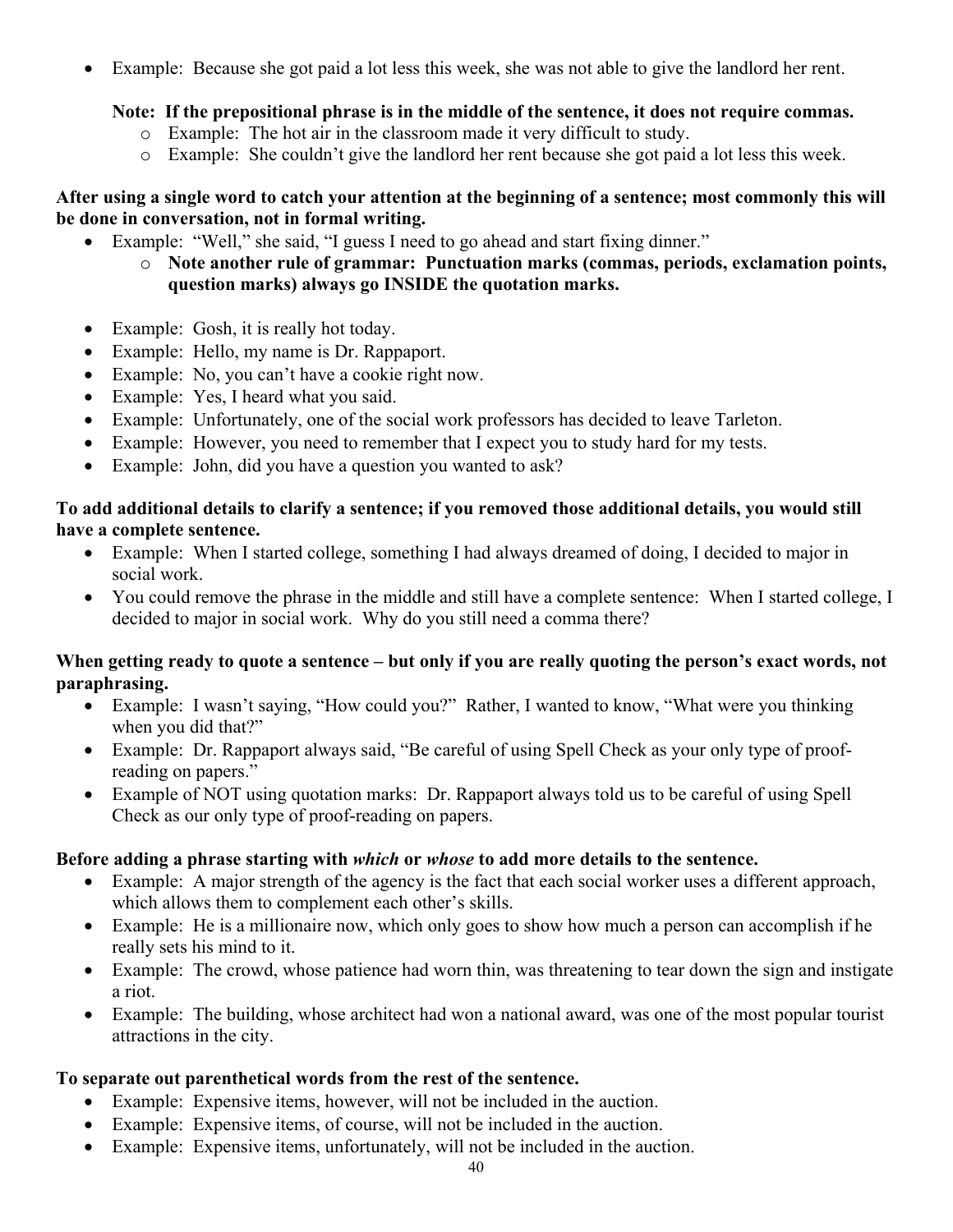• Example: Expensive items, therefore, will not be included in the auction.

# **Before a word like** *also* **or** *too* **or** *as well* **at the end of a sentence.**

- Example: We should plan to have another fundraiser before the end of the month, also.
- Example: He's quite good looking, too.

# **Do not use a comma if the additional words identify the subject word and are not additional information.**

• The company rewards employees who work hard. (Do not put a comma if what you mean is that the company ONLY rewards employees who work hard. If ALL employees work hard and get rewarded, then put a comma: The company rewards its employees, who all work hard.)

# **You usually do NOT use a comma before "because."**

• Example: She was deeply ashamed because she was the only woman who failed the exam.

# **You often do not need to use a comma after an introductory phrase that designates when something occurred.**

- Example: In about five minutes we are leaving for school.
- Example: In 2000 Dr. Rappaport came to teach at TAMUCT.

# **OTHER COMMON WRITING ERRORS**

# **Capitalizing words that do not need capitals**

- Capital letters are used for proper nouns, people's names, names of cities and states, etc. They are often used when they are not needed. For example:
	- o I am a student in the Social Work Department at Tarleton State University-Central Texas. It is correct to capitalize social work here because it is in the name of a Department.
	- o I want to be a social worker. You do not capitalize it here because it is not a proper noun.
	- o My biggest supporter is Mother. You need to capitalize mother here because you are using it as a person's name.
	- o I live with my mother and my father. You do not capitalize them here because you are not using them as names.
	- o I graduated from Alamo Heights High School. You capitalize high school here because it is the name of a specific high school.
	- o I graduated from high school. You do not capitalize it here because it is not a proper noun. **Also note that you need the word "from". I graduated high school is slang without the word from.**

**Confusing different forms of words that sound the same.**

- **Where: I asked him where he was born.**
- **Were: There were 25 questions on the test.**
- **Wear: I asked him what he was going to wear to the interview.**
- **Their: These parents really love their children.**
- **There: There are too many students in this class.**
- **They're: This is the contraction for "they are." Note: You usually do not use contractions in formal written work.**

**Two different forms for possessives:**

• **This is my parent's house. Use the apostrophe before the s only if it is ONE parent's house. Both parents do not live in the house, or you only have one parent.**